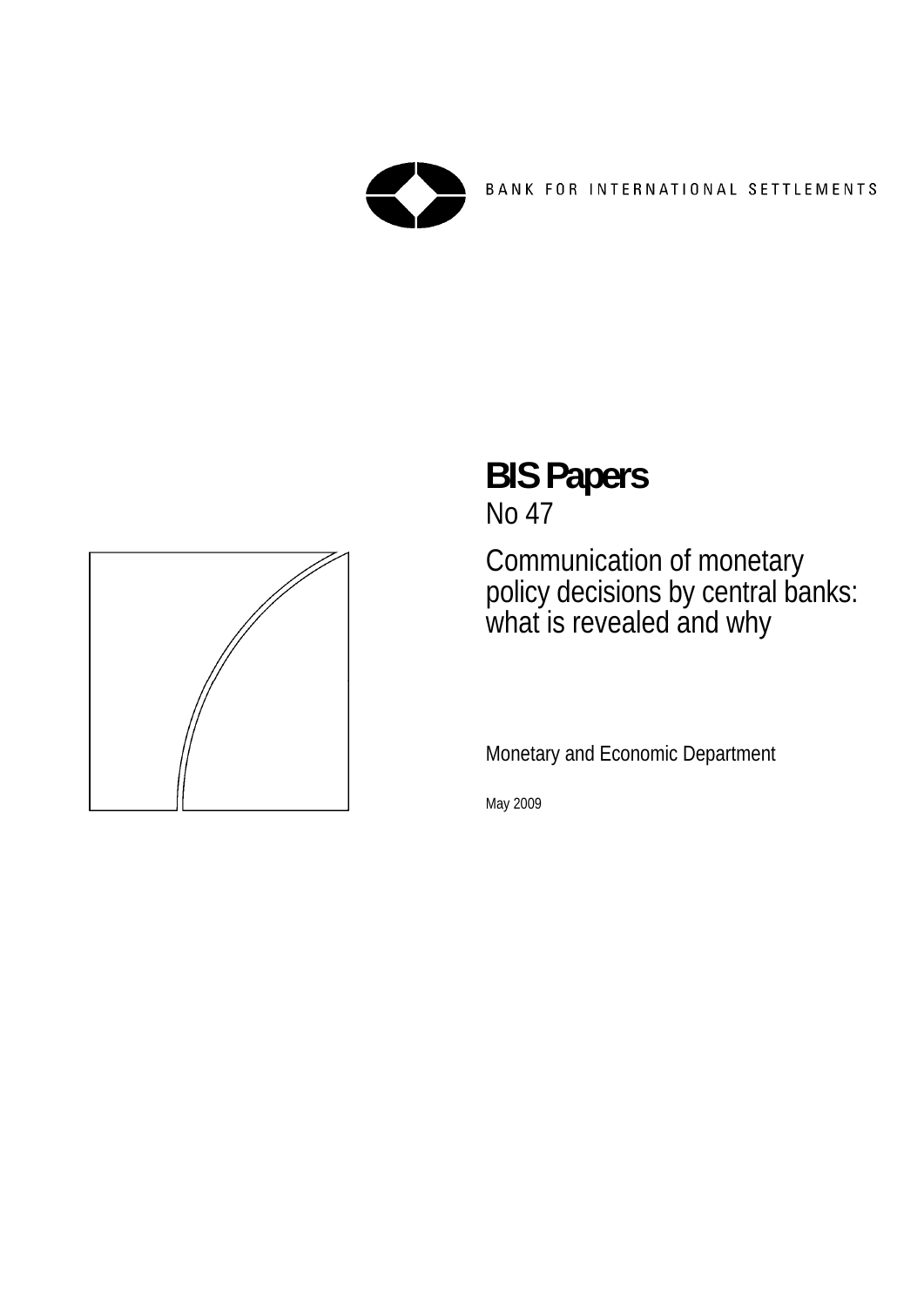The views expressed in this paper are those of the author and do not necessarily reflect the views of the BIS. Excerpts of the paper may be reproduced or translated with the authorisation of the author.

Copies of publications are available from: Bank for International Settlements Press & Communications CH 4002 Basel, Switzerland

E-mail: publications@bis.org

Fax: +41 61 280 9100 and +41 61 280 8100

This publication is available on the BIS website [\(www.bis.org\)](http://www.bis.org/).

© *Bank for International Settlements 2009. All rights reserved. Brief excerpts may be reproduced or translated provided the source is stated.*

ISSN 1609-0381 (print) ISBN 92-9131-794-2 (print)

ISSN 1682 7651 (online) ISBN 92-9197-794-2 (online)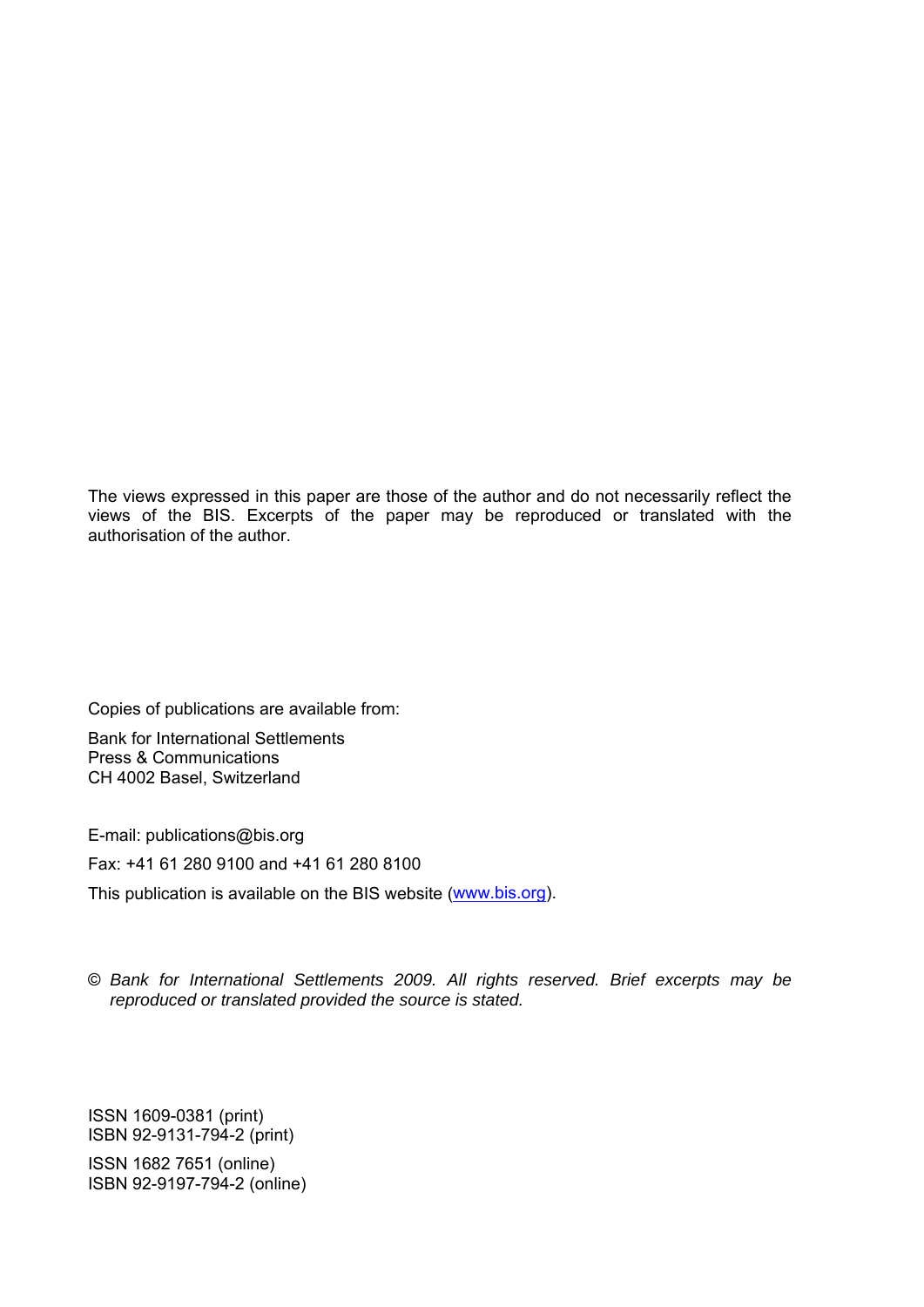## **Contents**

| 1. |                                                                            |  |  |  |  |  |  |  |  |
|----|----------------------------------------------------------------------------|--|--|--|--|--|--|--|--|
| 2. |                                                                            |  |  |  |  |  |  |  |  |
|    |                                                                            |  |  |  |  |  |  |  |  |
|    |                                                                            |  |  |  |  |  |  |  |  |
|    |                                                                            |  |  |  |  |  |  |  |  |
| 3. |                                                                            |  |  |  |  |  |  |  |  |
| 4. |                                                                            |  |  |  |  |  |  |  |  |
|    | Determining what information to release when policy settings are changed7  |  |  |  |  |  |  |  |  |
|    |                                                                            |  |  |  |  |  |  |  |  |
|    |                                                                            |  |  |  |  |  |  |  |  |
|    |                                                                            |  |  |  |  |  |  |  |  |
|    |                                                                            |  |  |  |  |  |  |  |  |
|    |                                                                            |  |  |  |  |  |  |  |  |
|    |                                                                            |  |  |  |  |  |  |  |  |
|    |                                                                            |  |  |  |  |  |  |  |  |
|    |                                                                            |  |  |  |  |  |  |  |  |
| 5. |                                                                            |  |  |  |  |  |  |  |  |
|    |                                                                            |  |  |  |  |  |  |  |  |
|    |                                                                            |  |  |  |  |  |  |  |  |
|    |                                                                            |  |  |  |  |  |  |  |  |
|    |                                                                            |  |  |  |  |  |  |  |  |
|    |                                                                            |  |  |  |  |  |  |  |  |
| 6. |                                                                            |  |  |  |  |  |  |  |  |
|    |                                                                            |  |  |  |  |  |  |  |  |
|    |                                                                            |  |  |  |  |  |  |  |  |
|    | What is deterring central banks from disclosing more information?27        |  |  |  |  |  |  |  |  |
|    | Importance of channels of communication in guiding expectations 29         |  |  |  |  |  |  |  |  |
|    |                                                                            |  |  |  |  |  |  |  |  |
| 7. |                                                                            |  |  |  |  |  |  |  |  |
|    | Overall effectiveness of communications strategy in guiding expectations31 |  |  |  |  |  |  |  |  |
|    |                                                                            |  |  |  |  |  |  |  |  |
| 8. |                                                                            |  |  |  |  |  |  |  |  |
|    |                                                                            |  |  |  |  |  |  |  |  |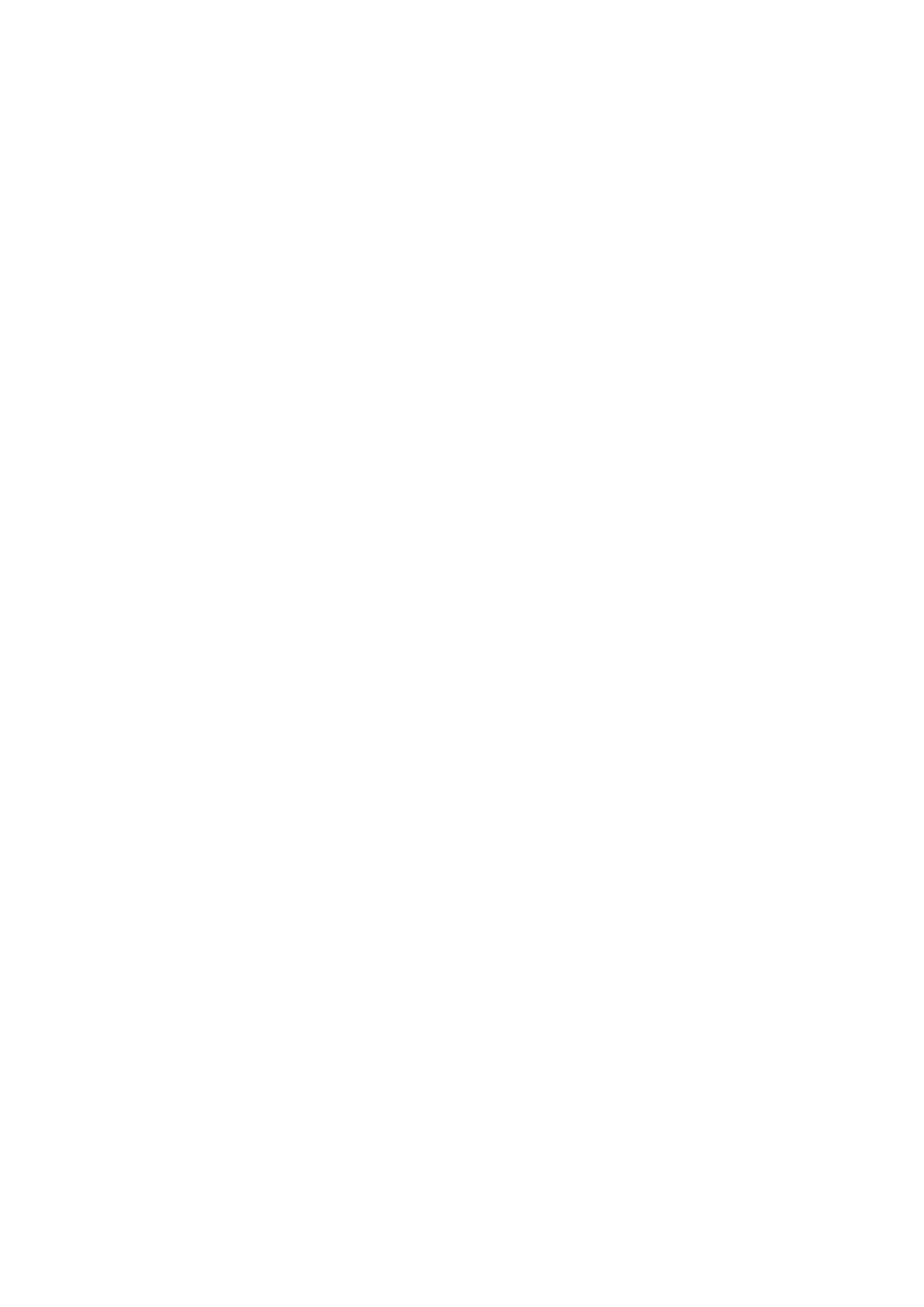# <span id="page-4-0"></span>**Communication of monetary policy decisions by central banks: what is revealed and why[1](#page-4-1)**

Serge Jeanneau

## **1. Introduction and summary**

Central banks around the world have done much in recent years to refine the way they communicate their assessments of economic conditions and their decisions relating to the stance of monetary policy. This has reflected two main factors. First, a global trend towards greater central bank autonomy has been accompanied by a corresponding demand for greater democratic accountability and transparency (Mishkin ([2](#page-4-2)007)).<sup>2</sup> Second, there has been a growing consensus among monetary economists that better communication about central bank actions is essential in reducing the uncertainty facing economic agents. As argued by Woodford (2003), successful monetary policy is not so much a matter of effective control over overnight interest rates as it is of shaping market expectations of the future evolution of key economic and financial variables. Indeed, during periods of stress in financial markets, particularly when policy rates decline to the zero bound, central bank guidance may become the main tool through which monetary policy affects expectations (Bernanke et al (2004)).

Improved accountability and better expectation management are both facilitated by a more transparent decision-making process (Eijffinger and Hoeberichts (2000)). How to achieve such transparency has been the subject of a lively debate in recent years. This paper reports on a survey conducted in 2007 on the communication practices of 32 members of the Central Bank Governance Network (CBGN). $3$  It will help central banks to compare their arrangements with those of their peers and should be a useful tool to those institutions that are in the process of reviewing their communications strategies. It should also enable the wider public to gain a better understanding of the various communications strategies adopted by central banks.

The questionnaire sent to CBGN members was divided into two main parts. The first part was mainly factual and focused on the information that central banks disclose about their assessments of economic conditions and their decisions relating to the stance of monetary policy. The topics discussed in this paper under that broad heading include: the process by which policy settings are announced; the channels of communication; the length and content of statements; the release of voting records; the publication of supporting background information; and the release of minutes.

The second part of the questionnaire centred on the strategies underlying central bank communications. The discussion in this paper examines the reasons cited by central banks for increasing or limiting disclosure and the process by which expectations are guided. It also looks at how central banks perceive the success of their communication efforts.

<span id="page-4-1"></span><sup>1</sup> This paper builds on earlier work by Filardo and Guinigundo (2008) and Nelson (2008). The author thanks David Archer, Andrew Filardo, Richhild Moessner, Paul Moser-Boehm and William Nelson for extensive comments, Magdalena Erdem for technical assistance, and Cynthia Lloyd and Anne Mackenzie for editing and formatting.

<span id="page-4-2"></span><sup>2</sup> Mishkin noted that basic democratic principles require that the central bank be accountable for its actions, which means that the public must understand its practices.

<span id="page-4-3"></span><sup>3</sup> Participating countries that agreed to be identified are listed in the Table at the end of this paper.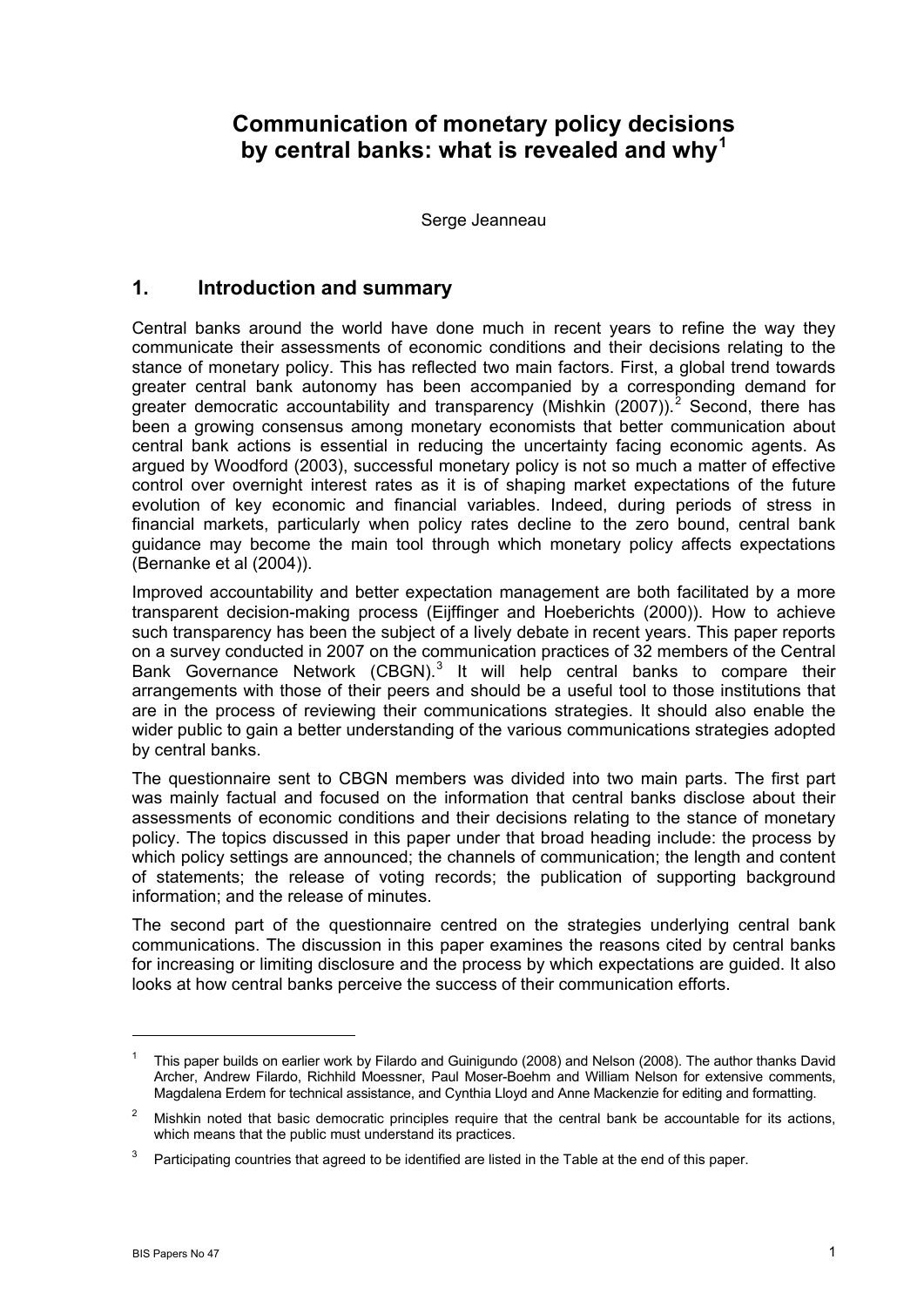<span id="page-5-0"></span>The key findings of the survey are as follows:

- Central banks have made determined efforts in recent years to improve the way they communicate with the public. They now provide more and better focused information on monetary policy and do so on a timelier basis.
- The main reasons cited by central banks for improving communications are, in order: to ensure better accountability; to enhance the public's understanding of the objectives of policy and the decision-making process; and to guide market expectations. Considering the complexity of communicating monetary policy, the strategies adopted by central banks in recent years are perceived to be bearing fruit. The direction and magnitude of policy decisions are seen by central banks as largely anticipated by market participants; this should help to reduce the overall economic costs of adjusting to changes in policy settings.
- The survey also shows that, while all central banks now provide short statements explaining the reasons for policy actions, this is by no means the sum total of their communication efforts. In several cases, those statements are coupled with more comprehensive background documents containing a forecast. Central banks also make significant additional efforts to provide regular information outside the policy announcement window concerning the evolution of the economy, either through official publications or through public appearances by senior officials.
- Underlying these encouraging results is a great deal of diversity in the quantity and quality of the information disclosed. Responses indicate that central banks operating under inflation targeting frameworks tend to provide more information than entities operating under other frameworks, although there is wide variation within the central banks belonging to each broad framework. Monetary institutions in countries that are at the higher end of the economic development scale also tend to disclose more information than those from less affluent regions.
- Many central banks continue to place limits on the amount of information they reveal about internal policy deliberations and, especially, about internal differences of opinion. These limits reflect concerns that revealing such details could stifle the exchange of views at policy meetings. It also demonstrates a preference for limiting noisy signals by broadcasting a consensus view.
- Interestingly, an earlier internal BIS survey on the public image of central banks revealed that central bank opinion surveys showed little improvement in the public's confidence and understanding of their functions. This suggests that, despite the progress made in communicating to markets, greater attention to educating the general public about monetary matters could be considered.

## **2. Main characteristics of responding central banks**

#### **Economic and geographical breakdown**

The level of economic development of a country, its economic size or its geographical location can play a role in the monetary framework it will adopt. This choice will, in turn, contribute to determining the broad outlines of the communications strategy of the central bank. Dincer and Eichengreen (2007) conducted an empirical analysis of the economic determinants of transparency. Using a sample of 100 central banks, they found that, inter alia, transparency was greater in countries with a higher level of economic development and deeper financial markets. In a related study, Krause and Rioja (2006) showed how a higher level of financial development could help to improve the efficiency of monetary policy. The relationship between the degree of development of markets, transparency and the efficiency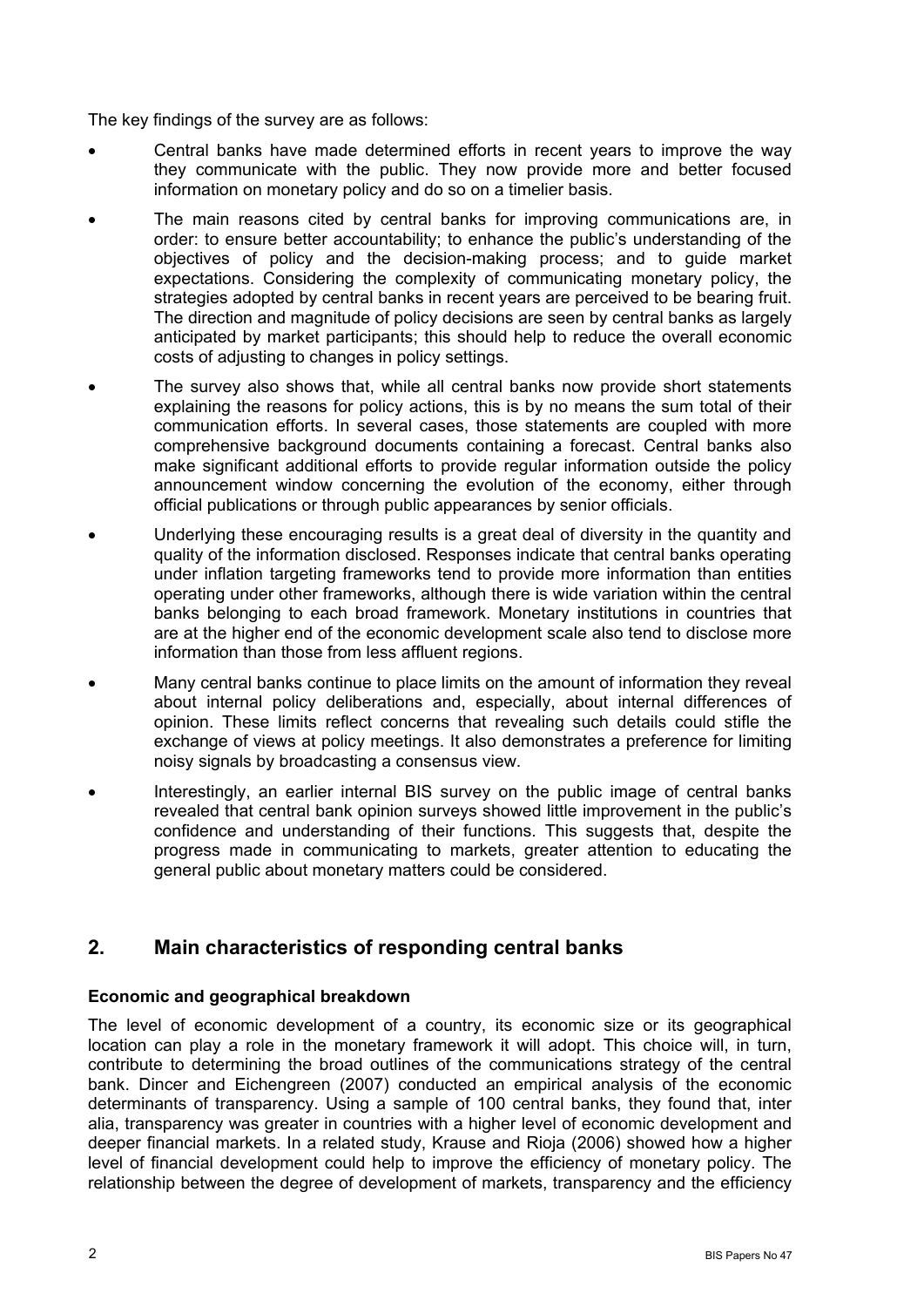of monetary policy can be broadly presumed to work along the following lines. In less developed financial systems, central banks tend to exert the greatest influence over monetary conditions by directly regulating the deposit-taking and lending activities of commercial banks (IMF (2005)). Conversely, in more advanced financial systems, where money and capital markets compete with commercial banks in the intermediation process, central banks tend to use indirect (ie market-based) methods to influence liquidity conditions. The deeper and more efficient financial markets are, the easier it is to use indirect instruments to transmit monetary policy decisions. However, the use of market-based instruments will tend to have a more insidious effect on monetary conditions than the use of direct instruments and will often require a more proactive communications strategy than is the case with direct instruments.

As another example, larger and well diversified economies may be less constrained in their policymaking frameworks than small and open economies. Geographical location can also be relevant to the extent that countries are exposed to common economic or financial shocks, or belong to regional monetary groupings.

The countries that responded to the survey are reasonably dispersed from an economic and geographical point of view (Graph 1). About 60% are located in the emerging market and developing world, and around 40% are from the industrialised world. However, a particularity of the sample is that there are relatively few low-income countries; only two of them have a per capita income of less than \$5,000 per annum.



Looking at the geographical breakdown, respondents from Europe accounted for 44% of the total number of respondents, followed by respondents from Asia and the Pacific at 34%, those from Latin America at 13% and those from North America at 6%. There was only one respondent from Africa. Another notable characteristic of the sample is that five institutions are from the euro area: central banks belonging to the Eurosystem follow common practices in the field of monetary policy implementation and communications. For certain issues, this has influenced the overall outcome of the survey, as discussed in the relevant parts of this paper.

To summarise, the level of economic development, economic size and geographical location can have an influence over the monetary framework adopted by a country and, consequently, over the distribution of answers contained in the survey responses.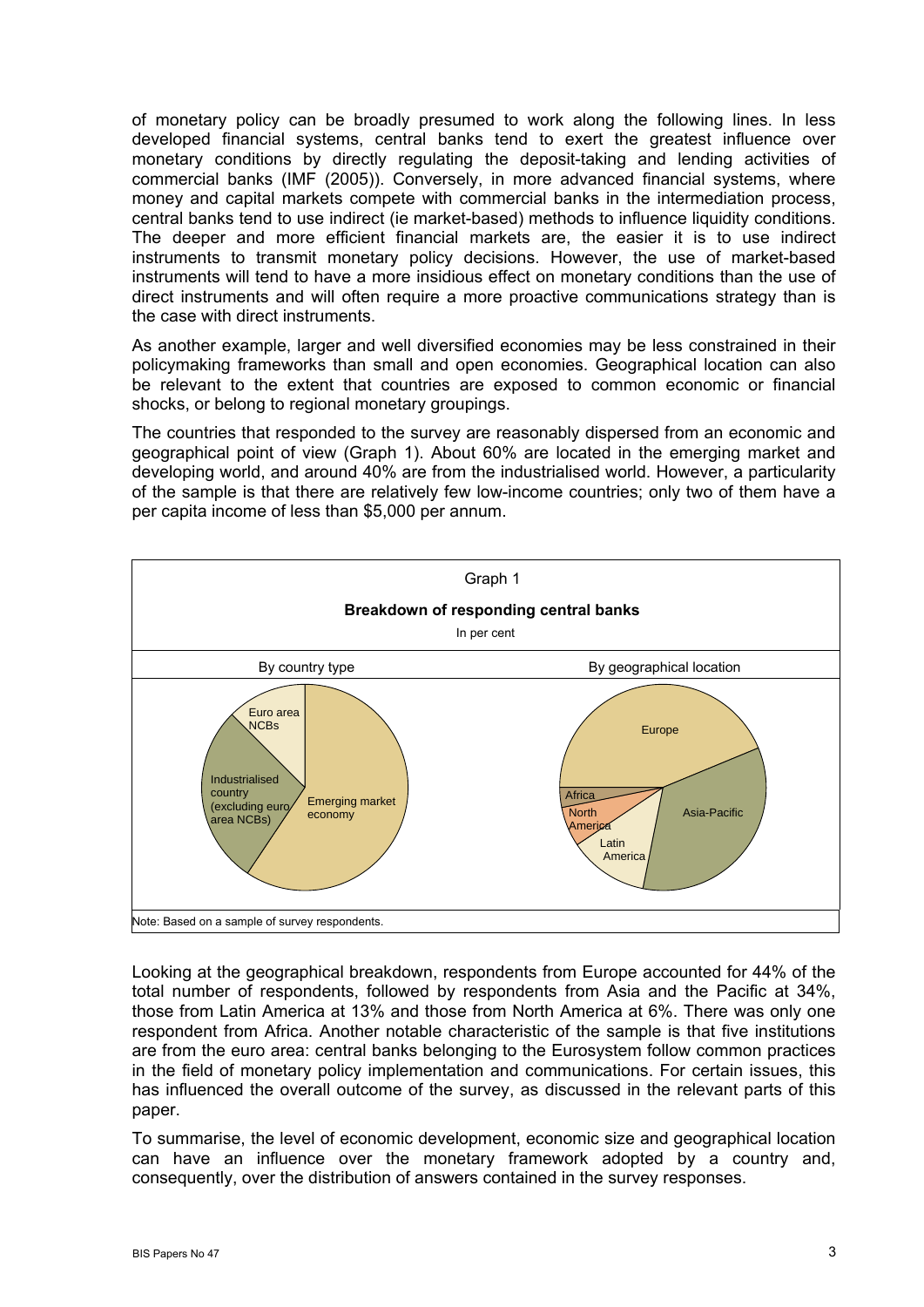#### <span id="page-7-0"></span>**Monetary policy frameworks**

The survey results show that almost all central banks are now transparent about their monetary policy frameworks: all but one of the 32 central banks publicly disclose information about their frameworks. Inflation is the main intermediate target for around three fifths of central banks.<sup>[4](#page-7-0)</sup> Only one unidentified emerging market central bank in the sample targets a monetary aggregate as a single intermediate objective. Three institutions, namely the People's Bank of China, the Hong Kong Monetary Authority and the Monetary Authority of Singapore, target an exchange rate or band, although in the first and last cases the precise details of that objective are not revealed to the public.

There is a relationship in our sample between a country's historical record of monetary stability and the type of monetary regime it adopts (not shown). Countries with high historical levels of inflation have tended to favour the adoption of clear rules for monetary control, either of the inflation targeting, exchange rate or money supply variety. A sizeable number of those countries are represented in the slightly more than 60% of central banks that publish a numerical intermediate target. Conversely, countries that have enjoyed monetary stability and credibility in the past have perhaps not felt under as much pressure to introduce a numeric rule. Almost 40% of respondents operate either under non-numerical objectives or under more complex arrangements that can be partly numeric and partly qualified by other considerations (Graph 2).

#### **Monetary policy objectives**

Having a clearly specified and singular central bank objective facilitates the task of communicating with the public. However, a single-minded focus on the achievement of that objective is by no means sufficient to guarantee a central bank's credibility and legitimacy. Central banks that move to a single target framework as a means of bringing inflation under control must undertake a major marketing effort to educate the public about their new strategy. That effort is likely to be protracted given the time required for monetary policy to work its way through market expectations and the real economy.

Central banks operating under complex (or hybrid) arrangements probably face an even more significant challenge in communicating their thinking, particularly when their legally mandated objectives would require divergent monetary actions. This could be the case when the existence of a real and nominal economic objective calls for a conflicting response in the event of a real or monetary shock (for example, when inflation and output evolve in opposite directions). A well known example is the central bank law of the United States, which contains elements of both a real objective (employment) and a nominal one (price stability), in a manner that seems to make both objectives of potentially equal ranking. A conflict could also emerge if the central bank was compelled to operate under more than one nominal anchor, such as maintaining a relatively tight control over an exchange rate while pursuing an inflation or monetary target.<sup>[5](#page-7-0)</sup> Under a floating exchange rate regime, domestic price and exchange rate stability could call for interest rate adjustments in opposite directions.

<sup>4</sup> The analysis of policymaking under uncertainty distinguishes among: objectives; instruments; and intermediate targets (Romer (2001)). The objectives are the ultimate goals of policy, such as inflation and unemployment, the instruments are tools that are under the direct control of policymakers, such as open market operations and reserve requirements, and the intermediate targets are variables that policymakers choose to focus on to achieve their ultimate objectives, such as an inflation rate, the exchange rate or a monetary aggregate.

<sup>5</sup> This has often been the case in countries engaged in a transition from one monetary regime to another. Slovakia is one of the countries in our sample where the central bank law used to specify two nominal anchors. This is no longer the case since its entry into the euro area.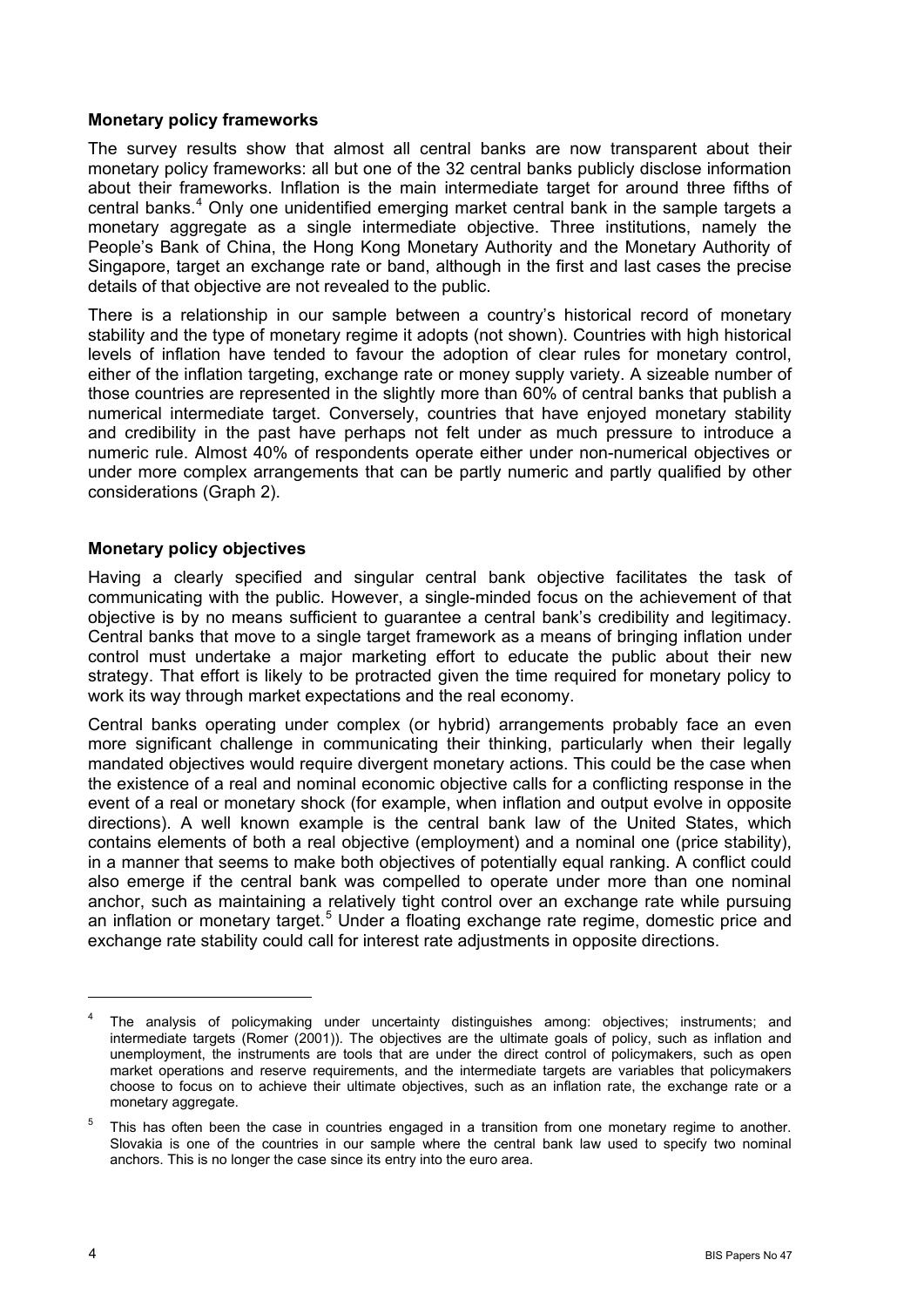<span id="page-8-0"></span>

The need to avoid such potential conflicts has been a factor leading governments in several countries to narrow the objectives of monetary policy towards a single or dominant target in clear priority to others.<sup>[6](#page-8-0)</sup> Tightly specified objectives can help to insulate the central bank's policy decisions from political influences at the same time that they concentrate the focus of policymakers and facilitate the external evaluation of their policies. More singular or clearly ranked objectives also reduce the room for uncertainty over what will take priority in the central bank's decision-making process.

In countries where cultural, constitutional or other legal constraints have prevented an amendment of central bank legislation to a narrower set of objectives, central banks have found various ways of dealing with potential conflicts. One of the most common methods is the publication of formal extra-statutory statements of policy strategy to increase the specificity of statutory objectives but in a manner that allows for some flexibility. Such statements may be agreed between the central bank and the government, or represent a central bank's unilateral interpretation of its monetary policy task, consistent with the law and the current state of knowledge of what can be achieved with the instruments available. In many cases, extra-statutory statements contain a specification of inflation targeting that goes well beyond the legal texts relating to the central bank. Potential conflicts can also be resolved through an open recognition that lower levels of law may serve to interpret and clarify higher levels of legislation.<sup>[7](#page-8-0)</sup> Another solution is to emphasise the need for a consideration of the technical feasibility of each target within a multiple set of objectives. $8$ 

However, it should be noted that the difference between single- and multiple-objective central banks may actually be more apparent than real. Central banks operating under a single

 $\overline{a}$ 

<sup>6</sup> The choices faced by governments in specifying the objectives of central banks are discussed extensively in BIS (2009).

<sup>7</sup> References to the central bank or monetary policy in a country's constitution are typically brief and at a high level of abstraction. The statutes governing the central bank, on the other hand, are often more detailed.

<sup>8</sup> For example, given that it is not technically feasible for monetary policy to permanently accelerate growth beyond a rate consistent with approximate price stability (and then at a cost to performance against other objectives), it is reasonable to infer a dominance of the price stability objective.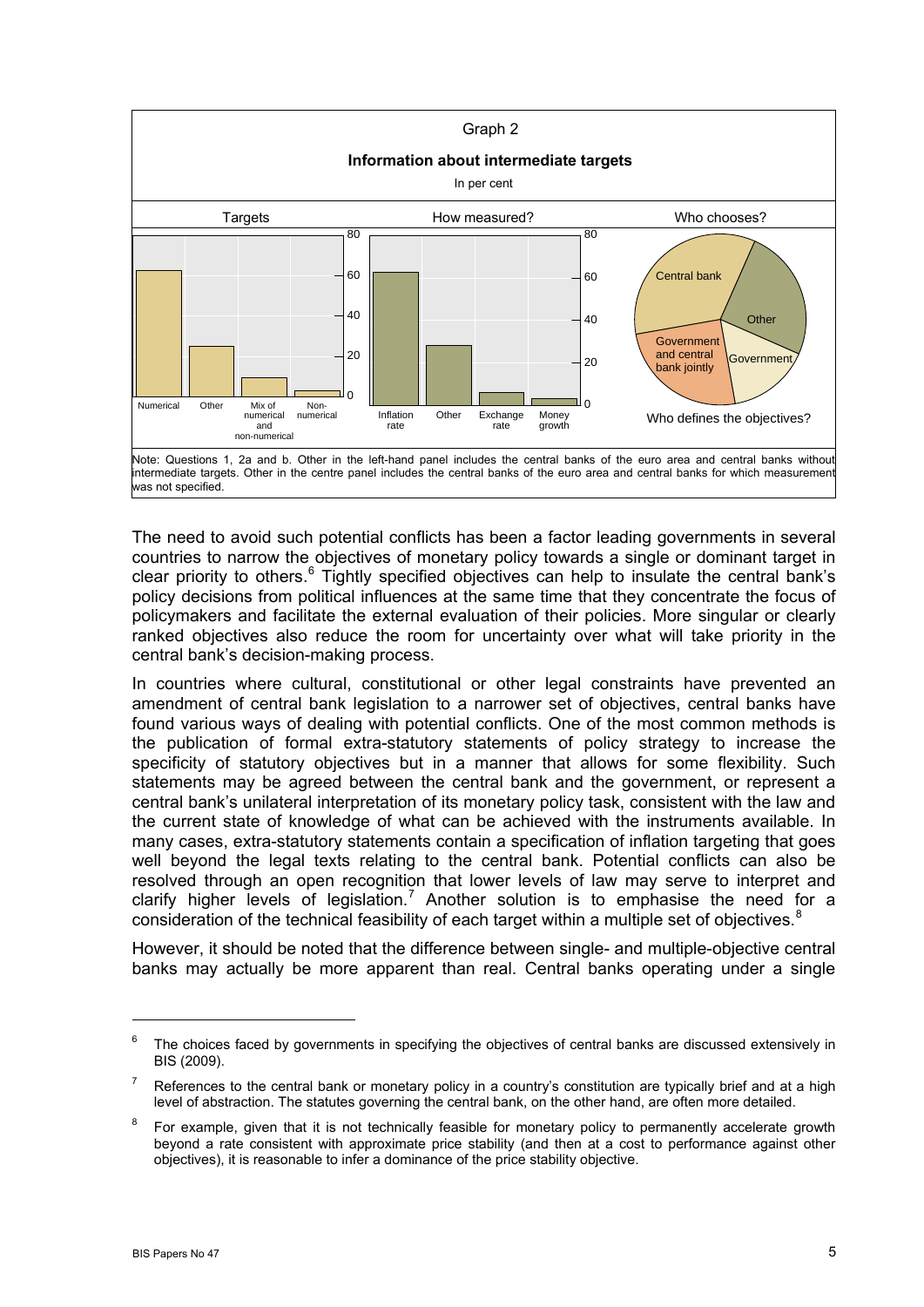<span id="page-9-0"></span>objective face some of the same challenges as entities contending with multiple objectives because, in practice, single-objective central banks are also required to consider a broad set of factors in their decision-making process, such as variations in output or financial stability. Even the most "hawkish" of central banks are not immune to developments affecting the real economy or the financial system.

It is also worth highlighting that the approaches to the setting of objectives followed by central banks may have a bearing on their communications strategies and overall transparency; there is a mix of approaches in our sample. Such objectives are defined by the central banks themselves in one third of cases, jointly by central banks and governments in one quarter of cases and by governments alone in slightly less than one fifth of cases. Changes to objectives are almost always announced according to this sharing of responsibilities.

It would be possible to think of several ways in which arrangements for the setting of objectives could have an influence over communications and transparency (see the discussion in the box on page 25). It could be argued that arrangements allowing central banks to set their own objectives would be accompanied by greater communication efforts by central banks in order to buttress the legitimacy of their choices. Joint arrangements could also be associated with a relatively high degree of transparency. These arrangements tend to specify a target, which is inherently transparent, and require the central bank to account formally and publicly for its performance relative to that target. In addition, joint arrangements usually provide for a public disclosure of any change to the target or disagreements about it. By contrast, the setting of objective(s) by governments alone could possibly shift some of the burden of communications to the cabinet or the ministry of finance, thus reducing the profile of the central bank in communicating decisions.

This variety of practices reflects the way in which the institutional and political traditions of each country shape the relationship between central bank independence and accountability (Filardo and Guinigundo (2008)). In theory, a fully independent central bank should be able to stand up to political and social pressure in setting policy rates. However, being completely removed from the control of the electorate or its representatives raises issues of accountability. Countries have found various arrangements to deal with this trade-off.

## **3. Evolution of central banks' approach to communications**

In written comments submitted in the survey, a majority of central banks (about three fifths) reported that there had been major adjustments over the past three years in the channels of communication or the frequency with which communications were made. In many cases, those changes were aimed at providing greater or more focused disclosure.<sup>[9](#page-9-0)</sup> Mostly, those changes resulted from internal central bank decisions rather than government-mandated amendments to the central bank law. This provides some support to the idea that central banks have been promoters of increased accountability and transparency rather than reluctant parties to a discipline imposed by their principals.

This willingness to communicate more openly may have been encouraged by a shift in the way academic economists and policymakers understand the role of monetary policy and, in

 $\overline{a}$ 

<sup>9</sup> This includes: the publication of endogenous interest rate forecasts, votes or minutes; a reduction in the release time of minutes; a higher frequency of publications; and more frequent appearances to legislative bodies. There was also, in some instances, a reduction in the number of policy meetings in order to make them coincide more closely with the release of key economic data, and the phasing-out of "forward guidance" in favour of more direct means of communication.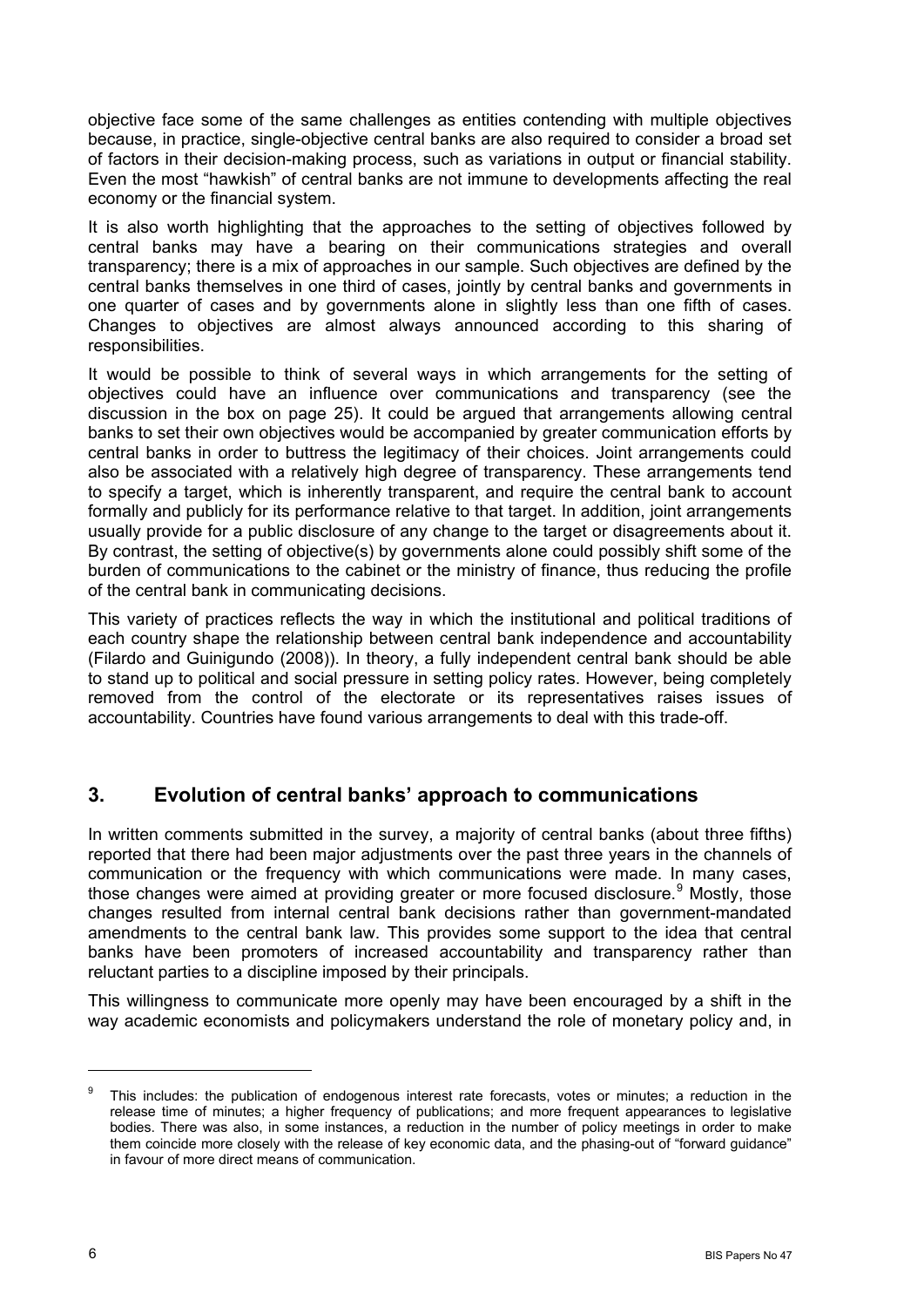<span id="page-10-0"></span>particular, by a general realisation of the economic benefits of transparency, including a more rapid anchoring of expectations and a corresponding reduction in the sacrifice required to bring inflation down (Chortareas et al (2002)). Geraats (2006) and Walsh (2006), among others, have also argued that the adoption of formal inflation targeting has been a crucial determinant of increased transparency. Inflation targeting frameworks involve enhanced disclosure of policy-related information, such as meticulous descriptions of how the inflation objective will be achieved and over what time horizon, what policy instruments will be used and how the assessment of economic variables, especially the inflation process, could influence decisions and risks. Another, more prosaic, explanation is that transparency may beget more transparency. The release of forecasts of inflation and output may have created an appetite for the release of additional variables. It may also have created a demand for higher frequency forecasts.<sup>[1](#page-10-0)0</sup>

Central banks now provide a considerable amount of information that is relevant to the evaluation of monetary policy, including explanations of their policy actions and the reasoning behind those actions. This represents a considerable change from the practice that existed well into the late 1980s, when secrecy about their intentions was commonplace and was even considered to be useful for maintaining their independence. Conventional wisdom used to be that, in order to be effective on the real economy, policy decisions had to surprise economic agents. The collective understanding of monetary policy has changed radically since then. From the point of view of macroeconomic stabilisation, the common belief nowadays is that there is more to be gained from managing market expectations through an open dialogue with market participants than by surprising them (Filardo and Guinigundo (2008)).

With central banks now finding it valuable to provide information about the considerations underlying their policy decisions, the public now receives various "bundles" of information about such decisions. The type of information that is released comprises five main items, namely: the interpretation of current economic conditions; the outlook for the economy and the associated risks; the reasons for policy decisions; the strategy that guides those decisions; and the outlook for future policy, given the objectives of the central bank and the economic outlook. As discussed below, there is little disagreement within the central bank community about the first three items, which are discussed openly by most institutions. However, there is less agreement about the fourth item,  $11$  $11$  and even less agreement about the fifth.

## **4. Channels of communication during the announcement window**

#### **Determining what information to release when policy settings are changed**

One of the biggest challenges faced by central banks is determining what information to release about the policymaking process and the resulting decision about policy settings.

<sup>&</sup>lt;sup>10</sup> Other institutional factors could have had an influence on the communications framework. For example, the intensity of central banks' communications could be related to the breadth of responsibilities devolved to them. An internal survey on the public image of central banks conducted by the BIS in 2007 showed that central banks with supervisory responsibilities collected more information about the public's understanding of their monetary policy and financial stability mandates than central banks without such responsibilities. If this is the case, such central banks may communicate more intensively about monetary policy and financial stability matters.

 $11$  Some of the largest central banks, such as the Federal Reserve Board (FRB), do not publish detailed information about their strategy.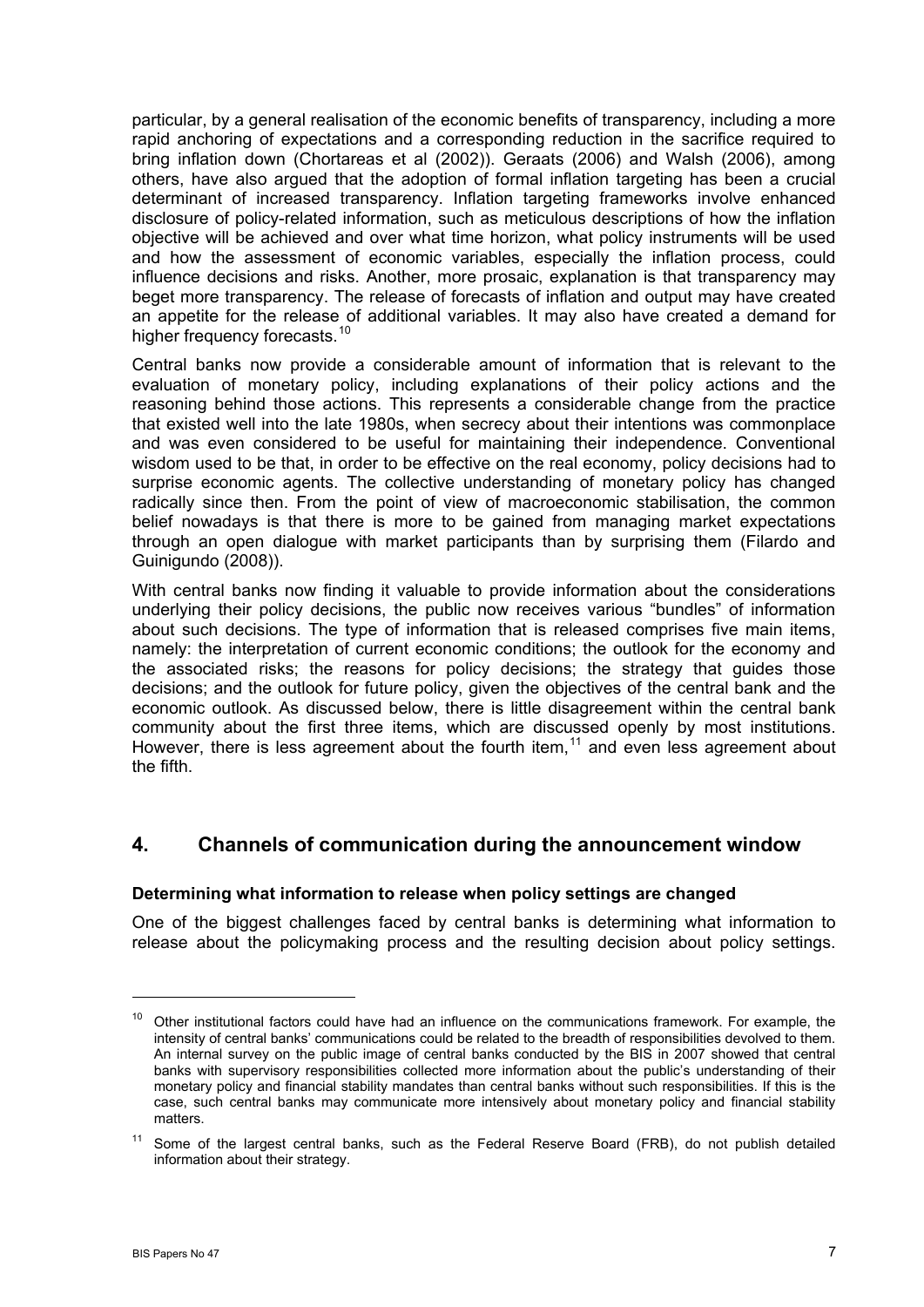<span id="page-11-0"></span>What do central banks consider the relevant information to be and how should it be announced? The answer to this question depends, inter alia, on the particular aspect of the policymaking process about which the central bank wants to inform the public and the specific information needs of the people at the receiving end.

One of the difficulties has been in calibrating the amount and type of information that should be disclosed. Collecting and disseminating information is a costly process, both in terms of time and resources. Interpreting the information at the receiving end is also costly. This means that maximising the effectiveness of communications is a crucial issue for central banks. A more effective communications policy would do much to reduce information asymmetries between central banks and the public.

#### **The announcement of changes in policy settings**

A notable change regarding disclosure has been the emphasis on greater transparency at the time of policy decisions. Central banks now provide significantly more information about the decision itself and the reasons behind it. They are also making efforts to be clearer by issuing better articulated statements and providing accompanying background material.



In general, the process by which policy settings are announced is a highly structured mechanism. Not all central banks are officially committed to a definite time frame for making their decisions but, in practice, decisions are made at regular intervals (Graph 3). About 90% of central banks take their decisions on dates that are announced far in advance; more often than not, as much as one year in advance. Nowadays, decisions tend to coincide with regular policy board meetings (four fifths of respondents). This is a relatively recent change. For example, the Federal Open Markets Committee (FOMC) only began to take most of its policy decisions at regularly scheduled meetings in 1994. The publication of a regular timetable of monetary policy announcements is thought to help focus the market's attention on the few days surrounding the announcements. Some have argued that this has allowed the FRB to become more predictable even before it moved towards greater formal transparency (Sellon (2008)). On the other hand, the answers received indicate that, before the financial crisis of 2007–08 emerged, exceptional circumstances did not seem to play a major role in the decision-making process since decisions were rarely taken outside the regular decision-making cycle.

Changes to policy settings tend to be announced fairly quickly (Graph 4). In about two fifths of cases, the decision is announced within minutes of the conclusion of the meeting. In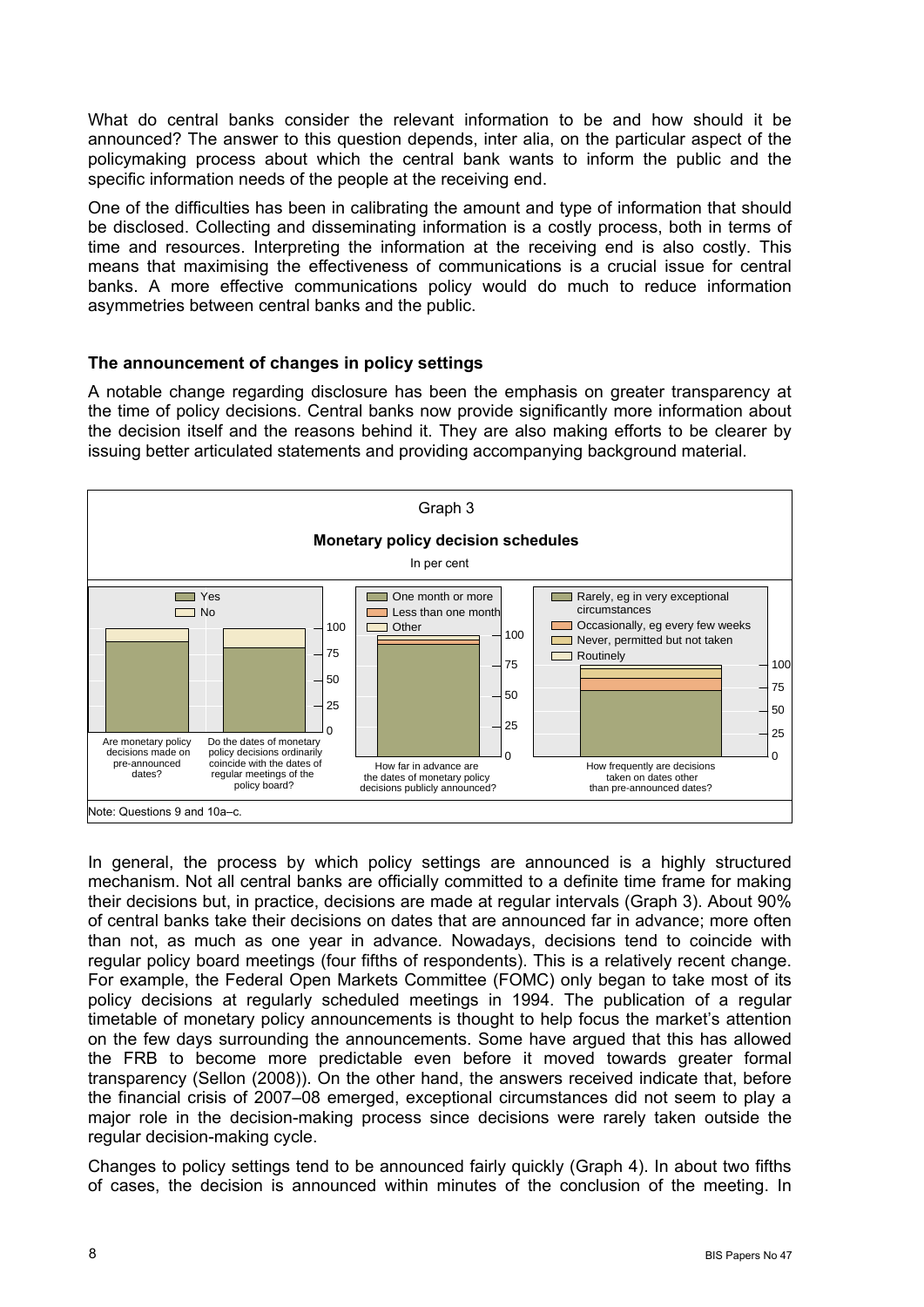<span id="page-12-0"></span>another quarter, the decision is announced on the same day but a few hours after the meeting, allowing more time to prepare the material to be communicated and providing breathing space for the arrangement of policy implementation. A few central banks, such as the Bank of Canada and the Central Bank of Iceland, announce their decisions on the next business day. In a few cases, the lag is less easy to ascertain. That is the case in New Zealand, where the policy decision is announced in two different cycles.<sup>[1](#page-12-0)2</sup>



Most central banks manage the announcement process carefully so as to minimise the expression of discordant voices and thus avoid potential confusion among economic agents. Having the decision-making body speak with one voice ensures that the public will not have divergent interpretations of policymakers' intentions. It also ensures that economic agents will not have access to "insider" information and will therefore be treated equally. Such management of communications holds for both consensus-based and individualistic decision-making structures, although in the latter case committee members are freer to communicate outside the announcement window.

At around 70% of reporting entities, the policy is to limit comments by senior officials for an average period of eight days prior to the announcement (Graph 5). At another tenth, there is no formal restriction, but senior officials nevertheless exercise some form of self-censorship and refrain from making comments. There can be some exceptions, however: hints or leaks can sometimes emanate from the senior ranks of the central bank when it is trying to prepare markets ahead of a policy move. Such occurrences are, however, typically less frequent and are well controlled.

<sup>12</sup> A first cycle corresponds to the release of the *Quarterly Monetary Policy Statement*, which provides a detailed discussion of the economy, inflation, the thinking behind monetary policy decision and the outlook. A second cycle comprises four interim interest rate adjustments announced by press statement.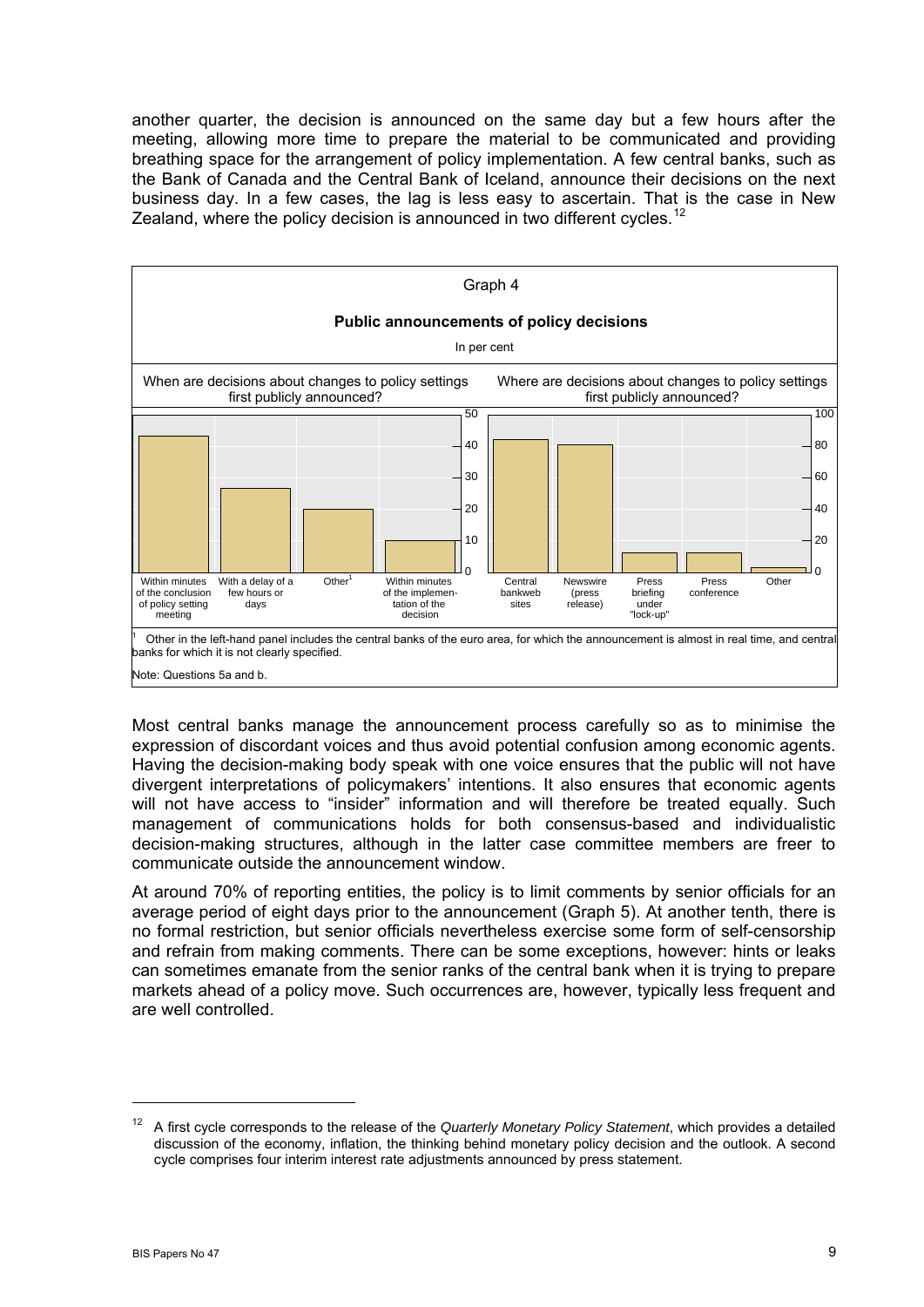<span id="page-13-0"></span>Things change considerably after the announcement, with two thirds of central banks reporting no restrictions on comments by senior officials.[1](#page-13-0)3 For the remainder of central banks, restrictions do not necessarily reflect a willingness to stifle dissent. Rather, they may be related to practical considerations. For example, central banks that publish minutes containing the views of individual committee members often restrict public comments by such members until the minutes have been published.



#### **Communication channels**

Changes in policy settings tend to be announced first on central bank websites and newswires (in four fifths of cases for both mediums, see Graph 4). Such a procedure, which provides for a nearly instantaneous transmission of decisions, aims at ensuring a level playing field for market participants. Central banks also organise press conferences, which are a more flexible medium of communications, through which finer lines of reasoning can be provided (Graph 6). However, the organisation of such conferences as a first means of disseminating the decision is less frequent, being used by only 10% of central banks. At the central banks where press conferences are not the immediate means of communication (about half of the total sample) such conferences are, nevertheless, often organised shortly after the announcement. At the press conference, the Governor speaks for the central bank at four fifths of institutions and there is always a question and answer session. There is live media coverage at two thirds of institutions but an exhaustive transcript of the conference is only made available by a quarter of them.

Empirical work carried out on the European Central Bank's (ECB) communications framework has shown that press conferences have a stronger impact on the level of financial

 $13$  The main spokesperson is the Governor in 90% of cases but board members or other senior officials are allowed to talk in about two thirds of cases.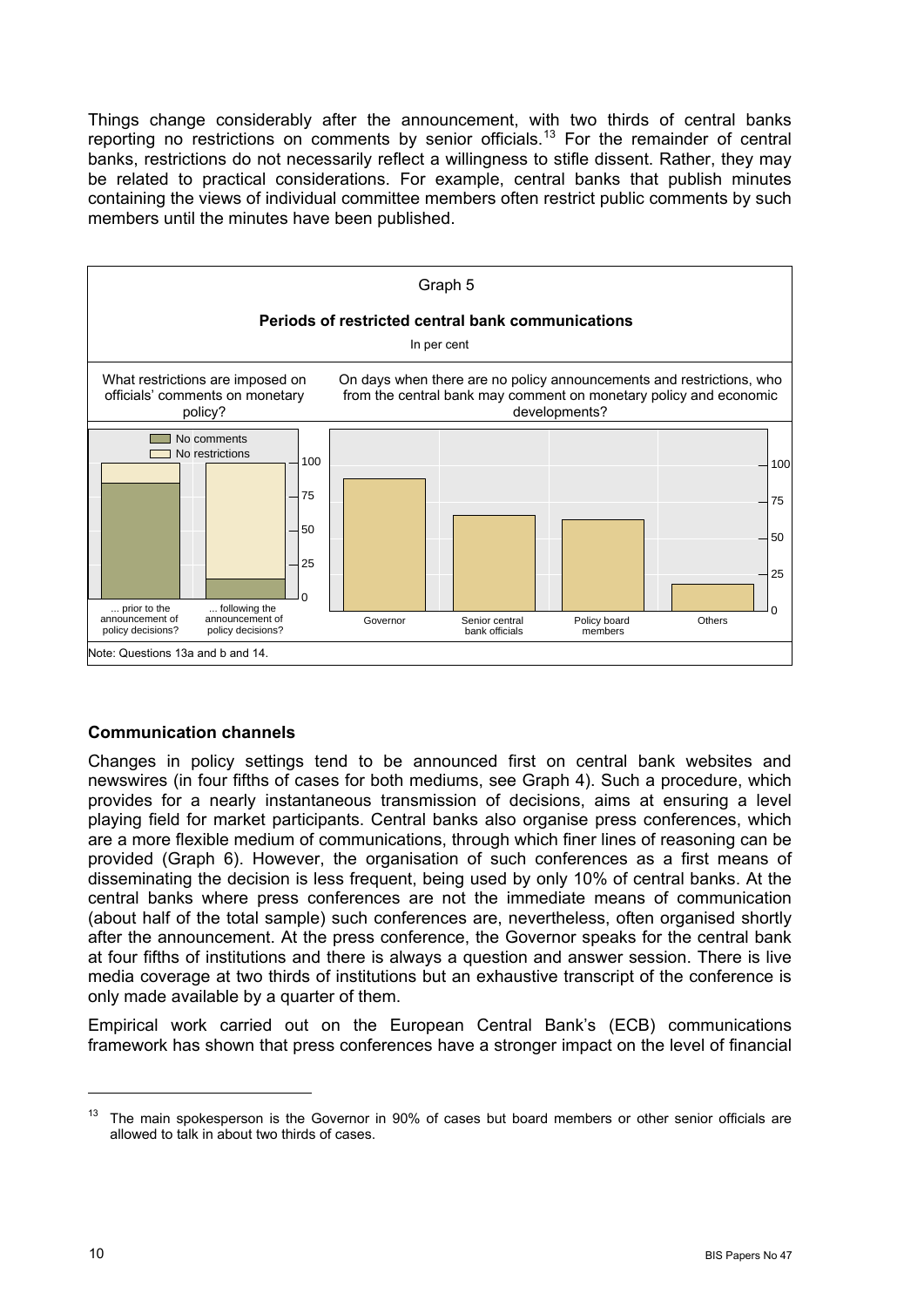<span id="page-14-0"></span>variables than policy announcements, indicating that they are an efficient means of transmitting new information (Ehrmann and Fratzscher (2007)). Such results also suggest that the question and answer sessions chaired by the President of the ECB are particularly helpful in clarifying the issues mentioned in the ECB's press statements, and also seem to compensate for the lack of minutes at the ECB, a criticism which is sometimes levelled at the institution by academics (Buiter (1999) and de Haan and Eijffinger (2000)) and politicians (minutes are discussed below). However, given the importance that the media attaches to the ECB's use of particular verbal formulations, the question and answer sessions are usually well choreographed and closely synchronised with other means of communications.



#### **Actions versus words**

At the risk of over-simplifying, one can say that central banks communicate in two primary ways: actions and words (Blinder et al (2001) and Fracasso et al (2003)). In the past, actions counted substantially more than words, given that central banks tended to speak only in extreme circumstances. Changes in the policy rate provided information to the public but the information was indirect and partial. In recent years, words have gained in importance. Some central banks put greater emphasis on one or the other but, in general, actions and words now tend to be used in a mutually reinforcing way that helps to buttress the clarity and credibility of the central bank's message. This means that policy actions can now have a more direct effect.

With regard to words, the survey reveals that almost 90% of central banks now publish a statement following the policy-related meeting, whether the policy setting is changed or not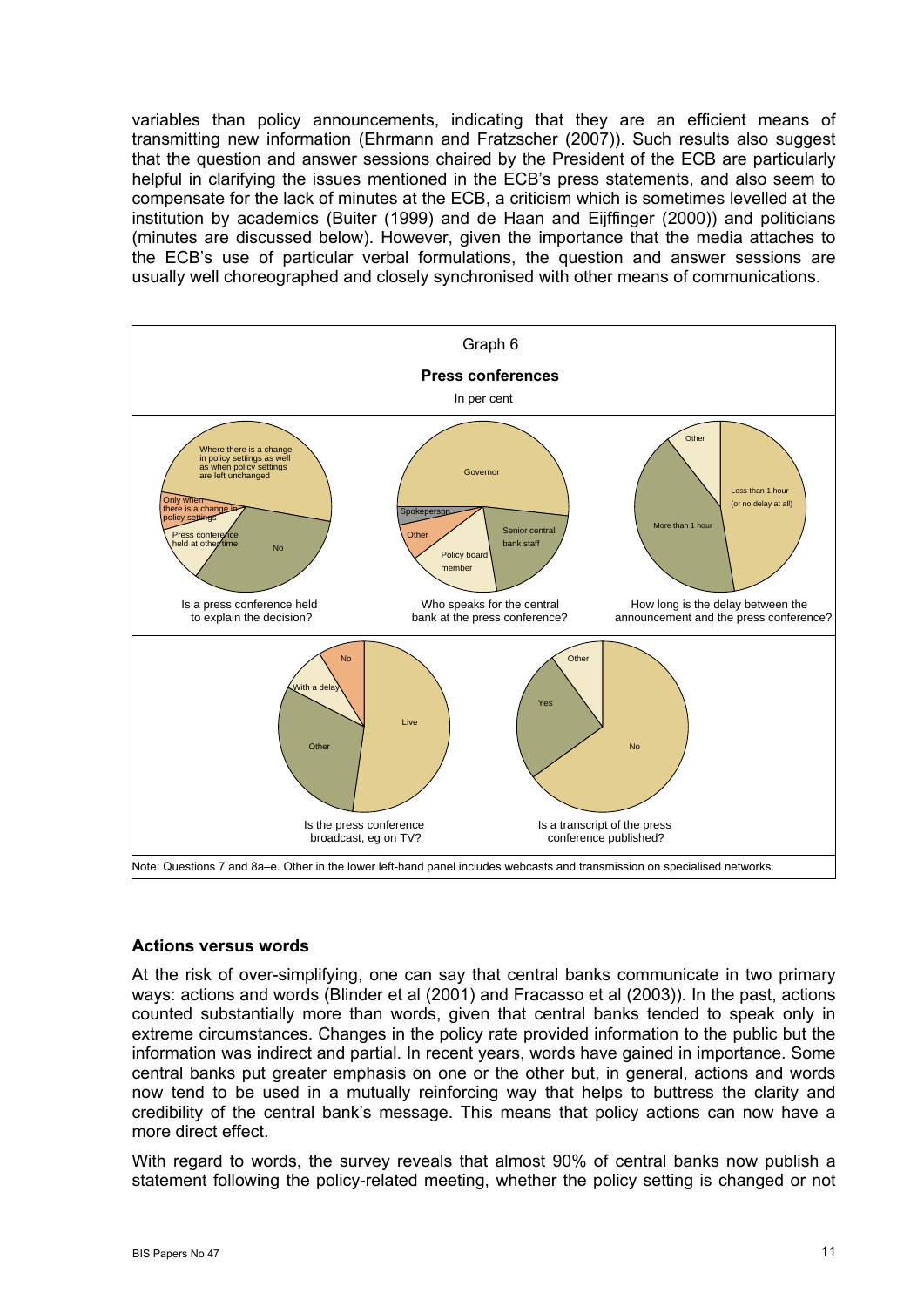<span id="page-15-0"></span>(Graph 7). The remainder tend to publish a statement only when there is a change in the setting. In other words, decisions about changes in monetary policy settings are almost always publicly announced. This is a far cry from the practice that prevailed a couple of decades ago when market watchers had to infer changes in settings from movements in the rates attached to indirect instruments (or even to direct ones).



Not only are policy changes almost always announced but, in about 90% of cases, announcements of changes to policy settings are expressed in a numerical rather than a qualitative form. This is close to the proportion of respondents using numerical targets. Moreover, in more than four fifths of cases, changes in policy settings are made in standard increments. In several cases, however, the change can at times vary and be a multiple of the standard increment (notably at the Swiss National Bank and three unidentified industrial country central banks).  $14$  $14$ 

The style that actions can take also varies. García-Herrero and Remolona (2008) argue that central banks can communicate through a "body language" of policy rate moves, which can be as enlightening as formal statements.<sup>[15](#page-15-0)</sup> Under normal circumstances, such increments tend to be small but can move in a gradual pattern that conveys information to the market about the future path of policy rates. Small but gradual and persistent changes in policy rates may well be more effective in transmitting the central bank's intentions through the yield curve than large and sudden but temporary changes, and would be less unsettling to financial markets. This issue was not specifically addressed in the survey, but it is common knowledge that many central banks, if not most, communicate through some form of body language.

It should be noted that the survey was conducted before the most recent global financial crisis escalated. In 2008, some central banks moved policy rates by as much as 200 basis points in a single day.

 $15$  For those that are not familiar with this terminology, body language stands for the use of body movements or gestures to communicate instead of sounds or verbal language.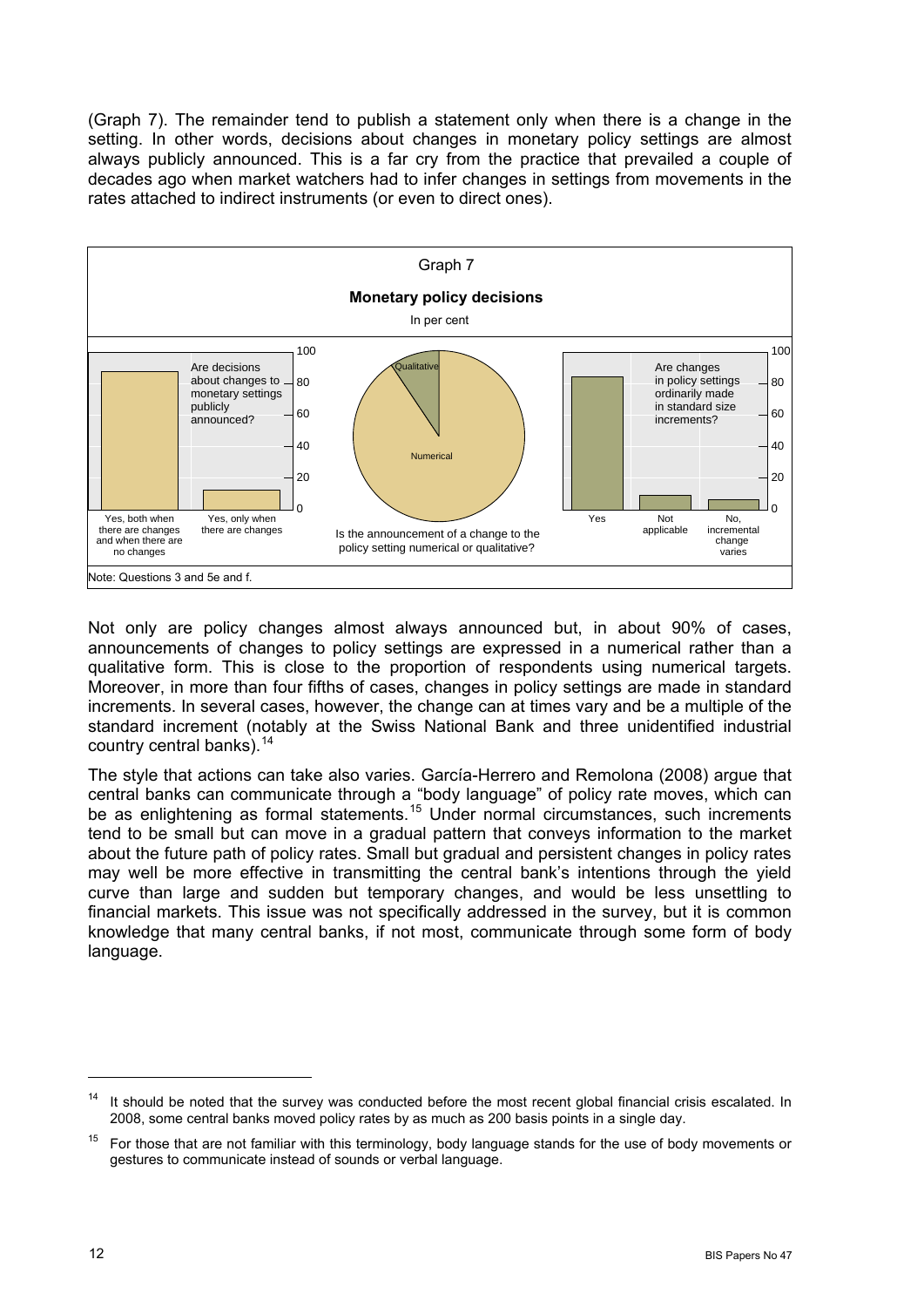#### <span id="page-16-0"></span>**Length and structure of statements**

The statement announcing the change in policy settings is usually short. In about one fifth of cases, it usually contains one or two paragraphs and in two fifths of cases it ranges from half a page to a maximum of two pages (Graph 8).



Inflation targeters tend to congregate in the latter grouping. Only two central banks publish statements that are longer than two pages (the South African Reserve Bank and the Swiss National Bank). It should be noted, however, that statements issued at press conferences can be substantially longer (typically around four to five pages at an unidentified industrial country central bank).

Various considerations are involved in determining the length of the statement. A particularly important one is the trade-off between the amount of detail contained in the statement and the delay in releasing it. There has been a trend over the past decade to reduce the gap between the decision and its disclosure. The wish to publish the correct information as quickly as possible has entailed a great deal of soul searching about the amount of detail to be provided. Seen in this light, the tendency to publish short statements reflects two main considerations, namely, the usually limited amount of time that is available between the policy decision and its announcement, and the need to keep the message clear and simple by focusing on a narrow set of issues. García-Herrero and Remolona (2008) have found evidence from a sample of Asian central banks that long statements are not as effective as short and forward-looking ones in guiding market expectations.

Of course, publishing a short statement is not a foolproof recipe for clarity and consistency. Given that just a few words can have such a significant impact on markets, central banks take great care in crafting their statements. They also try to make the message easier to extract by publishing statements that have a similar structure from one meeting to another. Some have strived to entrench their messages by repeating them as often as can be permitted by the economic and financial circumstances. However, this technique has not gained general acceptance. In fact, statements are rarely carbon copies of each other. Apart from a mandatory description of changes to the policy settings, almost all central banks make quite extensive amendments to the other parts of their announcements, which can perhaps explain why the length of statements often varies. This suggests that the jury is still out between those who favour the repetition of simple and well-structured messages about their actions and those who prefer more tailored ones.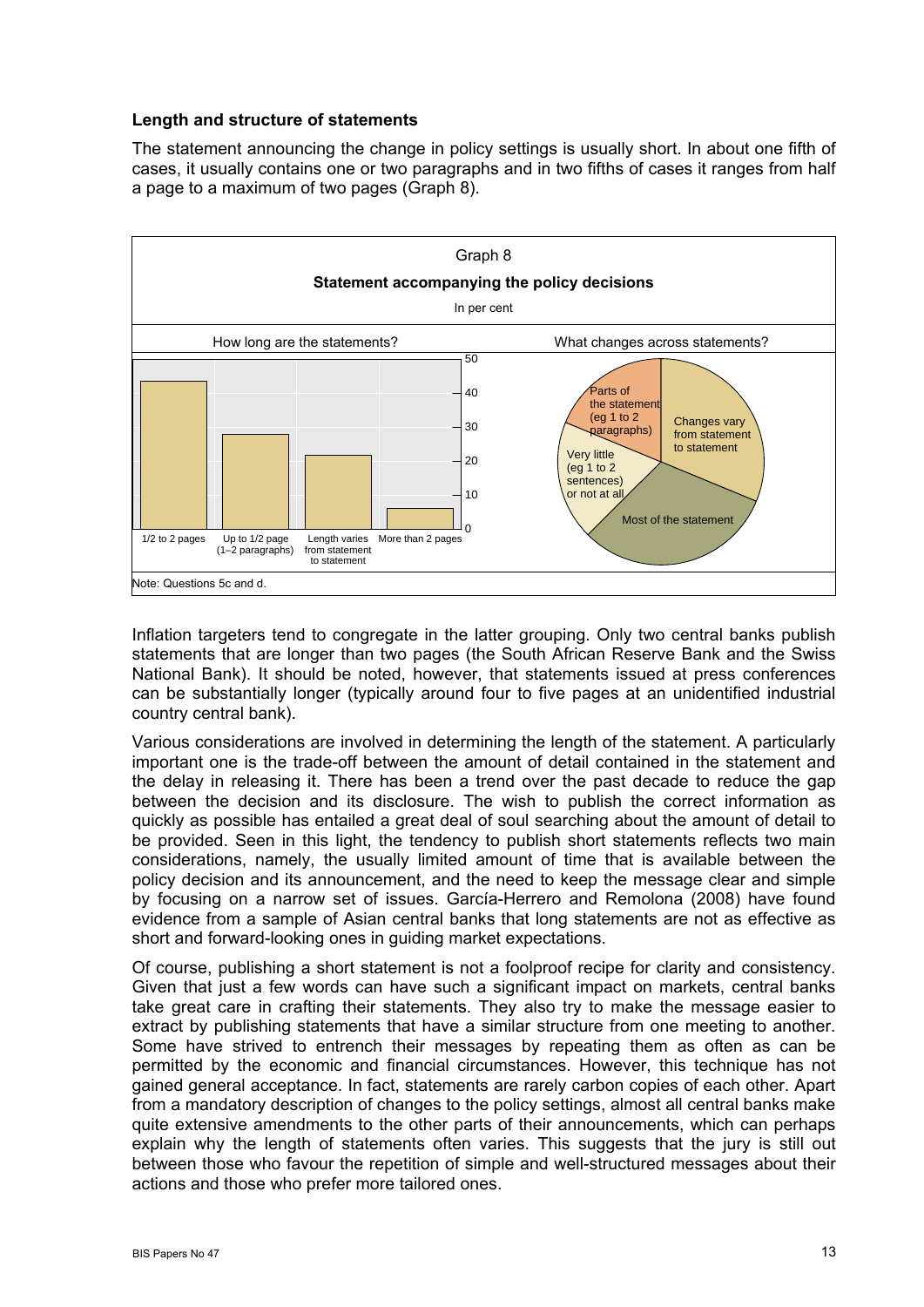<span id="page-17-0"></span>Other considerations could influence the length or the type of statement issued. Blinder and Wyplosz (2004) have argued that the nature of the monetary policy committee determines the volume and methods of communications used. An important structural feature of such committees is whether the decision-making process is vested in the Governor, is consensusdriven or is highly individualistic. It seems clear that decisions made by one individual would be easier and quicker to communicate than decisions reached by consensus or by vote, particularly if accountability rests on individual decision-makers. This would argue for shorter statements. On the other hand, Governor-focused central banks could be inclined to publish longer statements to offset what may be perceived as a democratic deficit. In addition, the size or the composition of the decision-making body could have an influence over the length of statements. A large committee may be required to publish longer statements to express various nuances of opinion, and a committee that formally takes account of specific regions or social sectors could be compelled to discuss certain aspects of policy in greater detail.

A priori, it is not easy to tell which of those considerations will dominate. Based on our sample, it was not possible to clearly identify any of the relationships discussed above. Governor- or consensus-based committee structures are not associated with either shorter or longer statements, while individualistic or socially representative ones do not tend to publish longer communiqués.

#### **Content of policy statements**

Choosing what to discuss in the policy statement and what to reserve for a more complete discussion in a full economic or policy report is usually at the heart of the central bank's communications strategy. Considering the attention that the public gives to the policy announcement, the package comprising the statement and any supporting document must be structured in such a way as to present a clear and complementary message of the central bank's view. For the great majority of central banks, the statement will try to explain the essential reasoning behind the policy decision and offer a sense of the probabilities or factors that might or might not lead to further action in the forthcoming periods (Graph 9). This is a relatively recent change; for example, the FOMC only began providing a brief rationale for policy changes in 1994.

Given that a major consideration underlying the crafting of the statement is that it has to be short and timely, there is a constraint on what can be discussed in it. As Graph 9 shows, the statement almost always contains the reason for the decision (94%) and very often an assessment of current economic indicators (84%). A short-term outlook for the economy and an assessment of the risks to the outlook are somewhat less frequently included, being provided by about two thirds of monetary authorities. The release of numerical values for forward-looking economic variables is much less prevalent, being always released by only one third of respondents: such material is usually left to longer supporting documents. The likely direction of future changes in policy settings is always or sometimes provided in the statement by about half of institutions but numerical directional guidance is rare.

The content and the length of policy statements are relatively homogeneous, demonstrating no obvious relationship in our sample between what is discussed in the statement and its length, although just over half of central banks that provide a forward-looking discussion publish a slightly longer statement (of more than half a page).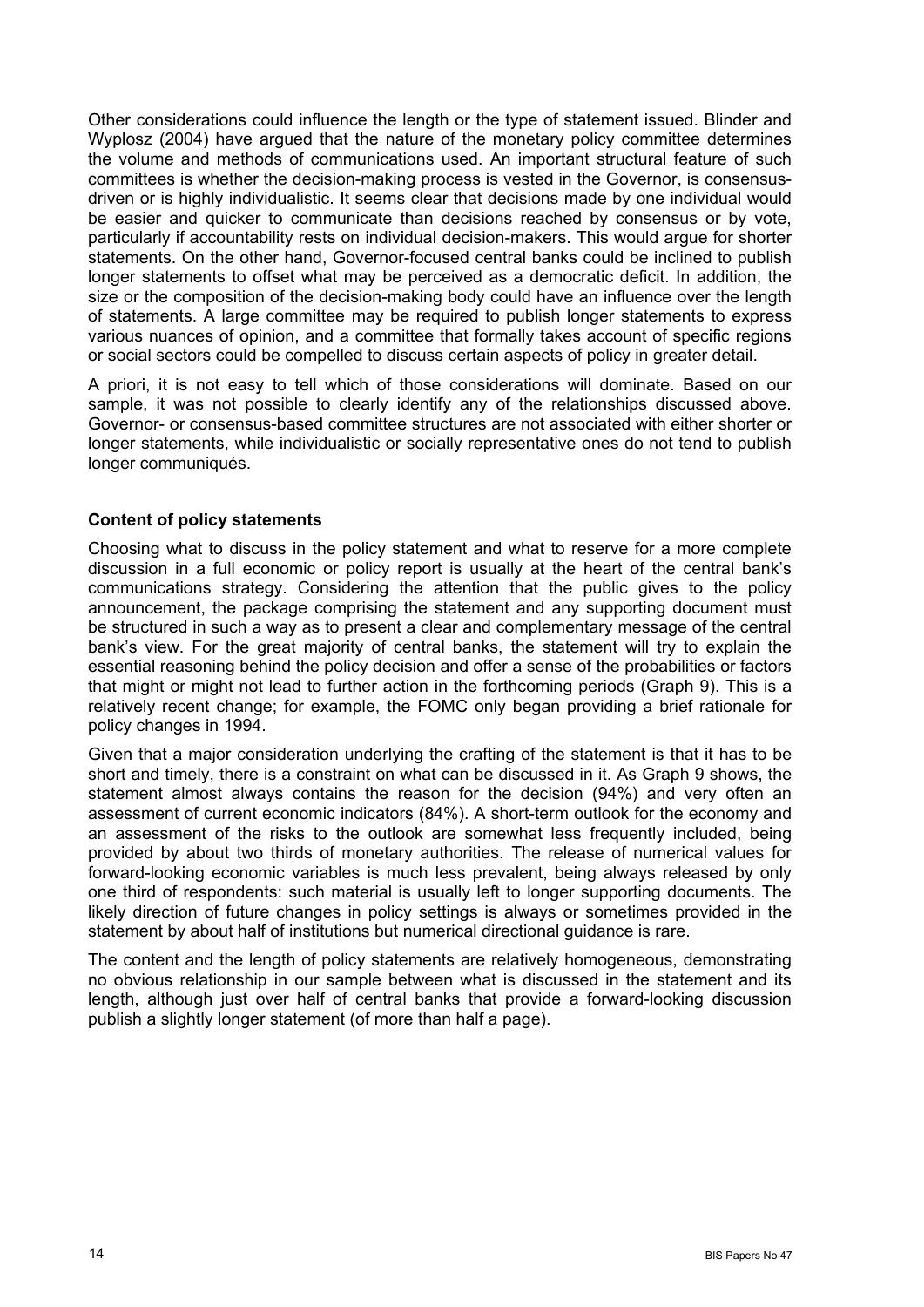

The questionnaire did not dwell on the issue of the indirect means of suggesting changes in policy settings during the inter-meeting period, such as code words, signals or the verbal disclosure of a policy bias. Such "forward guidance" has been practised more or less regularly by a number of central banks over the past decade – the Bank of Canada, the ECB and the FRB to name a few – particularly during periods of unusual economic activity or market stress. It came in two strands: the baseline variant, notoriously practiced by the FRB since 1999, involved the use of language providing some indication of likely policy actions over the near term, such as "considerable period" or "measured pace" in the policy statement itself; and the second variant, used repeatedly by the ECB under the close control of its President, consisted in sending verbal signals indicating the likelihood of an increase in the policy rate (such as "vigilance" or "strong vigilance") during the week preceding the policy meeting. The regular use of a limited repertoire of words, which came in addition to either published statements or press conferences, was thought to be useful as a way of more clearly transmitting the central bank's intentions. Most notably, the advanced type of verbal guidance was seen as helping to minimise potential overreactions to the dry and stylised language contained in policy statements.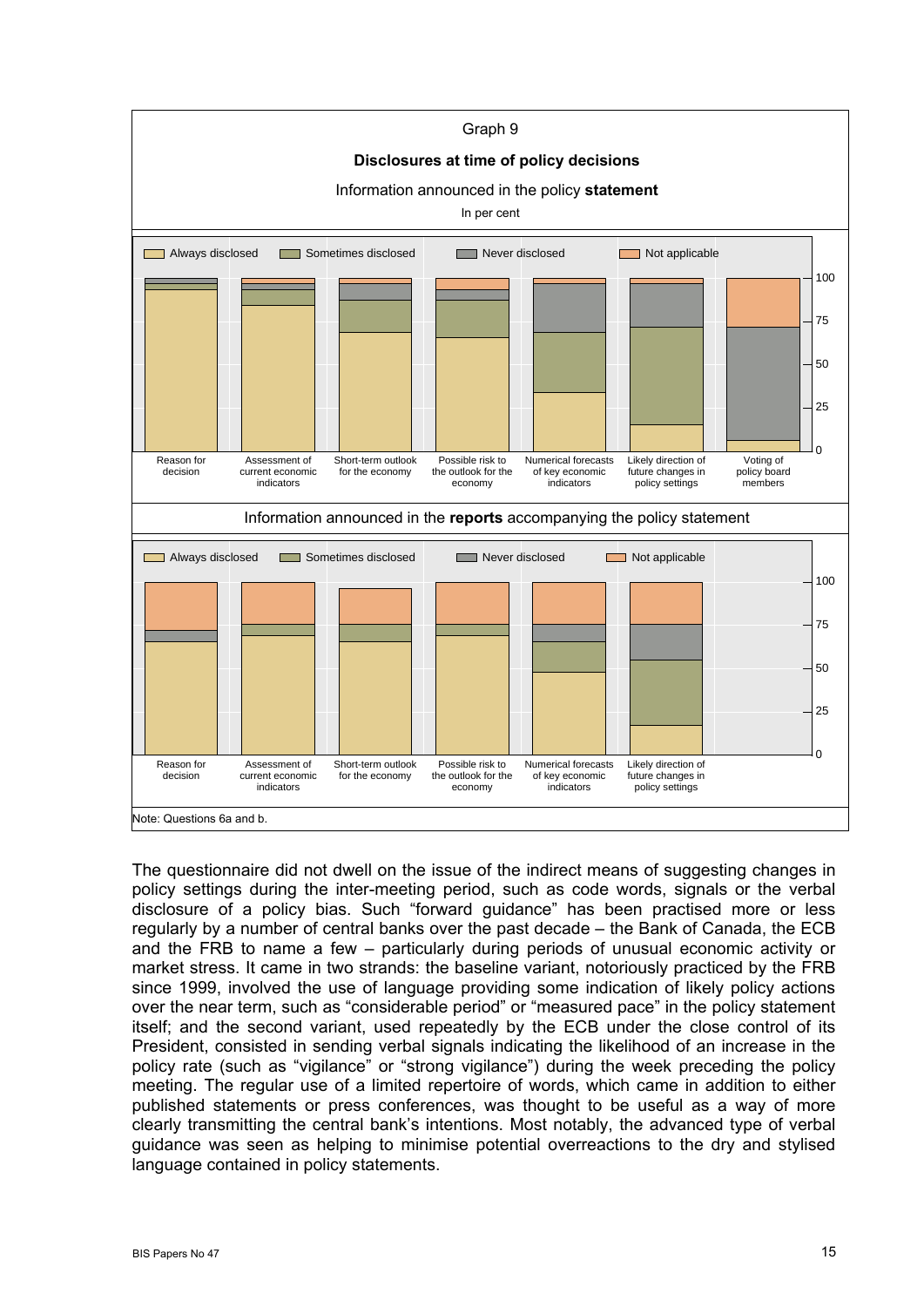<span id="page-19-0"></span>Although forward guidance attempted to get extra mileage from the announcement process and the published statement, some central banks now seem to think that it has outlived its usefulness. Woodford (2008) has argued that code words were frequently understood as early announcements of policy intentions and had to be kept intentionally ambiguous in order to minimise the extent to which policymakers' hands would be tied. This, according to him, acted to generate noisy signals rather than a clear message. At present, central banks are apparently favouring more explicit means of communication.<sup>[16](#page-19-0)</sup> As discussed below, the publication of confidence intervals around projected variables or scenario analysis may be considered sufficient by some central banks to convey the uncertainty embedded in forecasts, thus making the recourse to forward guidance less necessary.

#### **Supplementary reports**

Several central banks publish more elaborate supplementary reports that accompany the policy statement (often a regular monthly report or a semiannual or annual monetary policy statement). Not surprisingly, such reports do not dwell as often on the reasons for the central bank's decision (only three fifths of respondents, Graph 9). But they frequently provide a complementary assessment of current economic conditions as well as an outlook and an evaluation of risks to that outlook. Space is less of a constraint, which means that numerical forecasts are slightly more frequent in such reports (almost half of respondents) than is the case with policy statements (around one third of institutions). The likely direction of future changes in the policy rate path, which is considered by some to be the new frontier in central bank communications (Kahn (2007)), is provided with less frequency; only Iceland, New Zealand, Sweden, Switzerland and one anonymous industrial country central bank answered that they always provide such guidance (although about another third of institutions provide it "sometimes").<sup>[1](#page-19-0)7</sup>

#### **Voting records**

Information about the voting pattern or the balance of votes of policy board members is an additional device that could help the public to infer the likelihood of future changes in policy settings, an objective of communications strategy cited by a number of central banks (Nelson (2008)). So far, very few central banks have decided to make individual votes public in the policy statement. Only two central banks in our sample disclose such a record (the National Bank of Slovakia and an unidentified industrial country central bank). Why is such disclosure limited? A possible reason could be that some central banks feel that the content of the policy statement itself is sufficient to provide a sense of the direction that policy will take in the forthcoming periods. Some may also reason that, to be truly effective in providing forward guidance, a vote count would have to be associated with more elaborate information on the policymaking committee's discussions. Such information is generally not provided immediately after the policy meeting but usually a few weeks later in the form of minutes.

Various other considerations could make central banks unable or reluctant to publish a detailed record of voting, including the consensus-based nature of the decision-making process at some institutions, a concentration of responsibility for the decision on the Governor at others, or concerns that information about dissenting voices could unsettle

 $\overline{a}$ 

<sup>&</sup>lt;sup>16</sup> Alternatively, central banks may have found it more difficult or less desirable to provide guidance on future decisions as uncertainty about the outlook increased. Nevertheless, qualitative guidance continues to be used by a number of central banks, including the Bank of Mexico and an anonymous emerging market central bank.

 $17$  The policy rate path is a sequence of current and expected future policy rate settings that monetary policymakers consider to be consistent with their goals.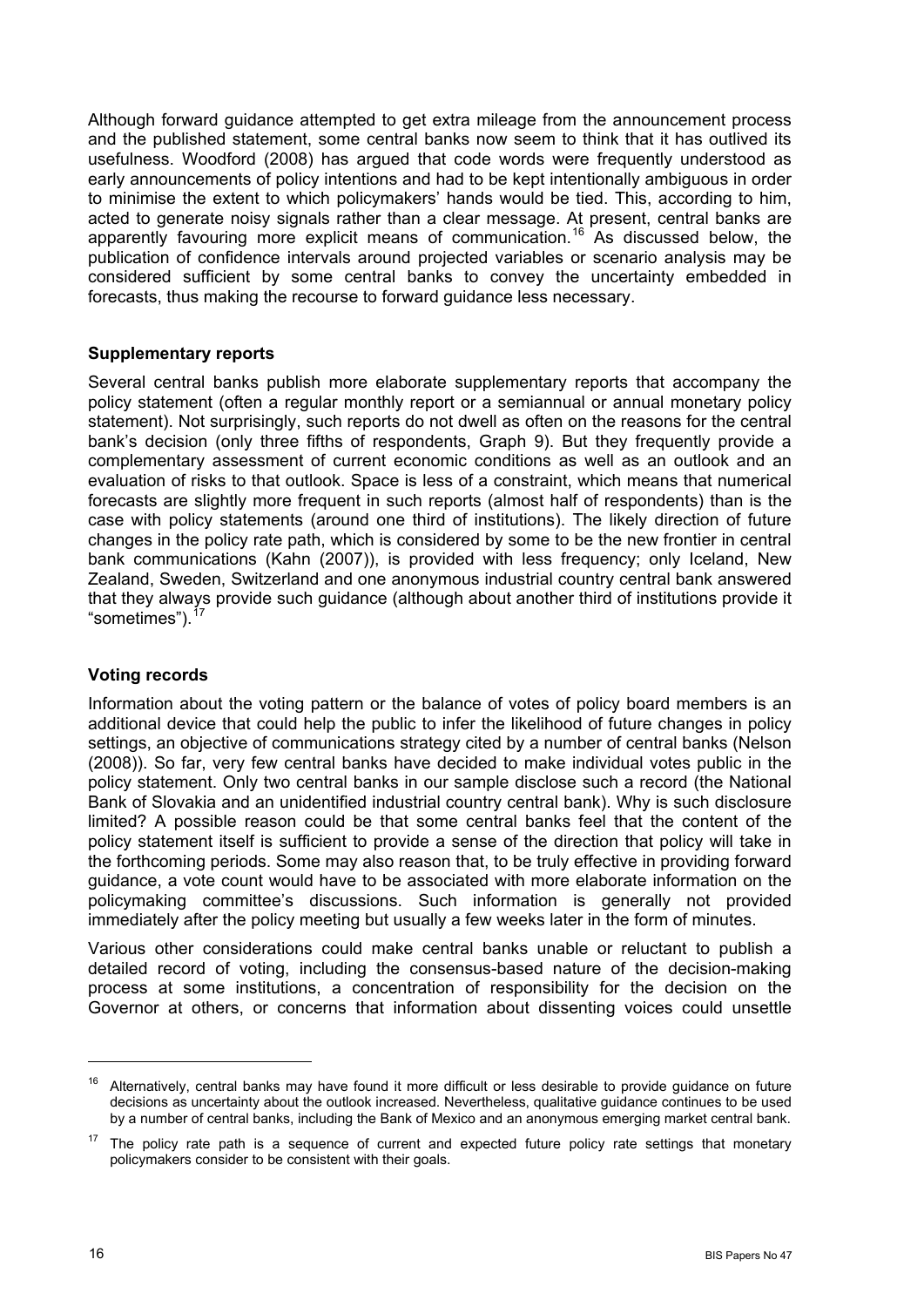<span id="page-20-0"></span>markets or impede a frank exchange of views at the policy meeting. Moreover, in the case of central banks with regional or currency area mandates, voting opacity has been claimed to be a desirable feature in that it reportedly shields committee members from being pressured by their constituents. Lastly, a simple disclosure of the voting record would not reveal much about the policy inclination of committee members, particularly when key economic variables follow a divergent path and create a "conundrum" for decision-making (for example, when output declines and inflation rises).

#### **Minutes**

Although central banks are increasingly forthcoming with respect to their policy discussions, judging by what they release in their policy statements, this does not necessarily extend to the publication of minutes. Anecdotal evidence suggests that most central banks take minutes but only one third of respondents actually publish them (Graph 10). Minutes can vary significantly in the amount of information they contain; some are more akin to an extended policy statement while others contain deeper insights into economic conditions and the discussions that preceded policy decisions. Even in the best of cases, they tend to be limited to a highly edited version of discussions rather than a verbatim transcription.<sup>[18](#page-20-0)</sup>



The central banks that publish minutes see them as a means of complementing the information provided in the policy statement and related background documents. In particular, minutes offer a check on the completeness of the policy statement and, when they contain attributed votes, they allow market participants to track shifts in voting patterns and evaluate the effect that such shifts will have on the probability of future central bank actions. They can also be a useful tool in ensuring the accountability of individual policy board members, which could incite them to engage in higher quality discussions and better decision-making (Geraats (2006)). Certain central banks appear to see minutes as an integral part of the announcement process. For example, the Czech National Bank, the Central Bank of the Republic of Turkey and another unidentified emerging market central bank release the minutes of their monetary policy committee meetings within eight days of

 $18$  The few central banks that release fully fledged transcripts do so after a lag of several years.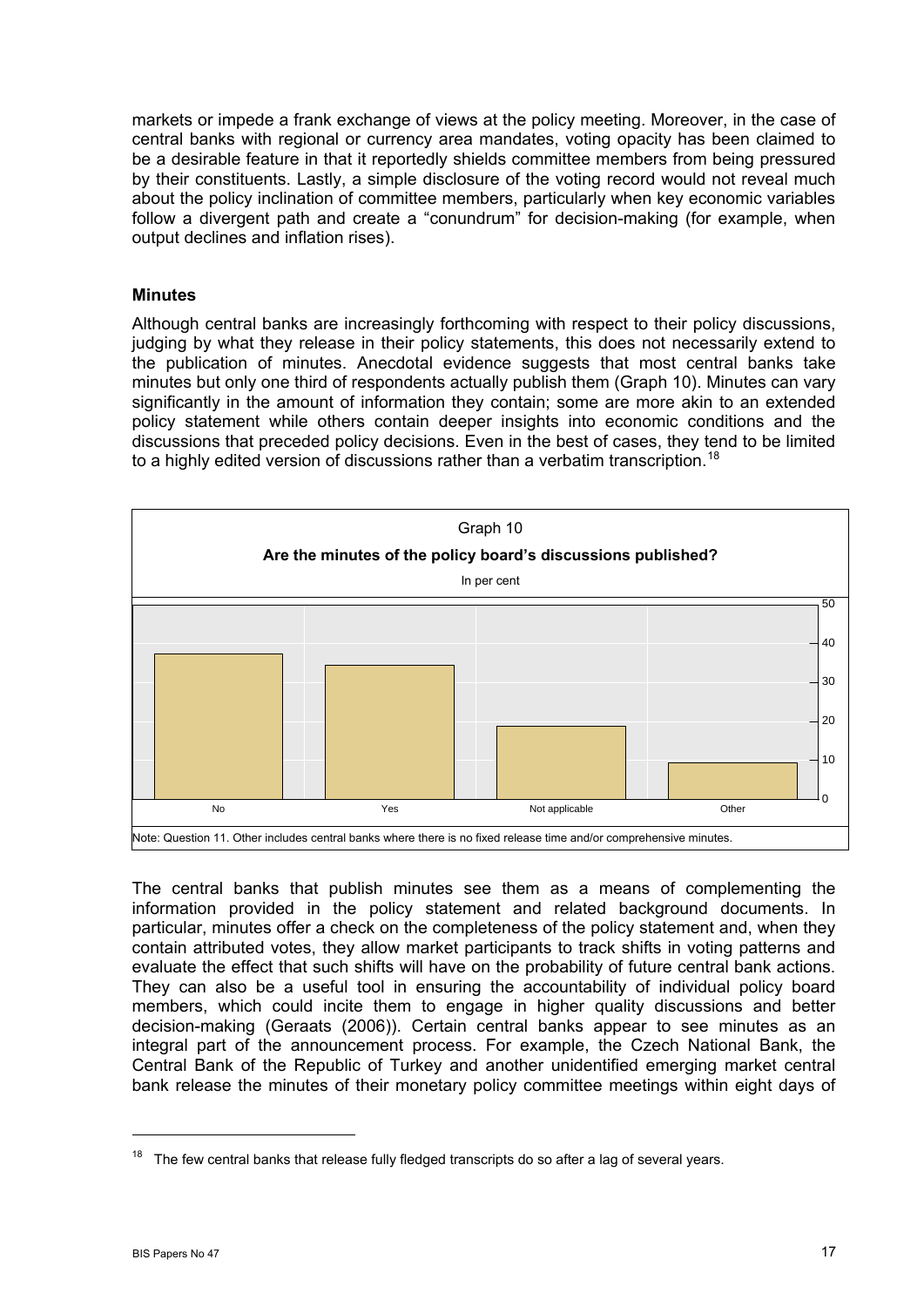<span id="page-21-0"></span>the meeting. All (but one) central banks that release minutes publish them within one month of their policy meeting.

Minutes provide an interesting example of the limits to which central bank transparency is typically allowed to go. Although more central banks attribute specific votes to individual decision-makers in their minutes than in policy statements – presumably because such minutes are released with a lag that is sufficiently long to avoid a major impact on the markets – central banks remain reluctant to publish extensive minutes (in our sample, only the Sveriges Riksbank and another unidentified industrial country central bank do so).<sup>[1](#page-21-0)9</sup> This probably reflects the same set of factors as is the case for the choice of whether or not to publish voting records in policy statements. In particular, central banks may be concerned that too much openness would stifle the exchange of views, leading to the use of pre-written formal statements at meetings and private off-the-record exchanges outside the meetings (Filardo and Guinigundo (2008) and Nelson (2008)). The publication of minutes could also be considered to be unfair to external committee members to the extent that they may have less information at their disposal than internal members. Nevertheless, by providing a public record of the central bank's thinking, minutes would allow market observers to compare the "average" view represented by the official policy statement and the "standard deviation" of that view contained in the individual positions of committee members. This could facilitate the market's assessment of the policy process and its outcome, thus helping to better guide expectations.

## **5. Channels of communication outside the announcement window**

Central banks are no longer content with maintaining a low profile outside the window within which policy changes are announced. They now contribute actively to the flow of economic and financial information in the inter-meeting period through verbal or written statements or through economic reports.

#### **Verbal communication**

Outside the policy window, central bank officials, principally the Governor (91% of respondents), policy board members (slightly less than two thirds) and other senior figures (two thirds), talk frequently in speeches about the economy and policy-related matters (Graph 11). Speeches have traditionally played an important role for central banks as a means of providing partial information about their thinking. Officials comment from one to three times a month at two fifths of institutions, and four times or more a month at another two fifths. Only around one tenth of central banks restrict themselves to less than one public comment per month by their officials.

<sup>&</sup>lt;sup>19</sup> The Central Bank of Chile, the Czech National Bank, the Bank of Korea, the National Bank of Slovakia, the Sveriges Riksbank and an unidentified industrial country central bank publish attributed votes in their minutes. The National Bank of Poland publishes a voting record in the *Court and Commercial Gazette* rather than in its minutes.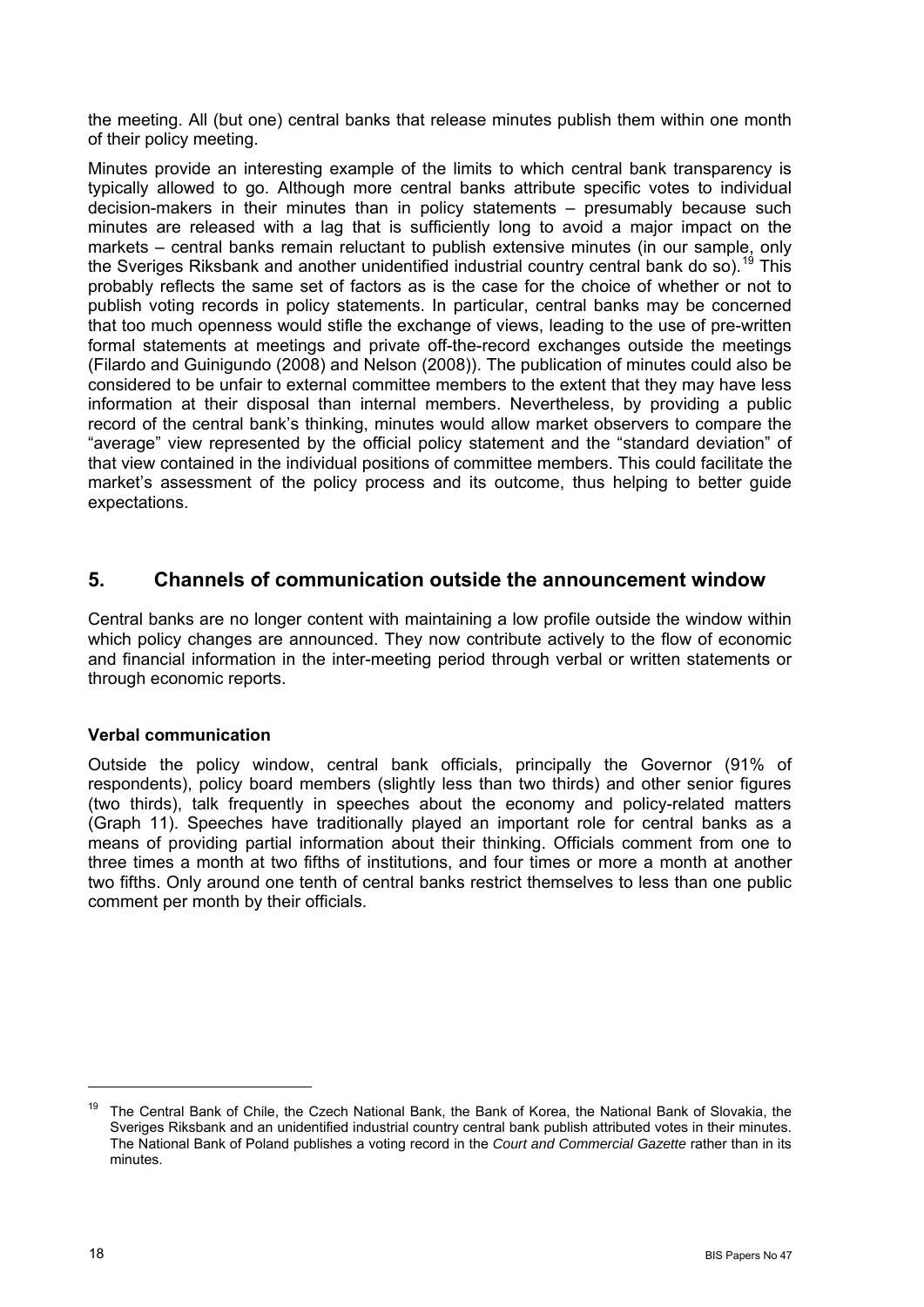<span id="page-22-0"></span>

#### **Publication of regular economic assessments**

Verbal interventions are complemented by the publication of regular assessments of economic conditions and the policy stance that is not directly linked to policy announcements. All countries in the sample regularly publish documents of economic analysis that underpin their decisions about monetary policy. Excluding annual reports, which almost always contain coverage of economic developments, 90% of central banks publish a quarterly or semiannual document and one third publish a monthly document (Graph 12).



Such documents discuss economic and financial developments (obviously with a particular focus of inflation targeters on the evolution of inflation) and sometimes monetary policy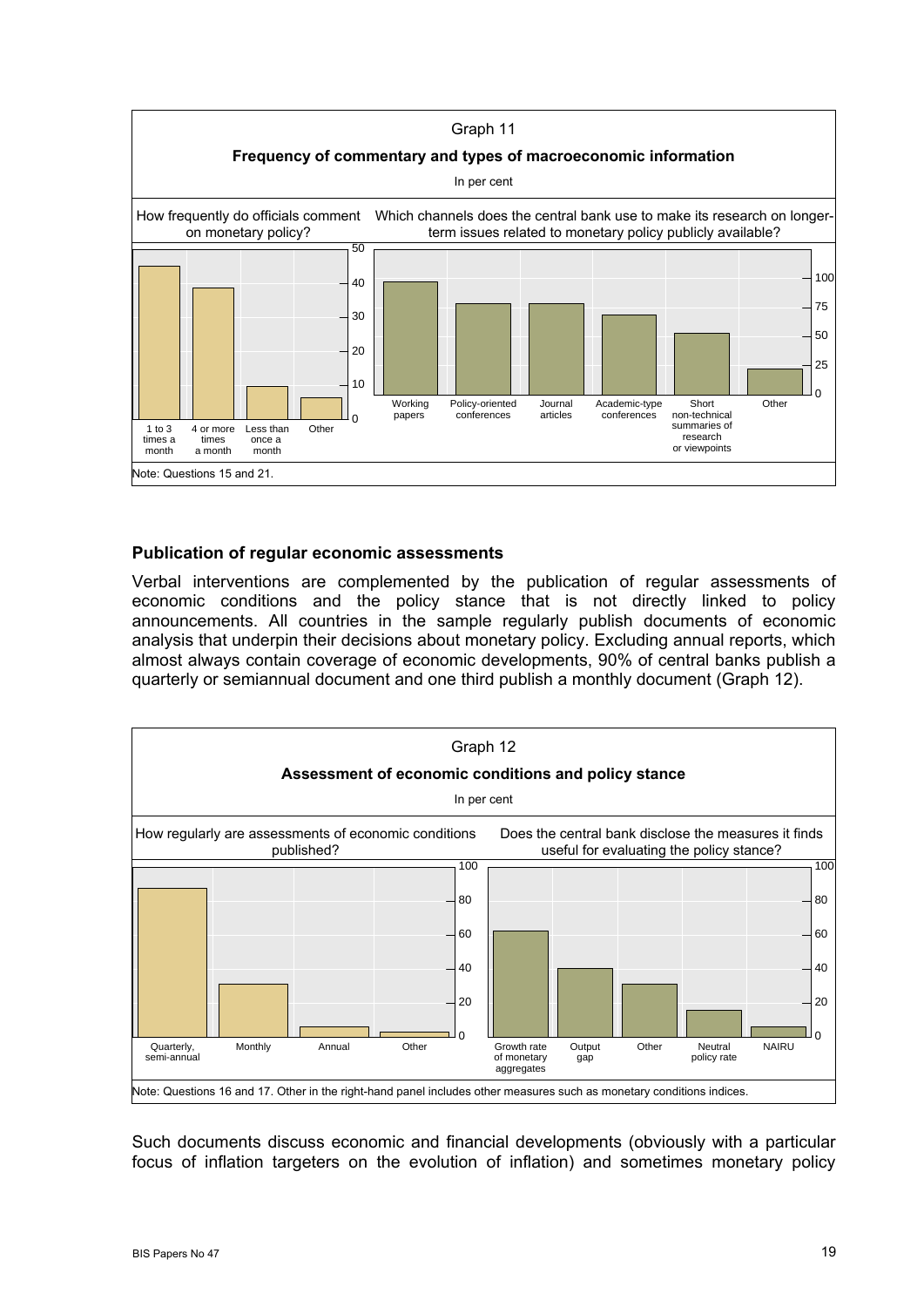<span id="page-23-0"></span>considerations. A number of central banks publish regular reports on financial stability, which also typically contain information on current macroeconomic conditions.

The documents mentioned above can often be a good source of information on the central bank's own estimates of complex measures that are notably useful in evaluating the stance of policy. Metrics of economic activity that are not readily available to the general public, such as the output gap, the neutral policy rate and the NAIRU, are provided respectively by 40%, 16% and 6% of central banks. Deriving robust estimates of such variables is a difficult task – this may explain why their disclosure continues to lag that of monetary aggregates, which are released by some two thirds of monetary institutions. Although monetary aggregates are easier to derive and understand, few central banks are willing to describe in detail how they are factored into the policymaking process. In written comments, 13% of central banks also specified that they published other indicators, including various types of monetary conditions indices (ie a linear combination of a real short-term interest rate and the real exchange rate).

#### **Release of economic forecasts**

A large majority of central banks (84%) release an economic forecast, typically in one of their regular publications (Graph 13). This has met with broad support among academics as a cornerstone of forward-looking monetary policy frameworks. Geraats (2005), among others, noted that the publication of forecasts provides more accurate signals of central banks' intentions, quickly exposing any bias towards inflationary policies and thus exerting a disciplining influence on central banks.

At a practical level, the publication of forecasts helps to make the decision-making process more understandable and contributes to educating the public about the complex issues faced by policymakers in achieving given policy objectives. This is thought to be a means by which central banks can build their credibility (Nelson (2008)), and can also act as an incentive for central bank staff and senior policymakers to tighten up the assumptions and views underlying the forecast. Inflation targeters are particularly active publishers of forecasts.

Most of the forecasts represent an official view agreed by the Governor or the policy board. Staff forecasts, which are a means of distancing the views of the policymakers from the assumptions and uncertainty embedded in the projected outlook, are less frequent (about one quarter of cases). In most cases, central banks that publish an official view do not produce a separate staff forecast (the Central Bank of Chile and an unidentified industrial country central bank are the exceptions to this rule in our sample). An interesting side issue is whether staff forecasts are taken as seriously by the public as official forecasts and truly add to transparency about policy decisions. Czogala et al (2005) suggest that they do not in the case of Poland; staff forecasts constitute one of the inputs into the monetary policy decision-making process but they do not necessarily reflect the views of the committee. Their research suggests that staff forecasts have only had a limited effect on central bank transparency in Poland.

About 90% of central bank forecasts contain projections for economic growth and inflation, which are probably the variables that attract the most attention among the broader public. Forecasts of other variables that are also important in understanding the evolution of monetary policy are less frequent. For example, projections of the unemployment rate are provided by about 40% of institutions.

Some monetary economists, such as Svensson (2002), have argued that full transparency would require a projection of the policy rate path (in addition to a projection of inflation and the output gap) and a release of the so-called "objective function" of the central bank (which includes, primarily, the relative weights attached to the stabilisation of inflation versus output fluctuations).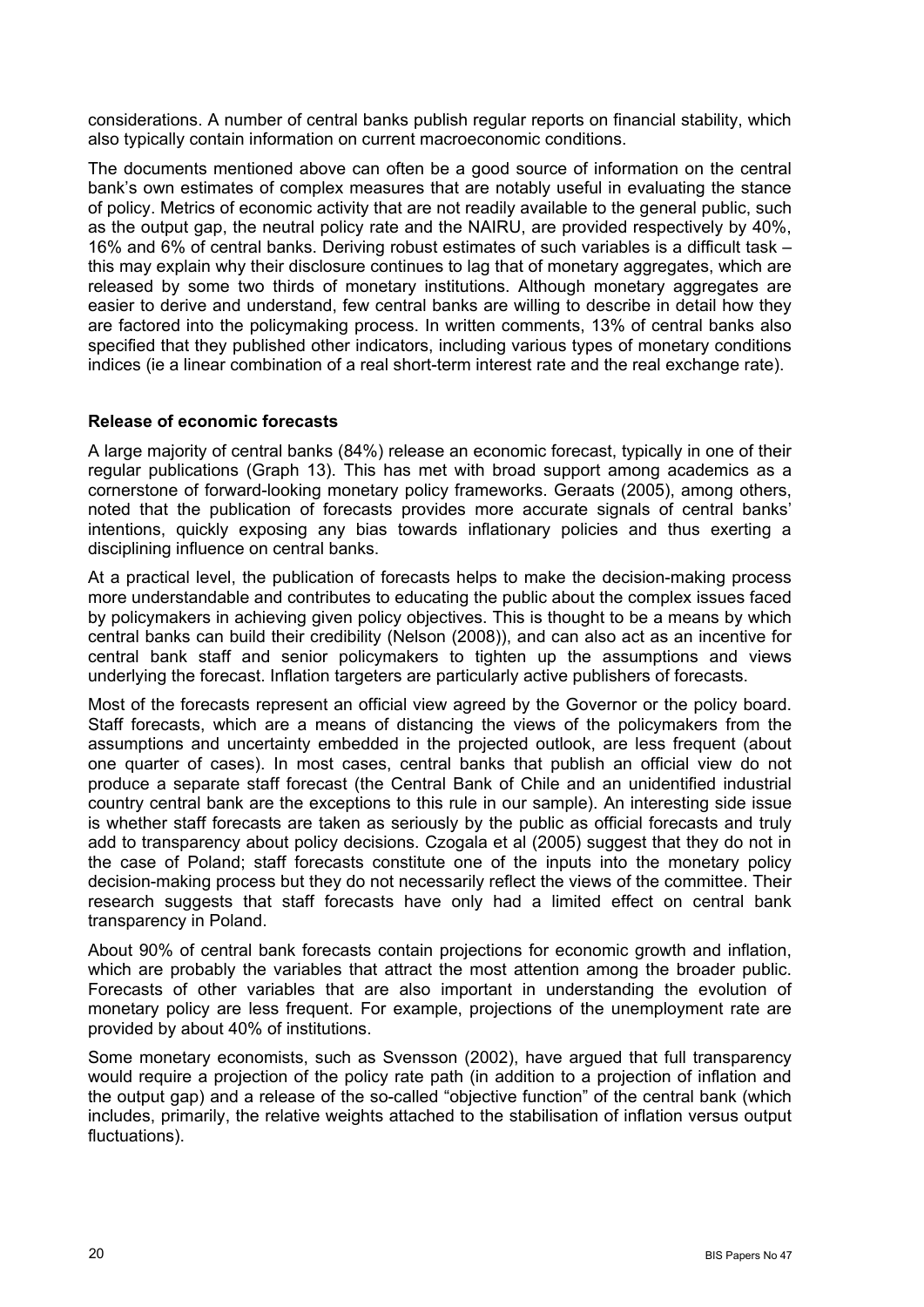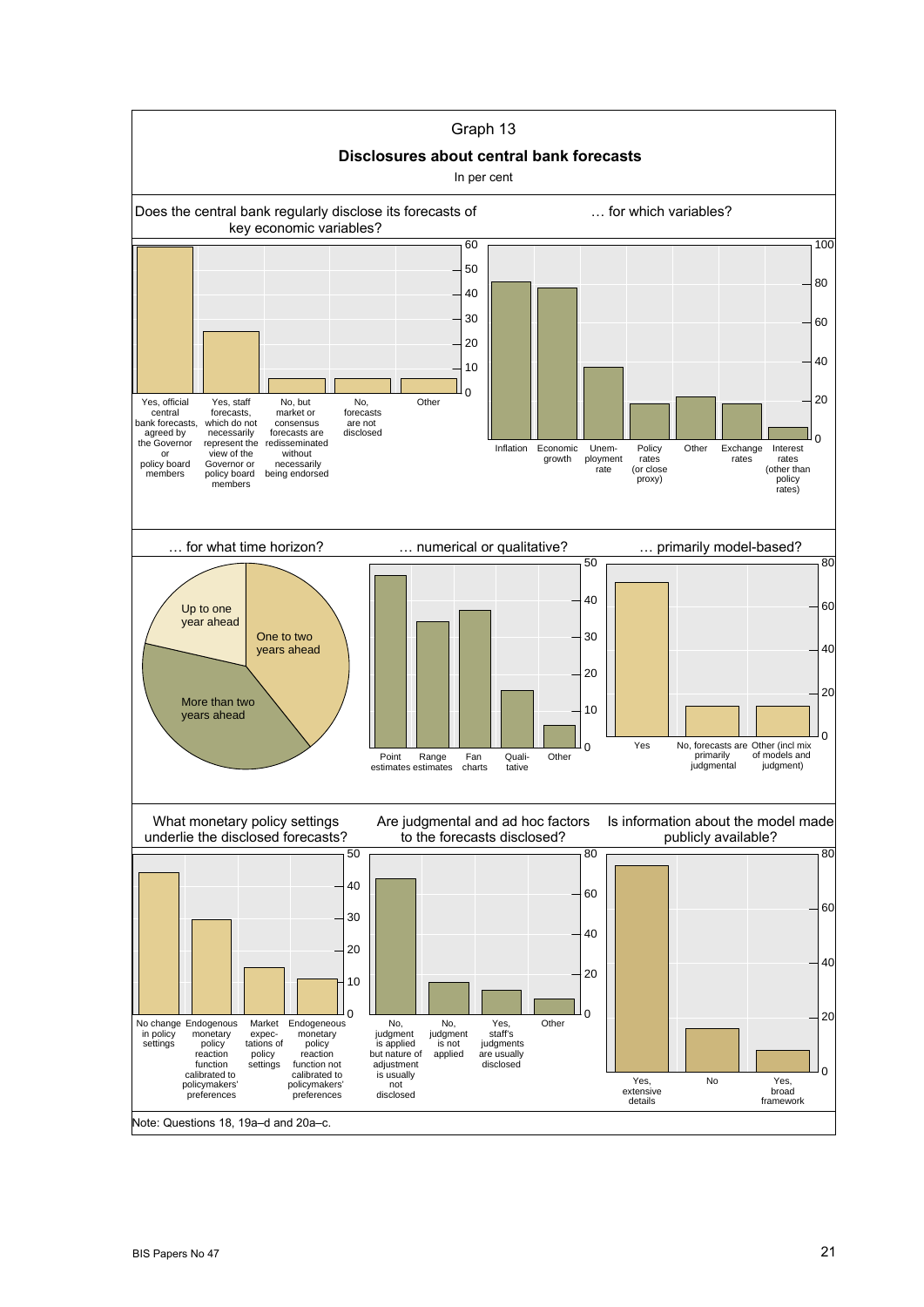<span id="page-25-0"></span>Others, such as Woodford (2008), see a projection of the path as a prerequisite for consistency once forecasts of the inflation rate and the output gap are published. Some, however, have argued that such exhaustive forecasts may complicate the task of communicating with the public and may, therefore, not necessarily improve transparency (Mishkin (2007)).

So far, the central bank community has preferred to err on the side of caution, with only around one fifth of respondents providing numbers for an endogenously determined policy rate path or for a close substitute (the Czech National Bank, the Central Bank of Iceland, the Reserve Bank of New Zealand, the Sveriges Riksbank and an unidentified industrial country central bank). $20$ 

One of the alleged benefits of publishing a forecast of the policy rate path is that it could improve the central bank's leverage over the yield curve. Such a quantitative indicator of policy provides an easy-to-understand reference to policymakers' preferences and strategy. There is evidence for the United States that more explicit guidance about the future path of the federal funds rate has led to an improvement in private sector forecasts of monetary policy (Sellon (2008)). It can also help central bank staff and policymakers in streamlining their views about the future evolution of the economy and policy settings (Nelson (2008) and Qvigstad (2008)). In particular, publishing a forward-looking indicator of policy rates can serve as a device for discussing the divergent views of policymakers, which could help them to better understand the source of their differences and perhaps even reach a collective judgment on a specific course of action. At the Sveriges Riksbank, for example, the decision to publish a forecast of the policy rate path has led to a deeper involvement of the Executive Board in the forecasting process (Rosenberg (2008)). However, some worry that it would be both difficult and excessively time-consuming relative to the benefits for a group, especially a large one, to try to reach agreement on a future policy rate path (rather than the next policy rate decision, see Goodhart (2001)). In this context, the experience of the Sveriges Riksbank may not be universally applicable.

There is also clearly fear among many central banks that offering a forecast of the policy rate could be viewed as a promise to maintain a certain path for the rate rather than a conditional indication of how policy could be expected to behave in a given scenario. The use of market forecasts could be a possible avenue for central banks that want to remain non-committal about the future evolution of the policy rate. But it would have problems of its own, the main one being the risk of inconsistency with the thinking of policymakers. So far, only central banks from smaller countries have decided to publish their forecasts of the policy rate; this could possibly be explained by their greater exposure to external conditions, which makes it easier for the public to understand the conditional nature of the projections.

On the other hand, some have argued that publishing an interest rate forecast may not even be sufficient to communicate the central bank's policy intentions (Svensson (2002)). According to this line of reasoning, a specific forecast does not convey much information about how the central bank will respond to the economy's development or to shocks affecting it; the additional publication of an objective function would therefore be useful. The main counterargument is that it is difficult to condense all the complexities of policymaking into a simple and easily communicable function (assuming that one could be agreed upon). Judging from survey responses, central banks continue to have strong reservations about suggestions to make their objective functions explicit. Even policy rules, which are far more primitive than objective functions, are only published by the Reserve Bank of New Zealand and an unidentified industrial country central bank. But even so, the material published by the

<sup>&</sup>lt;sup>20</sup> The exchange rate is published by less than a handful of central banks, mainly in small and open economies.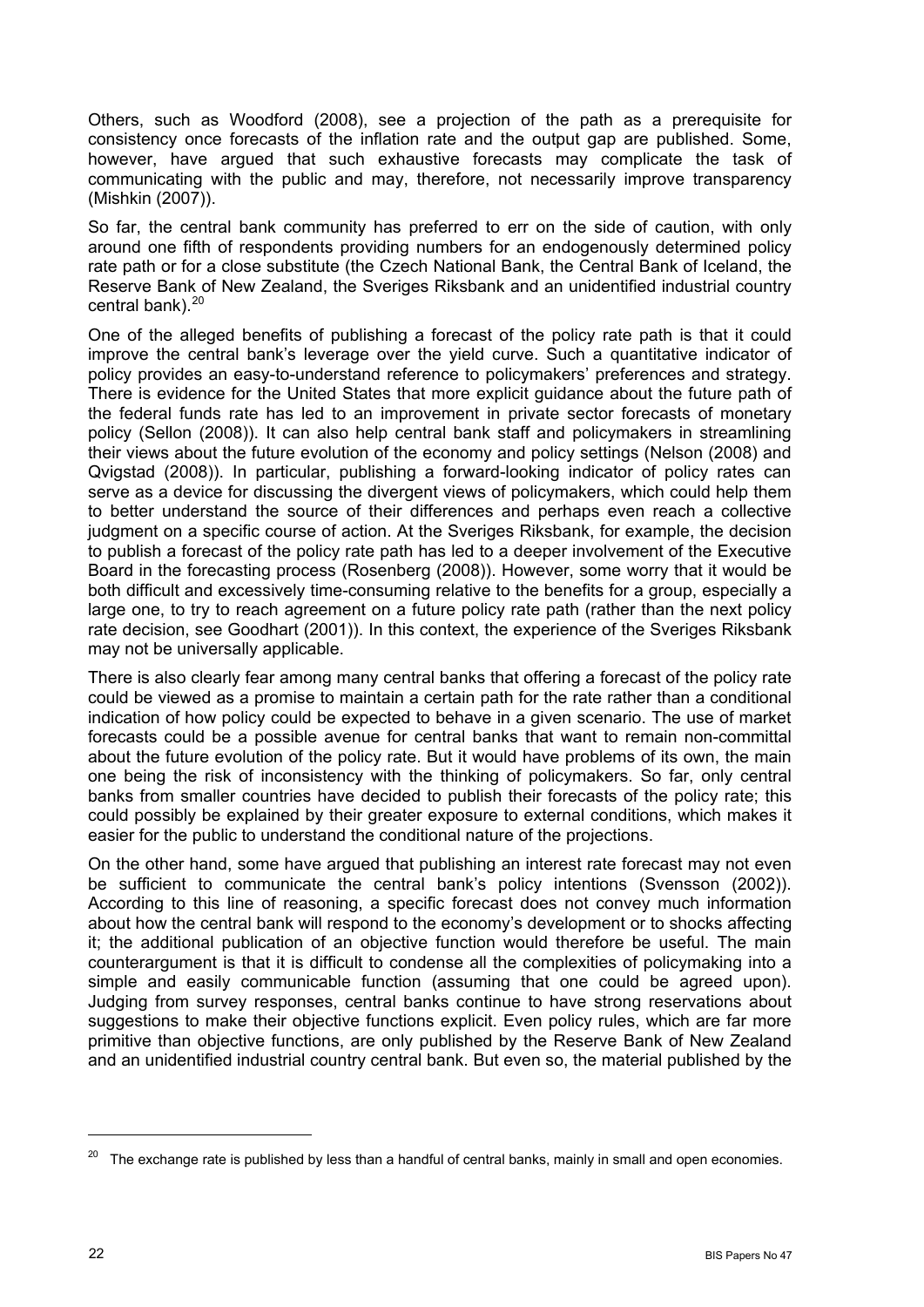<span id="page-26-0"></span>Reserve Bank of New Zealand is of a somewhat technical nature while the information released by the other central bank is couched in highly general terms.

All in all, many central banks probably see the benefits of providing an explicit numerical policy path or a policy rule to the markets as being somewhat marginal given the other steps taken to increase transparency, including verbal guidance and numerical values for growth, the output gap and inflation (Kahn (2007)). In particular, some central banks seem to think that they provide enough information for financial markets to infer their interest rate paths. If central banks are relatively systematic in their policymaking, exhibit rule-like behaviour over time, and provide values for potential output and the inflation target, along with forecasts of output and inflation, they may indeed offer sufficient information for financial markets to construct likely paths for their policy rates (Sellon (2008)).

Around one fifth of forecasts are published with a horizon of up to one year, nearly two fifths are published with a one- to two-year range and another two fifths push out beyond two years, with inflation targeters more strongly represented in the latter grouping. Most inflation targeting schemes focus on reaching a stated target over the medium term, which requires a somewhat longer time horizon. For all central banks, the transmission lag from the policy rate to output and inflation is a factor that has a bearing on the adopted time horizon. Indeed, longer-term forecasts are not the preserve of inflation targeters, as illustrated by the Federal Reserve's announcement in November 2007 that the projection horizon of FOMC members would be extended from two to three years.

With the majority of central bank forecasts now being quantitative, forecasters and policymakers are paying greater attention to conveying the sense of conditionality and uncertainty inherent in such exercises. Altogether, two fifths of central banks publish a range of numbers and another two fifths make public fan charts.<sup>[21](#page-26-0)</sup> Ranges and fan charts are more intensively used by inflation targeters in emerging market economies, perhaps reflecting the larger variance of output observed in such economies. Forecasts that are purely qualitative are now very much in the minority, with only about one fifth in that group and, again, mostly in emerging market economies. This shows the existence of two camps within the emerging market country group with respect to forecast disclosure, with a first group favouring the release of numeric objectives and a second one preferring a qualitative discussion.

The few central banks that do not publish official forecasts did not explain the reason(s) for their choice. A possible reason could be that the central bank could face public criticism should the forecast turn out to be widely off the mark, a real possibility given the many shortterm drivers of growth and inflation that are outside the central bank's control (Nelson (2008)). Another reason is that market participants may focus too narrowly on relatively small changes in the projected variables and tend to lose sight of the overall picture. It could also be that central banks want to make it clear that policy decisions are not premised uniquely on forecasts.

#### **Information about forecasting models and assumptions**

For 70% of respondents that disclose a forecast, such a forecast is based primarily on explicit econometric models (Graph 13). Only four central banks publish forecasts that are mainly based on judgmental criteria and those criteria are rarely made public. However, several central banks also answered that their forecasts reflected a combination of model estimates and judgmental adjustments. Moreover, some central banks, notably central banks responsible for large economic areas, use more than one econometric model to generate staff projections (see Nelson (2008)).

 $21$  Of the 15 central banks that provide point estimates, six also provide a range of numbers or fan charts.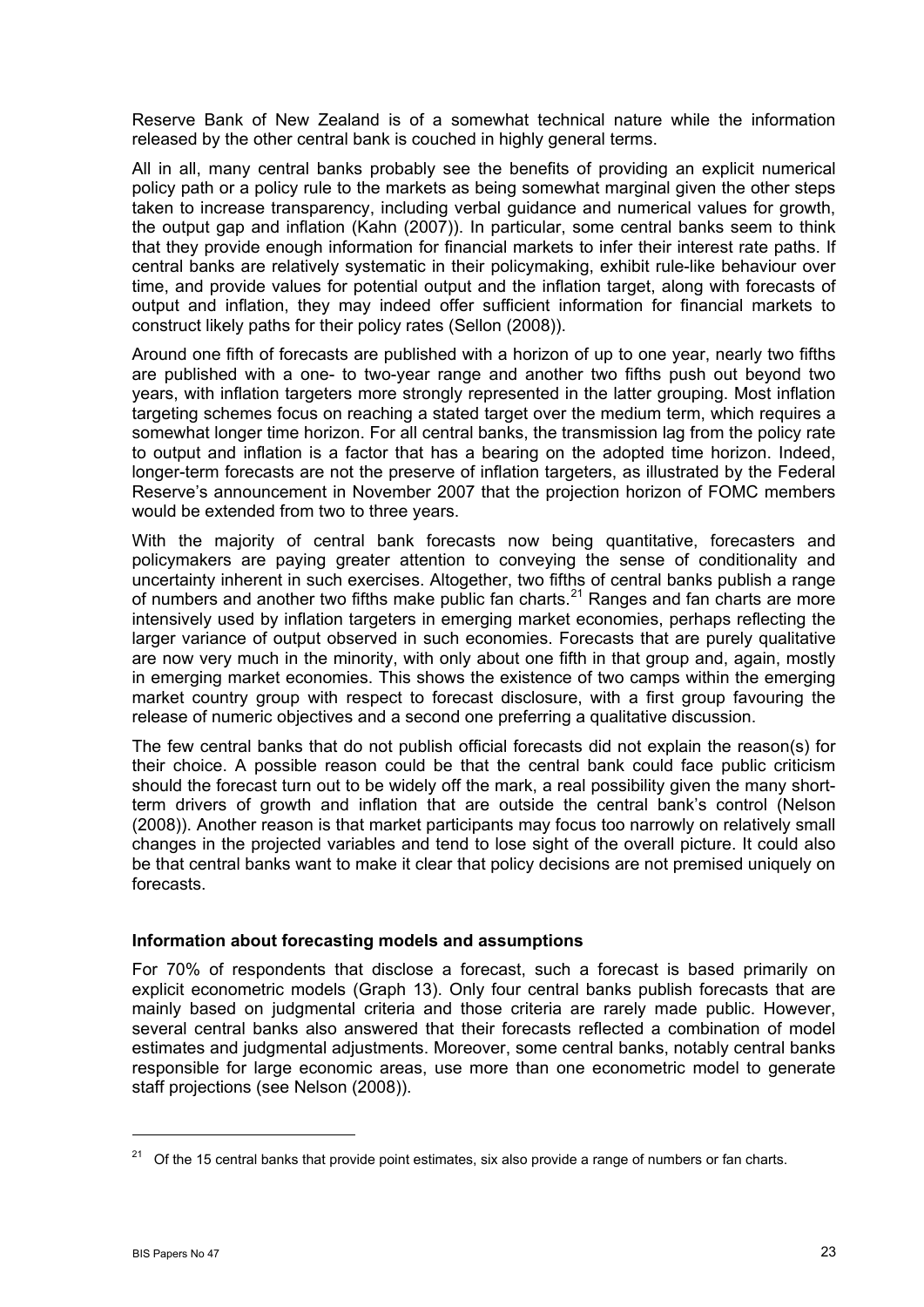<span id="page-27-0"></span>It also worth noting that published forecasts tend to comprise a narrower set of assumptions than those considered by monetary policy committees as part of their deliberations, as revealed by an internal BIS survey on staff inputs into the monetary policy decision-making process. Projections that are made on the basis of alternative scenarios are commonly used as a means of exploring various hypotheses and issues. The discussions surrounding such scenarios tend to be less structured but are nevertheless useful in moving towards a common viewpoint. Not publishing this background material is consistent with the view that it would confuse the public, as is the case with the publication of verbatim-type minutes.

Of the central banks disclosing forecasts that are the product of econometric models, three fifths release estimates based on an assumption of unchanged policy settings (see the earlier discussion about projections of the policy rate path). But three quarters also answered that their estimates were based on an assumption of some kind of policy rate adjustment, either derived from market expectations of policy rates or endogenous monetary policy reaction functions. This suggests that some central banks publish the results of more than one type of forecast.

In addition to the output of forecasts, a majority of central banks (about 60%) also publish indepth information (eg on the underlying data, the equations and the parameters) on the forecasting models they use. Two central banks limit themselves to publishing only broad information about their modelling framework (6%). Information about models can be very useful to market analysts since it allows them to better understand the reaction of the central bank and to calibrate their own models with the published model of the central bank. However, it is worth noting that fewer Asian and Latin American central banks (that publish forecasts) also publish detailed information about their models. This could reflect a host of factors, including the relatively limited use of models for policymaking purposes in some countries, particularly when economic data are less reliable or the economy is difficult to model (owing to the lack of diversification or the predominance of volatile sectors). It could also reflect the cost in time and resources of designing models that are sufficiently robust to stand up to public scrutiny. In fact, concerns about public scrutiny seem to be a broader issue given that, so far, only a fifth of all institutions surveyed have revealed the results of external reviews of the features and performance of their models.

#### **Research and other means of communication**

Graph 11 shows that all the central banks surveyed publish research on longer-term issues related to monetary policy, either in the form of working papers (97%), journal articles (78%) or short non-technical summaries of research or viewpoints (53%). Research on monetary policy is also presented at policy-oriented conferences (78%) and academic-type conferences (69%). Central banks are somewhat less proactive in communicating monetary policy matters to people with limited access to the internet and other electronic communications media; only about two fifths of respondents do so. The communication tools used include interviews in print media, lectures at schools and universities, the production and mail delivery of educational material, public education campaigns and speeches.

## **6. Strategy behind communication**

#### **Elements motivating the choices made**

Central banks devote considerable resources and time to sending the right signals at the right time to their various constituencies, including legislators and other policymakers,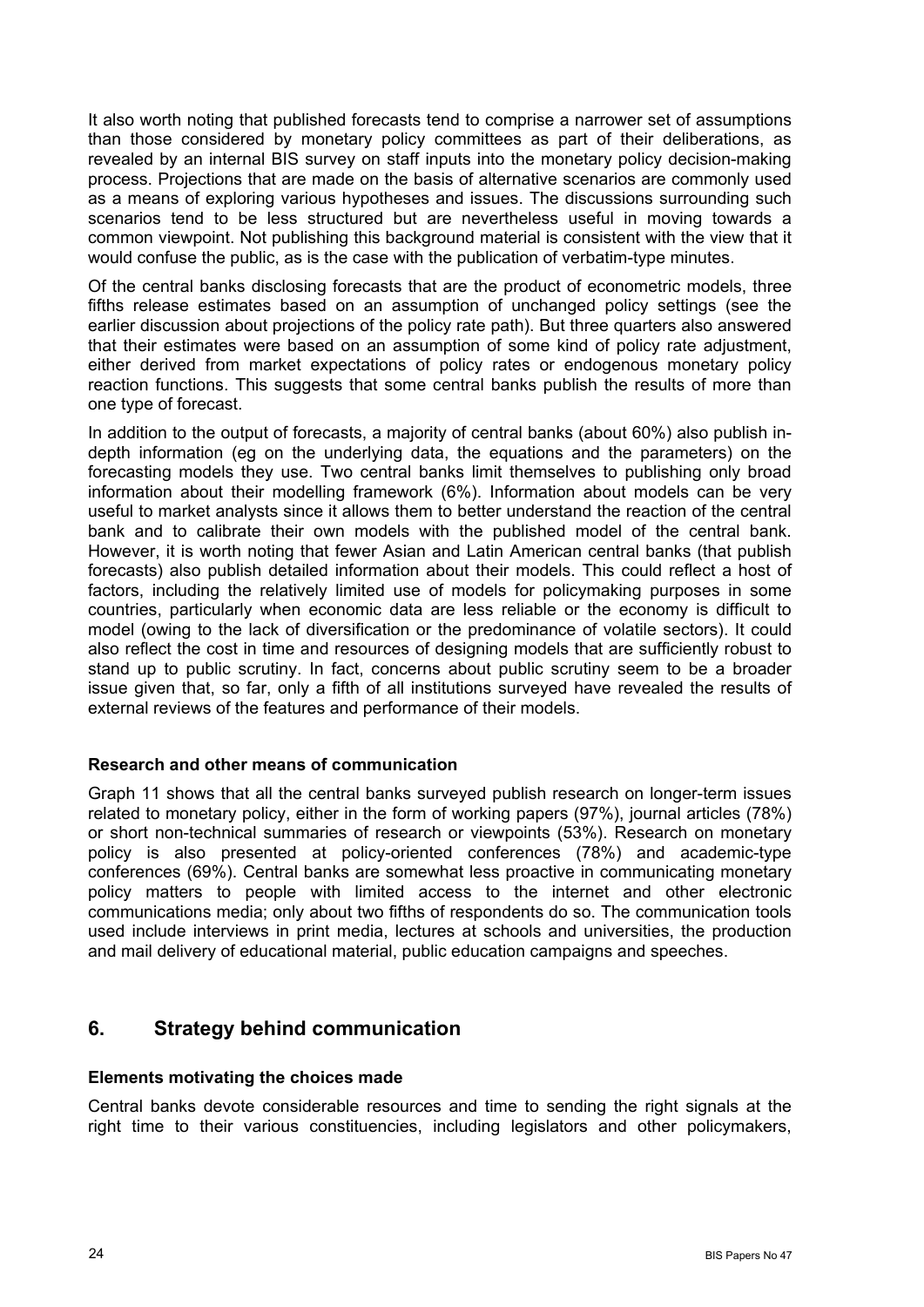#### **Using transparency indices to obtain a cross-country perspective on central bank communications**

The above discussion provides a comprehensive picture of the various elements of the communications frameworks of central banks. It may be of interest to look at how those elements could be aggregated into an overall transparency score that would allow for comparisons across monetary policy frameworks and regions. As noted in the background part of this paper, there is a presumption that, for accountability and efficiency reasons, certain monetary policy frameworks may be more "communications intensive" than others. There is also a presumption that economic development or geographical location matters.

Owing to its multi-dimensional and qualitative nature, transparency is not a concept that can be captured by a single number in a non-controversial way. Nevertheless, Geraats (2005 and 2006) and Eijffinger and Geraats (2006), and JP Morgan (2007), among others, designed measures that were used to compare transparency across frameworks and countries (this box should not be seen as endorsing either their construction or conclusions). The Eijffinger/Geraats index is a detailed metric that focuses on information provided at each stage of the policymaking process. It is based on five main components that are themselves broken down into three subcomponents.

More specifically, the components cover:

- *Political transparency, which refers to openness about policy objectives* 
	- o Formal statement of the objectives with an explicit prioritisation if there is more than one objective; quantification of the primary objective; and explicit institutional arrangements between the central bank and the government;
- *Economic transparency, which centres on the economic information used for monetary policy* 
	- o Public availability of basic economic data relevant to the conduct of monetary policy; disclosure of formal macroeconomic model; and publication of macroeconomic forecast;
- *Procedural transparency, which concerns the way monetary policy decisions are taken* 
	- o Provision of explicit policy rule or strategy describing the monetary policy framework; comprehensive account of policy deliberations or explanations in case of single decisionmaker; and disclosure of how each decision regarding the main operating instrument or target is reached;
- *Policy transparency, which focuses on the prompt announcement and explanation of policy decisions* 
	- o Prompt announcement of adjustments to the main operating instrument or target; provision of explanation when policy decision is announced; and disclosure of an explicit policy inclination after every policy meeting or an explicit indication of likely future policy actions;
- *Operational transparency, which concerns the implementation of the central bank's policy actions* 
	- $\circ$  Regular evaluation of the extent to which the main policy operating targets have been achieved; regular provision of information on macroeconomic disturbances affecting the transmission process; and regular provision of an evaluation of the policy outcome in light of macroeconomic objectives.

The index created by JP Morgan is a simpler, practitioner-oriented tool based on an initial set of nine variables:

Post-meeting statement after every meeting; publication of minutes; publication of votes; forecasting the policy rate; forecasting growth; forecasting inflation; forecasting resource utilisation; ownership of forecast by policymakers; and Q&A session.

Both indices were applied to the sample of 32 responding central banks and the total score for each index was used to generate Graph 14.<sup>‡</sup> The result suggests that the type of monetary framework used has an influence on the intensity of central bank communications. In particular, inflation targeting countries tend to have a higher transparency score than countries operating under other monetary regimes. This is in agreement with the view of Bernanke et al (2001) that inflation targeting is not only a policy rule but also a decision-making framework that relies heavily on a well-structured communications strategy. However, this is not a hard and fast rule. There are notable variations in overall transparency among inflation targeters: several are at the top of the indices' ranges but others are not particularly forthcoming with regard to disclosure.

\_\_\_\_\_\_\_\_\_\_\_\_\_\_\_\_\_\_\_\_\_\_\_\_

<sup>‡</sup> To be more precise, the scores for the Eijffinger and Geraats (2006) index were taken from Dincer and Eichengreen (2007), who extended the initial sample of nine countries to 100 countries.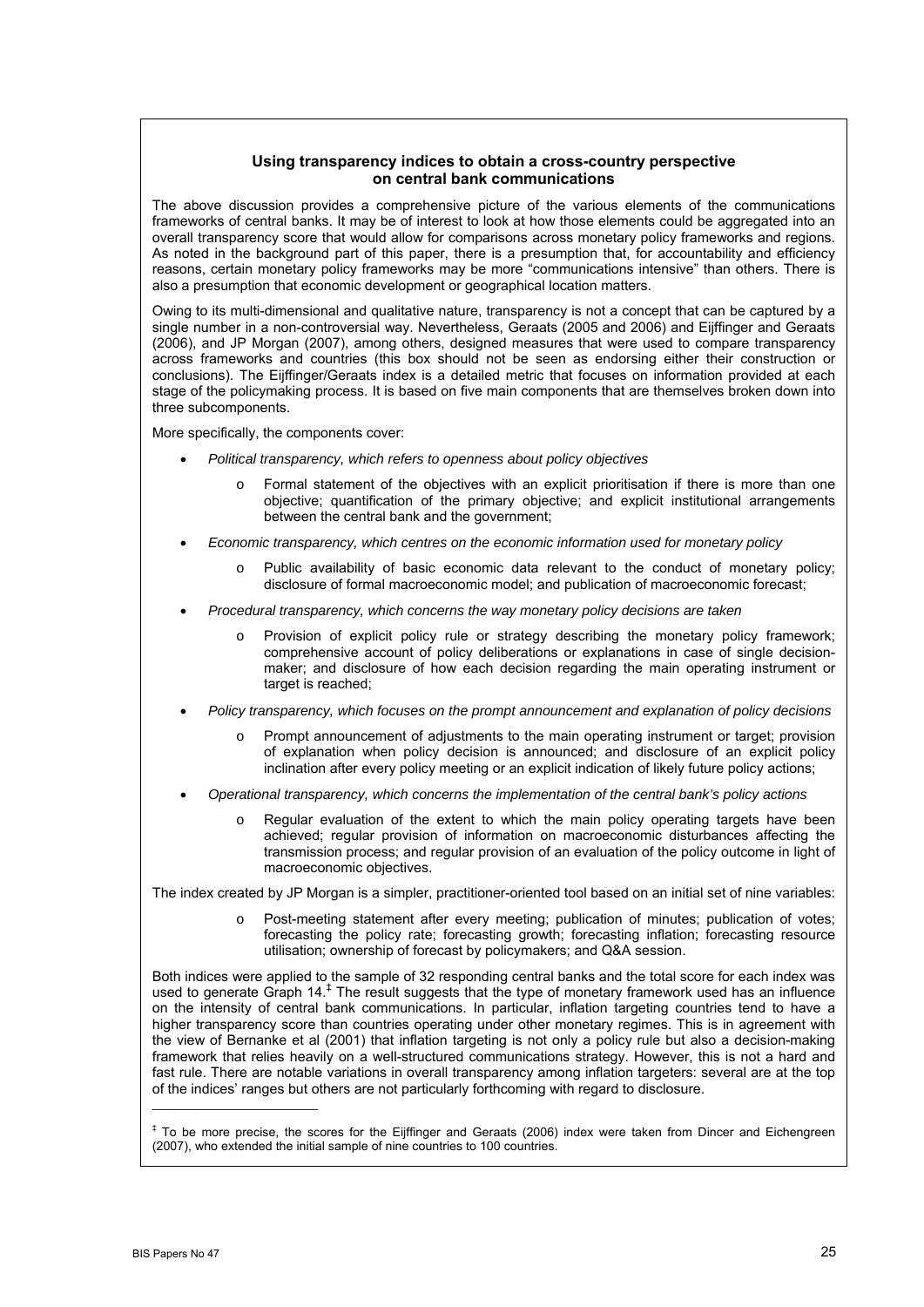

Note: Lat Am = Latin America; EE = Eastern Europe; WEo = western Europe (other); NA = North America; WEea = western Europe (euro area).

Moreover, some countries that base their monetary policy decisions on other frameworks can also publish relatively thorough information. This is in line with Eijffinger and Geraats' view that, in principle, other frameworks, such as the ECB's two-pillar strategy, could obtain the maximum score for any aspect of transparency. But it is also clear that central banks that base their monetary policies on mechanistic rules involving, for example, the exchange rate, do not need to provide as much information to communicate whether their objectives are being met.<sup>^</sup>

It is worth noting that the two sets of indices showed less consistency across regions. The Eijffinger and Geraats index indicates that central banks in Australasia (Pacific on the graph), part of western Europe (broken down into the euro area and other western European countries) and North America tend to disclose more information than those from other regions.

However, the JP Morgan index shows a significantly lower ranking for central banks belonging to the Eurosystem. One of the reasons for this discrepancy is that the two indices put different emphasis on the various aspects of transparency. The JP Morgan index is somewhat biased towards central banks that have adopted an individualistic decision-making structure. Because they do not provide minutes or a voting record, the central banks of the Eurosystem are penalised by the JP Morgan index. However, the inclusion of other elements of the Eurosystem's framework in the JP Morgan index would help to increase its score. For example, it could be argued that the provision of finer nuances of policy thinking in the Q&A sessions of the ECB would warrant a larger weight than a voting record or the (delayed) release of minutes. The inclusion of Eijffinger/Geraats' political transparency variables would also increase the score of the ECB.

Another difference revealed by the transparency scores is that central banks that have full responsibility for the setting of their monetary policy objectives tend to be more transparent than others: this could be explained by the need to buttress the legitimacy of their choices.

\_\_\_\_\_\_\_\_\_\_\_\_\_\_\_\_\_\_\_\_\_\_\_\_\_\_\_\_\_\_\_

<sup>^</sup> That being said, even if not required, exchange rate targeters may choose to publish more detailed information to facilitate the adjustment of expectations. For example, they often publish information on their anchor country's rate of inflation and how that rate will relate to domestic inflation and the real exchange rate.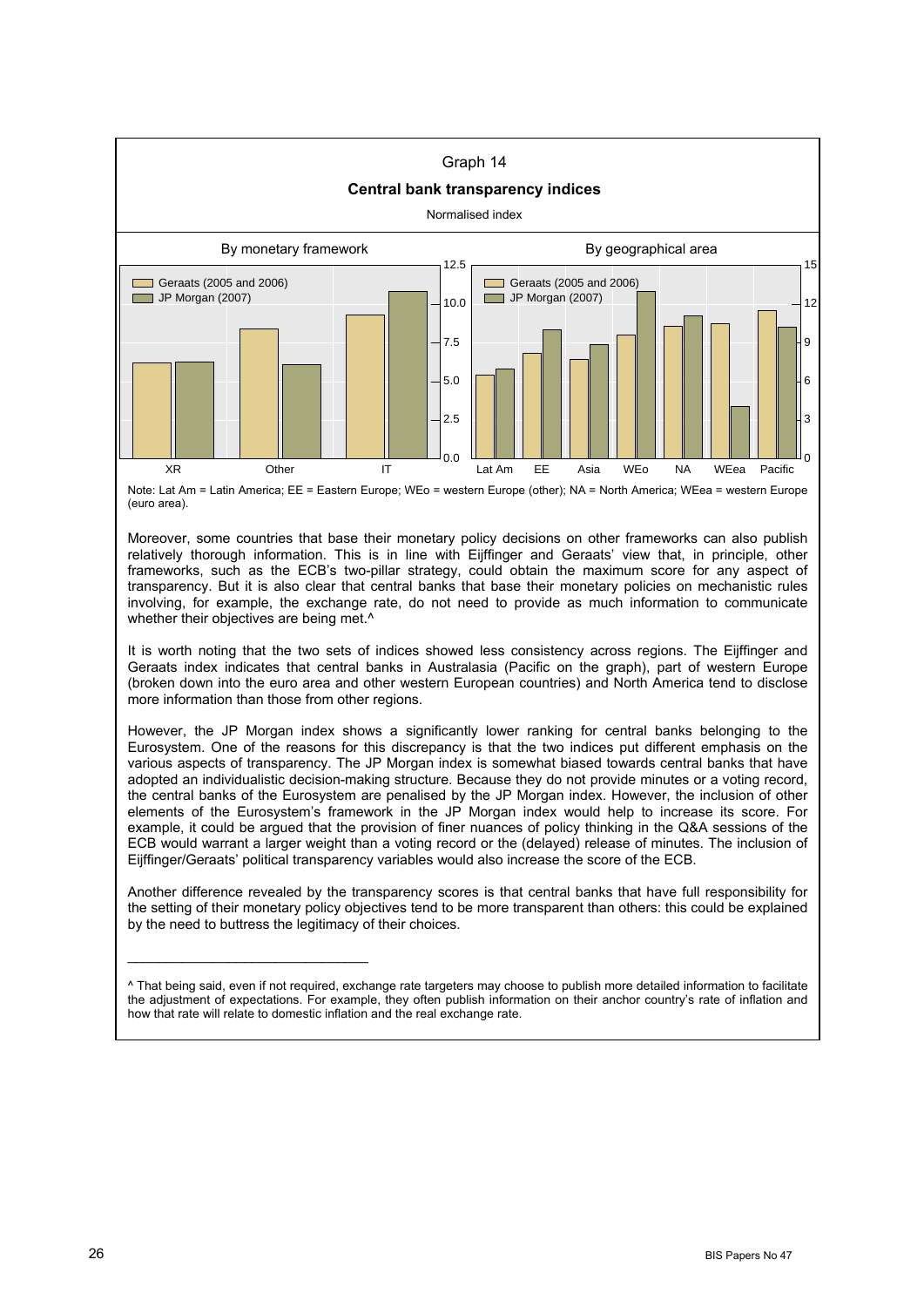<span id="page-30-0"></span>financial market participants and the general public. In order to get some insight into communications strategies, survey respondents were asked to select from a list of items that might motivate increased disclosure and a list of items that might limit disclosure. Two sets of questions were asked: one focusing on market participants and another on the general public.

#### **Reasons for increasing disclosure**

With regard to the reasons for increasing disclosure to market participants, more than two thirds of central banks responded that enhancing accountability was very important (Graph 15). Three quarters also answered that increasing market participants' understanding of the objectives of monetary policy and guiding their expectations were very important.



There was little difference in the responses of central banks to the set of questions centring on the general public. Very similar scores were obtained across questions (although with a somewhat lower response to the question on increasing the public's understanding of the decision-making process – only about half of the respondents rated this question as very important and one quarter as important). The previously mentioned internal BIS survey on the public image of central banks revealed that central bank opinion surveys showed little change in the confidence that the public had in them. In addition, the public's understanding of the functions of central banks remained quite low. This suggests that most of the progress in communicating monetary policy has focused on market participants. Whether it may be worth investing more in educating the general public is an open question. Once the credentials of the central bank as a guardian of price stability have been well established, the public is less likely to pay attention to monthly fluctuations in the rate of inflation. Central banks may therefore consider that this is less of a priority area, particularly if moving down the line to the retail sector involves significant costs in time and resources.

#### **What is deterring central banks from disclosing more information?**

There are various practical reasons for limiting the disclosure of information. According to Cukierman (2007), full transparency may not always be optimal because it may not be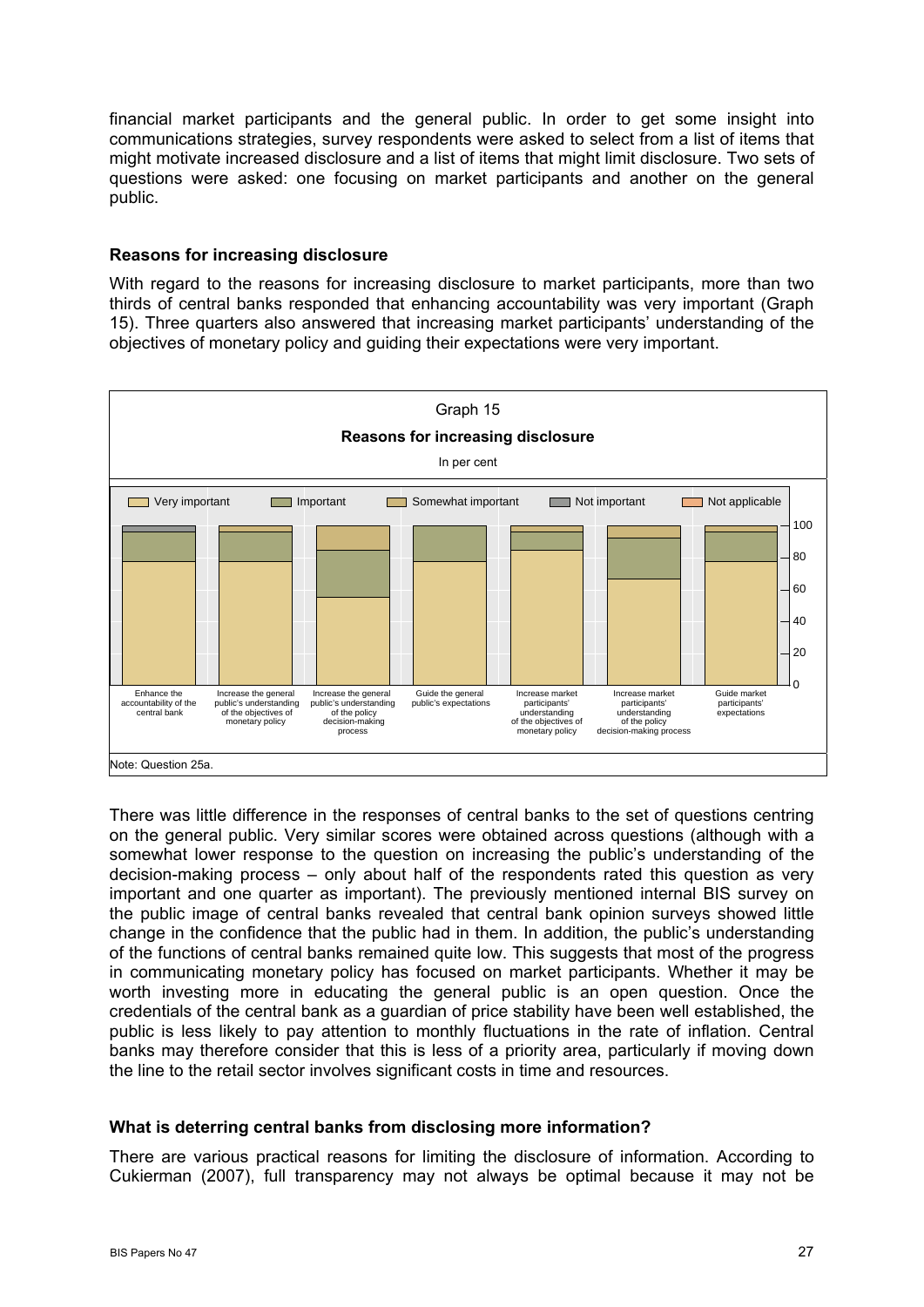desirable to reveal information about individual financial institutions or about disagreements within the policymaking committee. The disclosure of "private" central bank information about liquidity or solvency problems in parts of the financial system could easily trigger a bank run. Revealing open dissention within the policymaking board could generate additional noise, to the detriment of financial market stability. Similar risks to stability could arise from revealing information about problems concerning a fixed or a highly managed exchange rate arrangement. Another practical reason is that there is a limit to how much information the public can effectively digest (Kahneman (2003)). Given that this creates constraints on the quantity of information that can be released, some have argued that central banks should be careful in communicating information about economic variables that are particularly noisy and should focus instead on issues that are more closely under their control (Blinder et al (2008)).

There could also be theoretical grounds for limiting transparency. The publication of the central bank's objective function could lead to political attacks against the central bank. Goodhart (2001), among others, has said that the central bank should not presume the relative weight that society attaches to stabilising output versus inflation. Yet, in the end, the central bank is always forced to presume such weight because it has to make policy choices. From another angle, Morris and Shin (2002) have argued that people may come to rely too much on information from the central bank rather than on their own.

In the survey, the reasons for limiting disclosure were not as clear-cut as those justifying increased disclosure (Graph 16). Four elements stood out as being important: (i) presenting a consensus view of policy board members (more than two fifths of respondents); (ii) reducing the incentive for market participants to "front run" policy decisions (more than a third); (iii) minimising constraints on future policy decisions (one third); and (iv) minimising the risk of overreaction by market participants (slightly less than a third). A fifth element, avoiding damage to credibility resulting from the disclosure of views about future developments that could prove to be wrong, was seen as somewhat important by a quarter of respondents.



For those specifically interested in the concerns formulated by Morris and Shin (2002) that increased transparency from an influential public sector body might not be desirable because it would lead private sector agents to overreact to such information and suppress their own information, thus resulting in a kind of nationwide "groupthink", central banks did not seem to rate this as a big reason for holding back. Concerns about avoiding a "crowding out" of views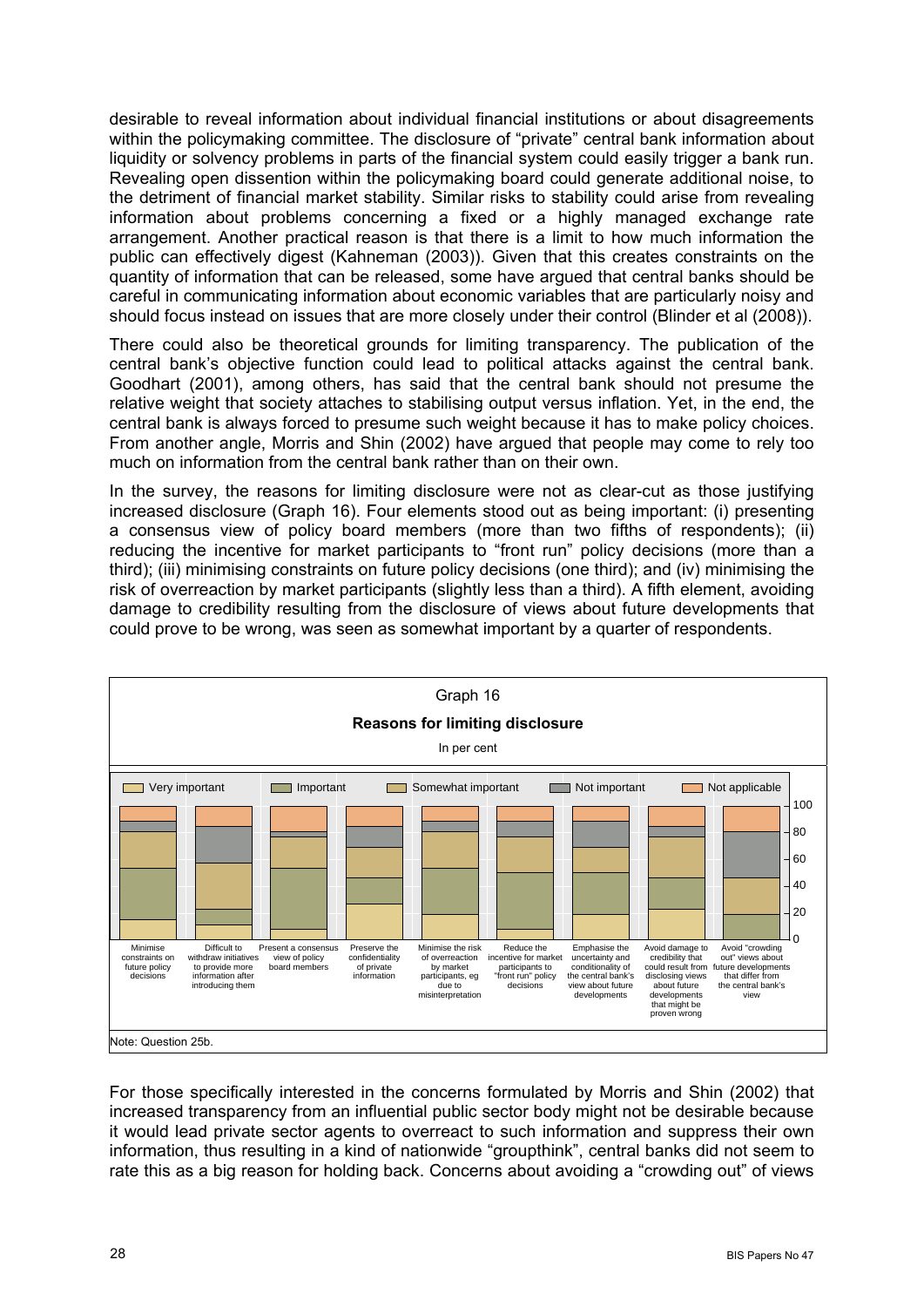<span id="page-32-0"></span>that differed from those of the central bank were rated as not important by at least one third of institutions and as somewhat important by less than one fifth. This lack of concern is consistent with Svensson's criticism of Morris and Shin that public information could only be welfare-reducing if private information contained a multiple of the precision of public information (Svensson (2006)).

Countries operating within an inflation targeting framework routinely stood out as placing greater emphasis on factors that motivated additional disclosure than factors that motivated limits on disclosure. As discussed earlier, one possibility is that inflation targeters tend to put more weight on their communications strategy than others, which is consistent with the notion that inflation targeting is a framework within which communications play an enhanced role.



#### **Importance of channels of communication in guiding expectations**

Respondents were also asked to rate each of the communication channels guiding the expectations of market participants and the general public (Graph 17). With respect to the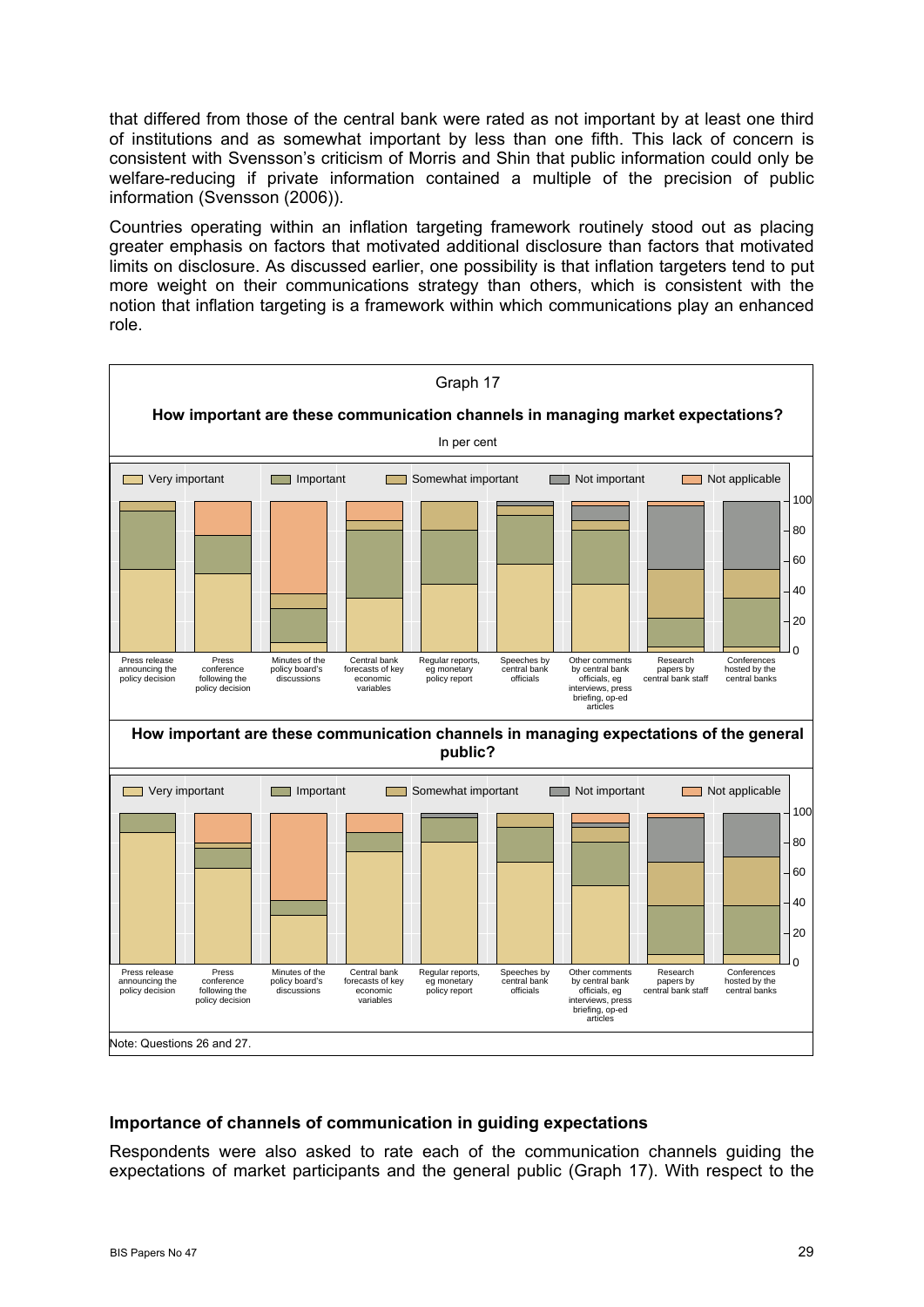<span id="page-33-0"></span>channels used to guide market participants, the most important one was the press release that announces the policy decision, which almost 90% of central banks rated as very important. Other items rated as very important included: regular reports on monetary policy (81%), central bank forecasts (74%) and speeches by officials (68%). However, the press conference that follows the policy decision seems to be somewhat less important for a majority of respondents (61%), despite the evidence cited earlier in the European context that the press conference was a useful tool in guiding market expectations.

Research papers by central bank staff were not seen as being important to market participants by a significant minority (slightly more than 40%), as were conferences hosted by the central bank (45%). This may come as a somewhat disappointing outcome given the efforts made by central bank researchers to make their work more accessible to financial market participants.

There was less of a consensus concerning the channels used to guide the expectations of the general public: regular reports on monetary policy, central bank forecasts, speeches by officials and the press conference following the policy decision all tended to rank lower than for market participants (at between 50% and 60%).

Research papers by central bank staff were seen as somewhat more important to the general public (42%) than to market participants. This could reflect the intensive use of such material by academics and students but the relationship is still at odds with what one would expect.

#### **Surprising the market**

The survey also provided information about central banks' views on the old debate concerning whether they should surprise market participants (Graph 18). As discussed earlier, most central banks are now highly predictable in their monetary policy announcements. Indeed, the survey results show that, nowadays, few central banks actively seek to surprise markets. In fact, most institutions work fairly hard to avoid surprises, for the reasons listed in Graph 18. A majority of respondents think that it is important or very important to minimise market uncertainty. Indeed, almost three quarters of central banks consider that minimising interest rate volatility and market overreaction is important or very important. Almost half of them also think that minimising exchange rate volatility and uncertainty over asset prices is important or very important.

However, central banks do not seem to be too worried about the possibility of changes in monetary policy settings that would surprise market participants. While about half of the respondents answered that avoiding unexpected monetary policy decisions was important (as opposed to very important) and another third answered that it was somewhat important (Graph 18), only one tenth thought that it was a very important issue. Similarly, there was no overwhelmingly clear reason for avoiding changes in policy settings that would surprise market participants. Minimising the risk of overreaction by market participants was only seen as being very important for two fifths of respondents.

The reasons for such an outcome were summarised by the Bank of Canada, which said that it would not be constrained in its decisions by the fact that it could surprise markets if the decisions were the necessary ones based on all available information. Moreover, it noted that, given the relatively slow evolution of economic variables, it was rare for the environment relevant to monetary policy to change so rapidly between decisions that a major surprise would occur (presumably with some exceptions, such as the Russia/LTCM crisis of 1998 or the more recent "credit crunch"). Another central bank provided a textual reply that went along the same lines, indicating that there was no pre-commitment with respect to the magnitude, timing or frequency of interest rate decisions. Interest rate decisions could be taken at any time, as the pursuit of its primary objective dictated. Other central banks noted that the general public shared the same basic set of information as the central bank.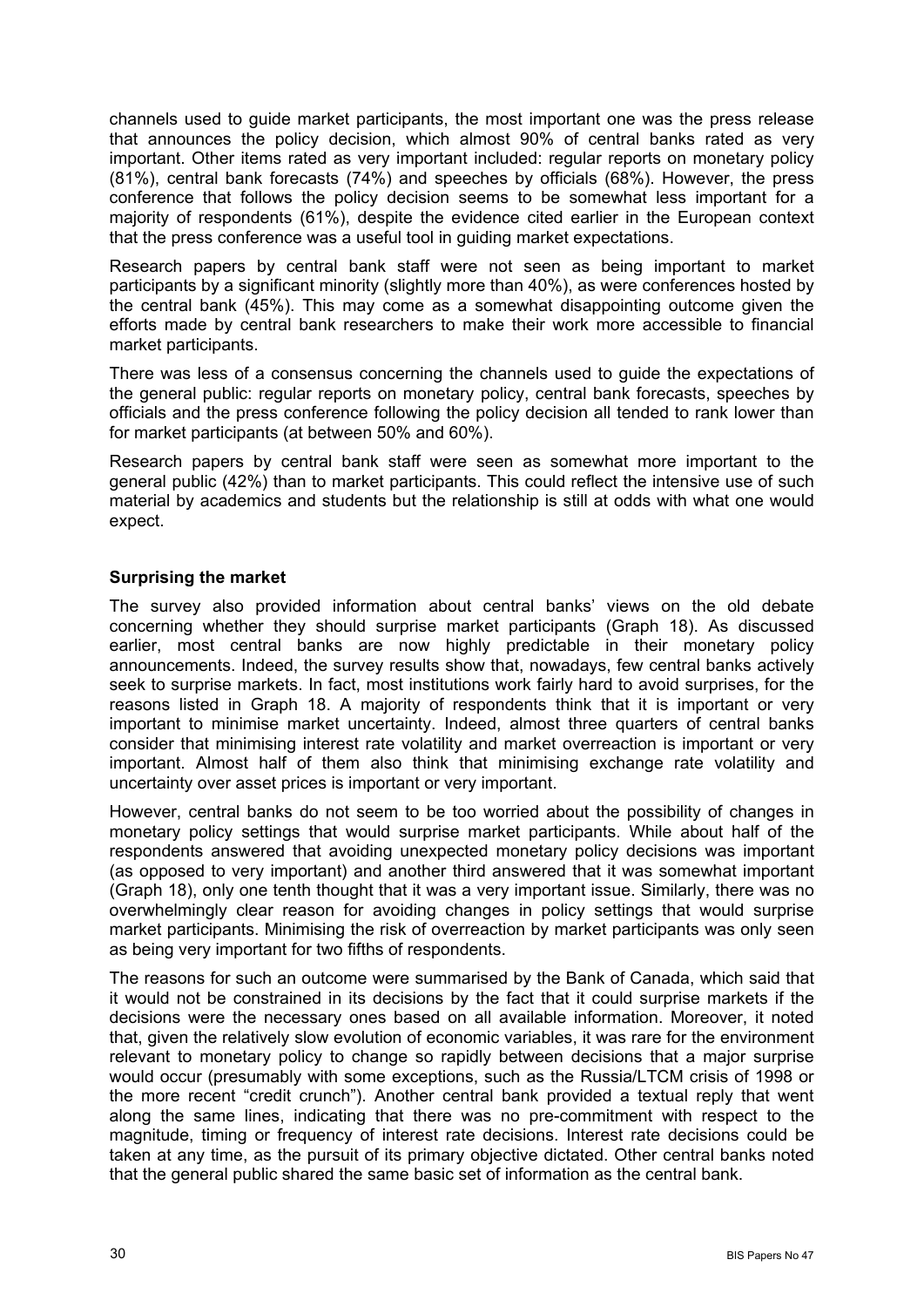<span id="page-34-0"></span>

This apparent lack of concern about surprising markets is perhaps itself surprising given the new orthodoxy that the authorities should guide markets rather than surprise them. Although more than 70% of respondents provided a negative answer to a question concerning any deliberate attempt(s) to surprise markets, around one fifth of central banks still answered yes, with a frequent reason being that they wanted to put an end to episodes of speculative activity. Most of those answering yes to this question were from emerging market economies. Some of those countries may have been more frequently affected by speculative attacks given the relatively small size or limited liquidity of their financial markets.

## **7. Effectiveness of communications strategy**

#### **Overall effectiveness of communications strategy in guiding expectations**

The survey also provided details about the ability of central banks to communicate and manage expectations without having recourse to surprise moves. The results contained in the survey could be interpreted as being consistent with a view that central banks see themselves as reasonably predictable. One measure of overall success in communications is whether markets understand central banks well enough to be able to anticipate policy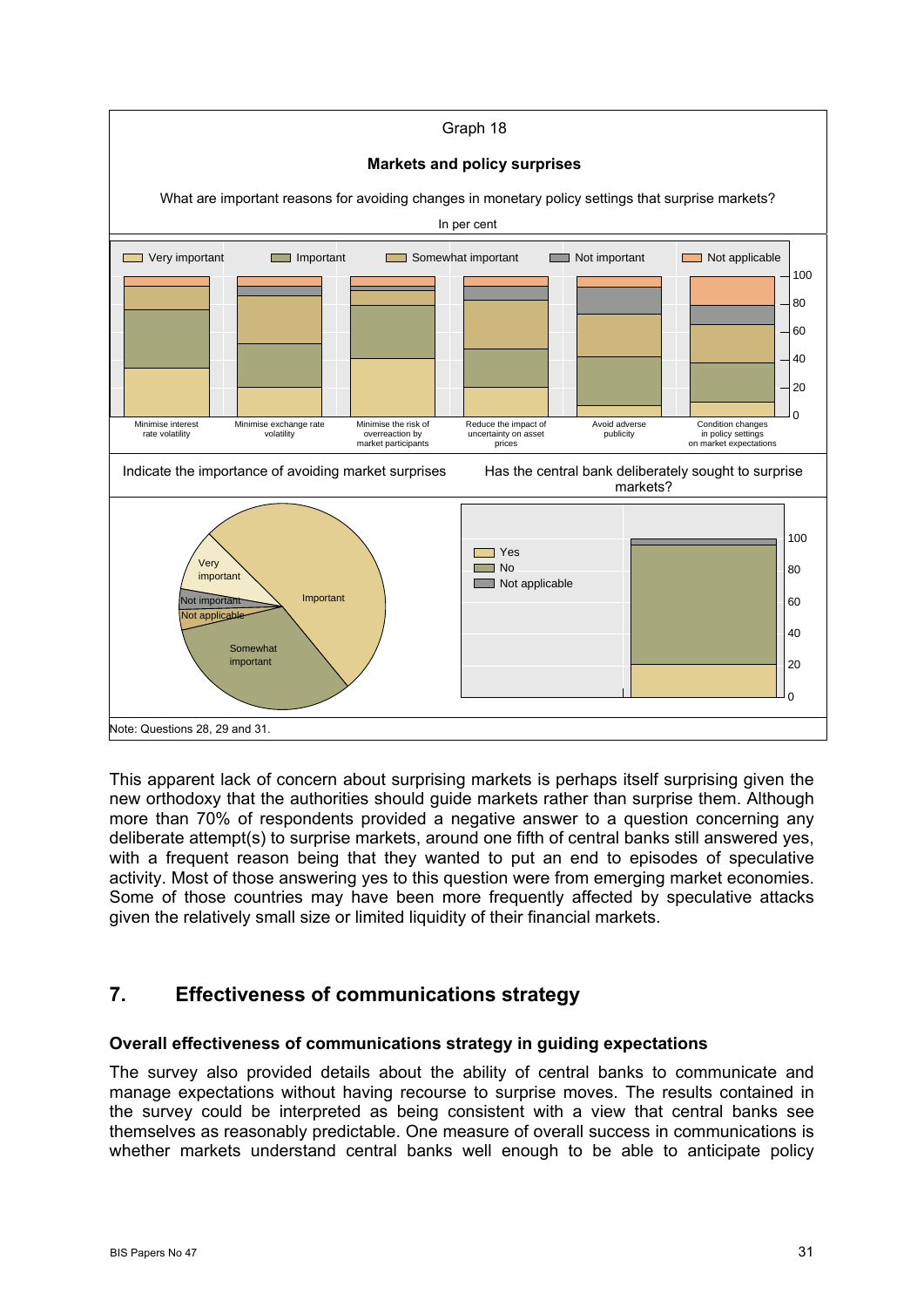actions. From the information revealed by central banks in this survey, it seems that they think that markets do understand them well (Graph 19).

Central banks believe that the direction of policy decisions is anticipated in a large majority of cases (almost one quarter always and close to three quarters usually). An equally high reading applies to the magnitude of decisions (more than four fifths answering that it was usually the case). In both instances, inflation targeting central banks rated themselves as more predictable than central banks operating under other frameworks (similar results were obtained empirically by Gerlach-Kristen (2004)).



One interpretation of these results is that an efficient communications framework helps to create truly new information or reduces ambient noise, making it easier for market participants to read policy signals (Poole (2001)). The higher scores given by inflation targeting central banks may stem from the fact that such institutions operate under a policy framework that focuses on an overriding goal of price stability and greater coherence and transparency about the plans of policymakers (Bernanke and Mishkin (2007)). Additionally, countries with more developed financial markets may find that market participants react more efficiently to their communications and policy signals than countries where financial markets are less sophisticated.

In view of this discussion, it is worth bearing in mind that these results are based on a mix of answers that includes empirical findings at some institutions and somewhat impressionistic views at others. More consistent results would require common tests that would enable researchers to verify the extent to which policy actions and statements tend to have more of an impact on market reactions than other economic news (see García-Herrero and Remolona (2008)). Such tests would, of course, call for the existence of liquid financial markets to generate meaningful results.

Another caveat is whether the improvement in policy predictability is due to greater predictability and transparency in monetary policy or to other factors. Over the past two decades, there has been a decline in the volatility of a number of economic variables, including GDP growth and inflation. It could well be that the improved ability of economic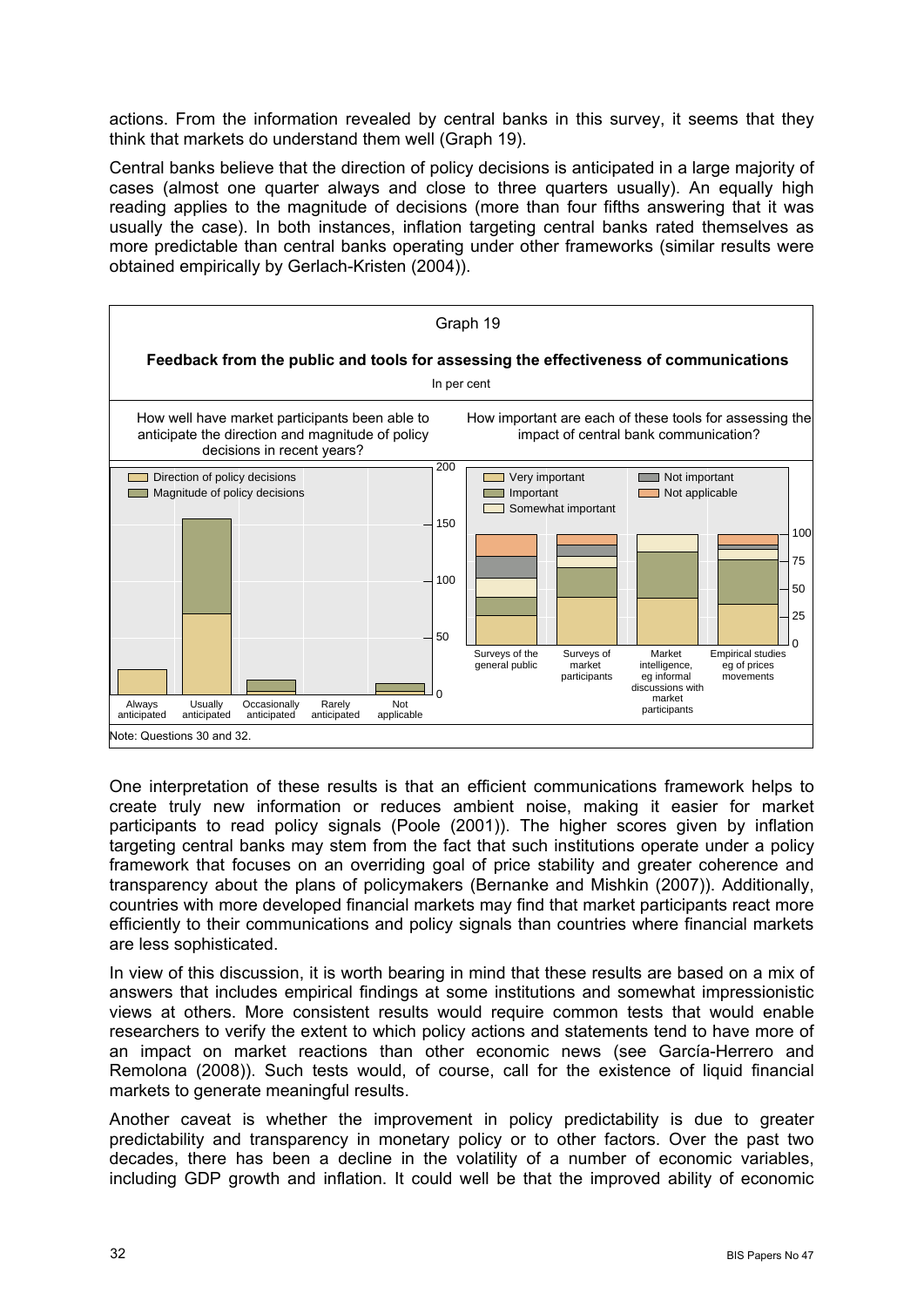<span id="page-36-0"></span>agents to predict policy actions has resulted from a greater ease with which the evolution of the economy can be projected rather than an improved transparency of monetary policy. Ceteris paribus, the relatively low volatility of financial markets until the first half of 2007 may have made it easier for market participants to detect changes in policy settings. Since then, communicating to markets has become considerably more difficult.

#### **Monitoring the success of communications strategy**

The results discussed above suggest that central banks are now much more efficient at transmitting their policy intentions or, at least, consider themselves to be more efficient. But knowing how to communicate to markets is an evolving process that requires a regular monitoring of communications efforts.

Central banks have recourse to a number of tools to assess the impact of their communications on their main target groups (Graph 19). Market intelligence (eg informal discussions with market participants) appears to be the most popular means of doing so, with two fifths of institutions ranking it as very important and another two fifths as important. This is followed by more formal surveys of market participants, which are considered to be very important in two fifths of cases and important in a quarter of them. Empirical studies are considered important by another two fifths of respondents. Surveys focusing on the general public are considered to be much less useful, with only two fifths of central banks considering such surveys to be either very important or important.

The press can act as an ally in the transmission of information since it has a comparative advantage in translating the arcane world of monetary policy to a broader audience (Filardo and Guinigundo (2008)). In addition, it can also act as a sounding board for the central bank given that it may be easier for the central bank to receive feedback from the press than from the general public. But the press can also be counterproductive at times when it seeks to grab attention through the use of provocative headlines. Although there was no specific question in the survey concerning central banks' monitoring of the media, the earlier internal BIS survey on the public image of central banks showed that, although most central banks conducted a general scan of the media's response to their communications, much less effort was devoted to a quantitative analysis of the media.

## **8. Concluding comments**

The old paradigm of central banking secrecy has been largely replaced by one of openness. Connected to that is the progress that central banks have made in developing their communications frameworks. Survey results show that several central banks now use a wide range of communications tools and strategies. This is thought to be bearing fruit in that central banks generally believe that markets find them very predictable. Greater predictability can be of great help in shaping market expectations of the future evolution of monetary policy. It could also improve the quality of decision-making. Both would work to improve its effectiveness of monetary policy.

However, there has been admittedly less progress in communicating with the general public, with the survey on the public image of central banks showing that the public's overall confidence in central banks and its understanding of their functions remains limited. A better understanding of how communications with the public could be improved would be a challenging undertaking given the paucity of relevant data and information. Nevertheless, such a line of research might be warranted since the general public is the ultimate judge of democratic legitimacy.

The answers provided in the survey, as reported in this paper, also showed that communications frameworks vary widely, illustrating that no consensus has yet emerged on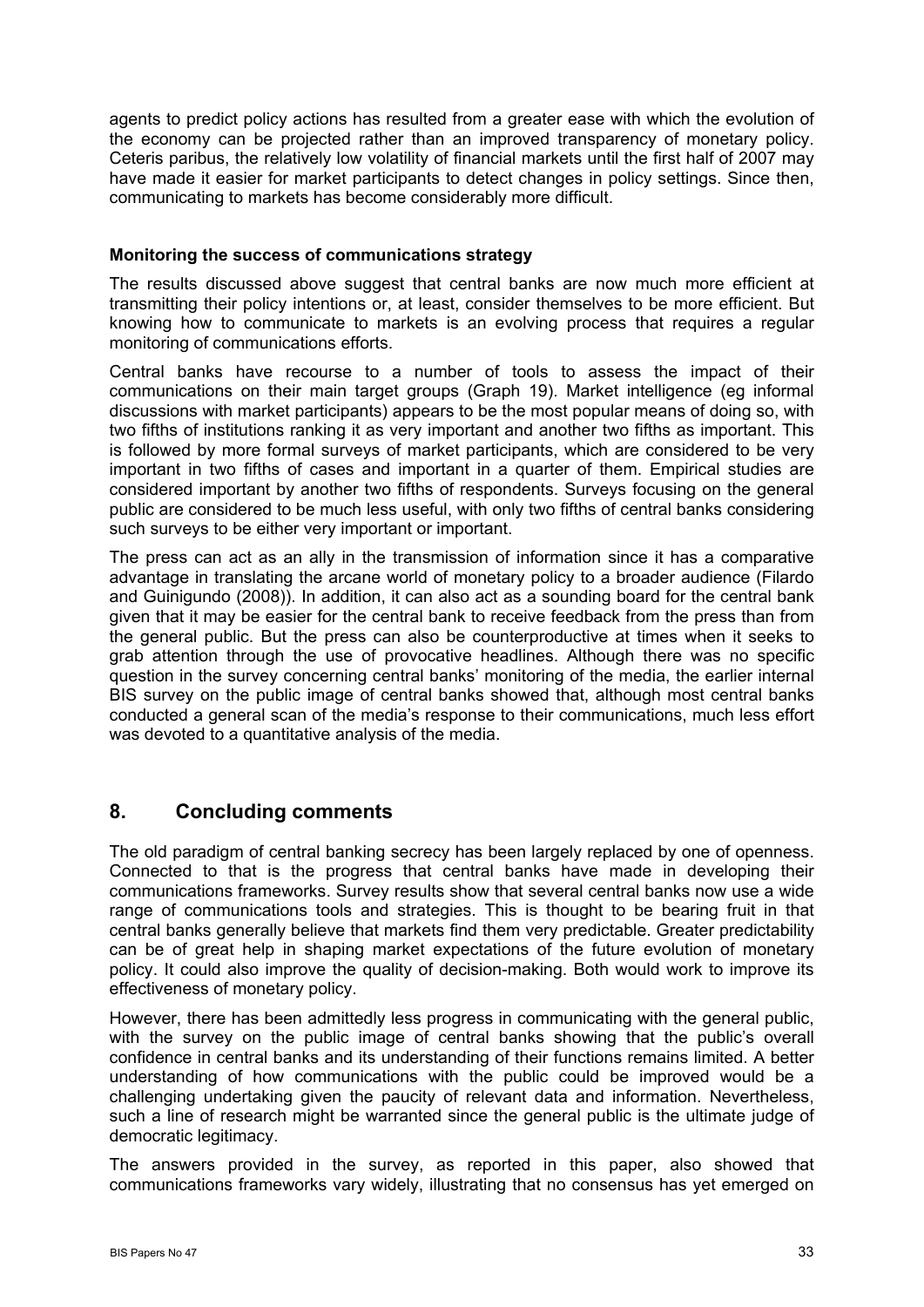what constitutes an optimal communications strategy (Blinder et al (2008)). In this area, one size certainly does not fit all. The economic and institutional environment within which central banks operate exerts a determining influence on the communications process. Although there are better and worse ways to communicate, it is conceivable that widely different frameworks could be equally effective in transmitting policy intentions (Ehrmann and Fratzscher (2007)). But measuring objectively the overall effectiveness of central bank communications is not an easy task. More conclusive evidence than that offered by the survey would require the further development of analytical frameworks to study transparency and, following that, the conduct of empirical work on the relative importance of reactions to various policy announcements and macroeconomic news.

In addition, questions remain concerning the relationship between the quantity and quality of the information that is released. Starting from a point where a minimal amount of information is released, a greater flow of information is likely to improve the quality of private sector projections. However, beyond a certain optimum, the public could get confused by overly detailed information, particularly if not properly coordinated and structured. If agents became less certain about economic outcomes and policy reactions, they could then even return to backward-looking price-setting mechanisms (Van der Cruijsen et al (2008)), which would force the central bank to retreat to terser statements. This suggests that transparency is not simply linearly related to the quantity of information – there is also a crucially important qualitative dimension.

And even if the information were perfectly well presented, one could legitimately ask whether there could be diminishing returns to communication once an optimal point had been reached. As discussed above, various authors have argued that there could be a number of practical and theoretical grounds for maintaining some opacity about the economic information available to policymakers and their preferences.

Moreover, there may be a "paradox of information" that relates to how successful a central bank is in becoming more transparent and achieving price stability. Some have argued that the more successful a central bank becomes in achieving price stability, the less economic agents would have to devote resources to monitor its actions (Filardo and Guinigundo (2008)). In such an environment, the dissemination of a fully transparent monetary policy reaction function would mean that news would lie in economic developments and not in the announcements of decisions by the central bank. Transparency would therefore lead to policy being highly predictable. Hence, a successful central bank should be boring, as Mervyn King famously said in a speech given in 2000.

All of this, of course, presumes that central banks know everything there is to know about the economy and what constitutes an appropriate policy strategy, and that their learning process is progressive and approximately linear. However, recent events have reminded us that this is probably not the case.

The survey illustrated that many issues remain under discussion in the area of central bank communications. The evolving nature of the economy and further advancement in the collective understanding of monetary policy will no doubt lead to new practices in this area. In the meantime, it is hoped that the survey will be useful in guiding and refining the practices of those central banks that are searching for a more effective modus operandi.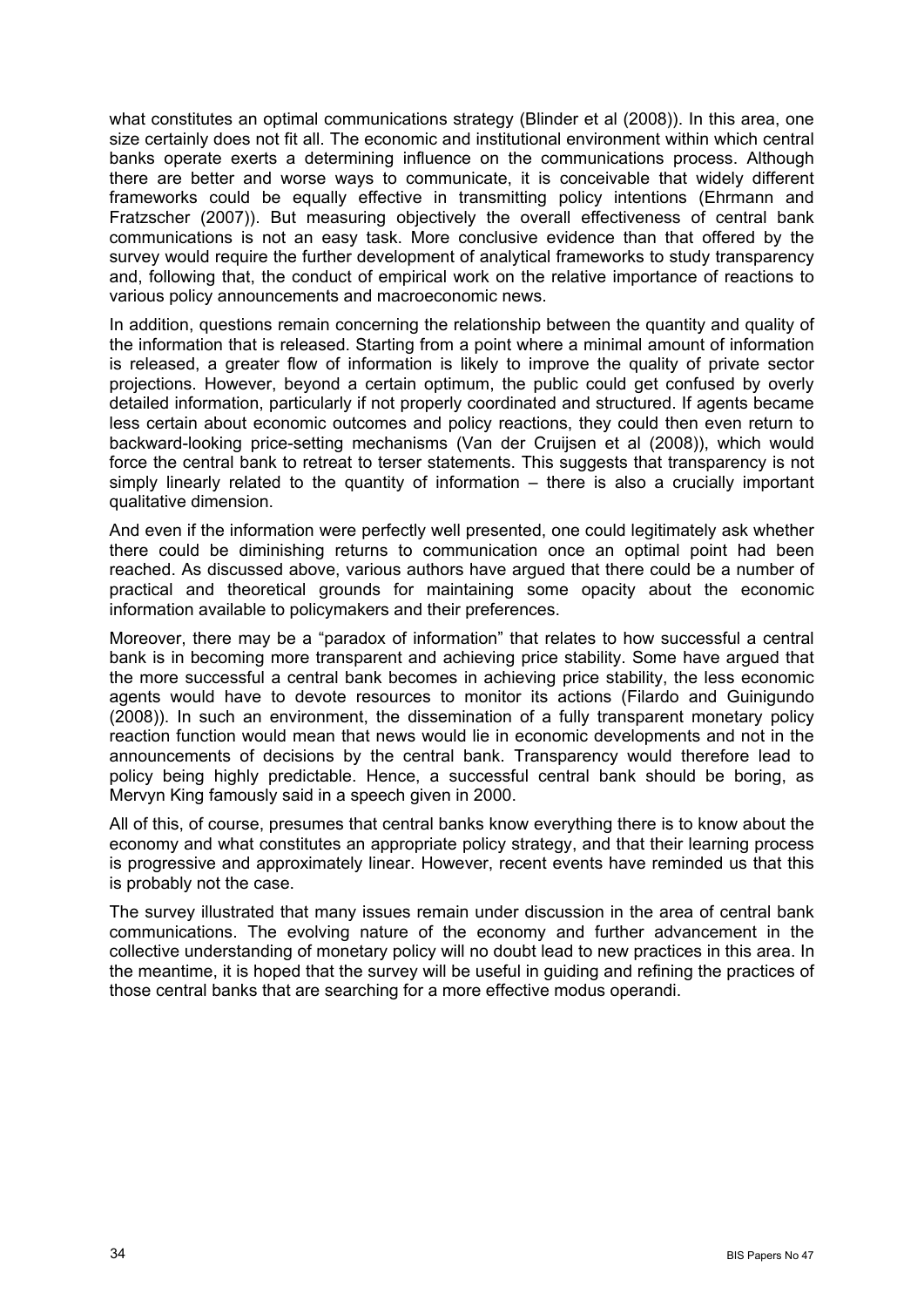|               | <b>Publication</b>                        |                    |                          |              | <b>Published forecasts</b> |             |                         |              |                              |     |              |                      |                       |           |              |                  |
|---------------|-------------------------------------------|--------------------|--------------------------|--------------|----------------------------|-------------|-------------------------|--------------|------------------------------|-----|--------------|----------------------|-----------------------|-----------|--------------|------------------|
| Country       | Monetary policy framework and<br>dynamics |                    |                          | <b>of</b>    |                            |             |                         |              | <b>Key real</b><br>variables |     |              | CB                   | Key nominal variables |           |              |                  |
|               | Frame-<br>work                            | <b>MPC</b><br>size | <b>Decision</b><br>style | <b>Votes</b> | <b>Mins</b>                | <b>Type</b> | Fre-<br>quency          | Horizon      | $\Delta G$                   | Gap | U            | reaction<br>function | $\Delta P$            | $R^*$     | R            | $\boldsymbol{X}$ |
| <b>AU</b>     | ΙT                                        | 9                  | Con (vote)               | N            | Y                          | Official    | 4                       | $1 - 2$      | Y                            | N   | N            | $\blacksquare$       | Y                     | N         | $\mathsf{N}$ |                  |
| CA            | IT                                        | 6                  | Consensus                | n/a          | ${\sf N}$                  | Official    | $\overline{\mathbf{4}}$ | $2+$         | Y                            | Y   | ${\sf N}$    |                      | Υ                     | Direction | ${\sf N}$    |                  |
| <b>CL</b>     | IT                                        | 5                  | Vote                     | Y(m)         | Y                          | Official    | 3                       | $1 - 2$      | Y                            | N   | N            |                      | Y                     | N         | N            |                  |
| <b>CN</b>     | <b>XR</b>                                 | 1(13)              | Governor                 | n/a          | $\mathsf{N}$               | Staff       | $\overline{4}$          |              | Y                            | N   | ${\sf N}$    |                      | Y                     | N         | ${\sf N}$    |                  |
| <b>CZ</b>     | IT                                        | 7                  | Vote                     | Y(m)         | Y                          | Staff       | 4                       | $1 - 2$      | Y                            | Y   | Y            |                      | Y                     | Y         | $\mathsf{N}$ |                  |
| <b>HK SAR</b> | <b>XR</b>                                 | 1(13)              | Fin. Sec.                | n/a          | N                          | Market cons | n/a                     | n/a          | N                            | Y   | ${\sf N}$    |                      | $\mathsf{N}$          | N         | ${\sf N}$    |                  |
| <b>HU</b>     | IT                                        | $5 - 7$            | Vote                     | Y(m)         | Y                          | Staff       | 4                       | $1 - 2$      | Y                            | N   | N            |                      | Y                     | N         | $\mathsf{N}$ |                  |
| IS            | IT                                        | 3                  | Vote                     | N            | N                          | Off/Staff   | $3 - 4$                 | $2+$         | Y                            | Y   | Y            |                      | Υ                     | Ÿ         | ${\sf N}$    |                  |
| IN            | Other                                     | 1(20)              | Governor                 | n/a          | N                          | Official    | $1 - 2$                 | $\mathbf{1}$ | Y                            | N   | ${\sf N}$    |                      | Υ                     | N         | $\mathsf{N}$ |                  |
| П.            | IT                                        | 1(9)               | Governor                 | n/a          | Y                          | Official    | $\overline{2}$          | $1 - 2$      | Y                            | N   | $\mathsf{N}$ |                      | Y                     | N         | $\mathsf{N}$ |                  |
| <b>KR</b>     | IT                                        | $\overline{7}$     | Vote                     | Y(m)         | Y                          | Official    | $\overline{2}$          | $\mathbf{1}$ | Y                            | N   | Y            |                      | Y                     | N         | $\mathsf{N}$ |                  |
| <b>MX</b>     | IT                                        | 5                  | Con (vote)               | N            | $\mathsf{N}$               | Official    | $\overline{4}$          | $\mathbf{1}$ | Y                            | N   | Emp          |                      | Y                     | N         | $\mathsf{N}$ |                  |
| <b>NE</b>     | Other                                     | $21$ (ESCB)        | Con (vote)               | N            | N                          | Staff       | 4                       | $1 - 2$      | Y                            | N   | ${\sf N}$    |                      | Υ                     | N         | N            |                  |
| <b>NZ</b>     | IT                                        | 1(6)               | Governor                 | n/a          | $\mathsf{N}$               | Official    | $\overline{4}$          | $2+$         | Y                            | Y   | Y            | Y                    | Y                     | Y         | Y            |                  |
| PH            | IT                                        | $\overline{7}$     | Con (vote)               | N            | $\mathsf{N}$               | Official    | 4                       | $1 - 2$      | N                            | Y   | $\mathsf{N}$ |                      | Y                     | N         | N            |                  |
| PL            | IT                                        | 10                 | Vote                     | Y(0)         | Y                          | Official    | $\overline{4}$          | $2+$         | Y                            | N   | $\mathsf{N}$ |                      | Y                     | N         | $\mathsf{N}$ |                  |
| SG            | Other                                     | $5 - 10$           | Vote                     | N            | $\mathsf{N}$               | Official    | $\overline{2}$          | $\mathbf 1$  | Y                            | Y   | Y            | $\sim$               | Y                     | N         | $\mathsf{N}$ |                  |
| <b>SK</b>     | IT                                        | 11                 | Con (vote)               | Y(s)         | $\mathsf{N}$               | Official    | $\overline{4}$          | $2+$         | Y                            | Y   | Y            |                      | Y                     | N         | $\mathsf{N}$ |                  |
| <b>SA</b>     | IT                                        | $\overline{7}$     | Con (vote)               | $\mathsf{N}$ | N                          | Staff       | $\overline{2}$          | $2+$         | N                            | Y   | $\mathsf{N}$ |                      | Y                     | N         | $\mathsf{N}$ |                  |
| <b>SE</b>     | IT                                        | $6\phantom{1}$     | Vote                     | Y(m)         | Y                          | Official    | 3                       | $2+$         | Y                            | Y   | Y            |                      | Y                     | Y         | Y            |                  |
| <b>CH</b>     | Other                                     | $\mathbf{3}$       | Con (vote)               | N            | $\mathsf{N}$               | Official    | $\overline{4}$          | 3AP/1AG      | Y                            | Y   | $\mathsf{N}$ | $\blacksquare$       | Y                     | N         | $\mathsf{N}$ |                  |
| <b>TH</b>     | IT                                        | $\overline{7}$     | Consensus                | n/a          | $\mathsf{N}$               | Official    | $\overline{4}$          | $1 - 2$      | Y                            | N   | $\mathsf{N}$ | $\blacksquare$       | Y                     | N         | $\mathsf{N}$ |                  |
| <b>TR</b>     | IT                                        | $\overline{7}$     | Vote                     | N            | Y                          | Official    | 4                       | $1 - 2$      | N                            | Y   | $\mathsf{N}$ |                      | Y                     | N         | N            |                  |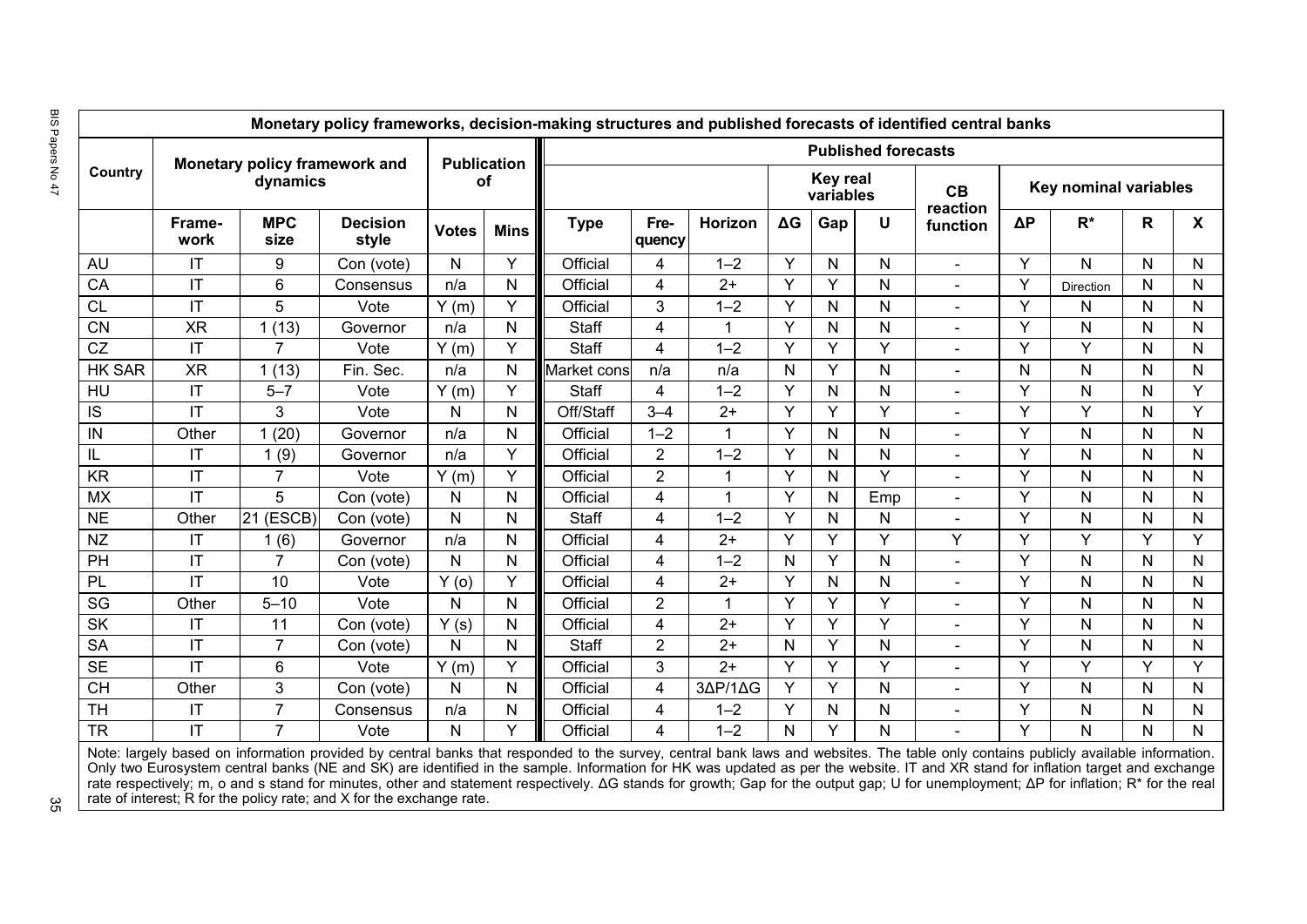## <span id="page-39-0"></span>**References**

Bank for International Settlements (2009): *Issues in the governance of central banks*, a report from the Central Bank Governance Group.

Bernanke, B S, T Laubach, F S Mishkin and A S Posen (2001): *Inflation targeting*, Princeton University Press.

———, V R Reinhart and B P Sack (2004): "Monetary policy alternatives at the zero bound: an empirical assessment", *Finance and Economics Discussion Series*, no 48.

- and F S Mishkin (2007): "Inflation targeting: a new framework for monetary policy", in *Monetary policy strategy*, MIT Press.

Blinder, A S, [C Goodhart](http://www.amazon.com/exec/obidos/search-handle-url/ref=ntt_athr_dp_sr_2?%5Fencoding=UTF8&search-type=ss&index=books&field-author=Charles%20Goodhart), [P Hildebrand,](http://www.amazon.com/exec/obidos/search-handle-url/ref=ntt_athr_dp_sr_3?%5Fencoding=UTF8&search-type=ss&index=books&field-author=Philipp%20Hildebrand) [D Lipton](http://www.amazon.com/exec/obidos/search-handle-url/ref=ntt_athr_dp_sr_4?%5Fencoding=UTF8&search-type=ss&index=books&field-author=David%20Lipton) and [C Wyplosz](http://www.amazon.com/exec/obidos/search-handle-url/ref=ntt_athr_dp_sr_5?%5Fencoding=UTF8&search-type=ss&index=books&field-author=Charles%20Wyplosz) (2001): "How do central banks talk?", *Geneva Report on the World Economy 3*, International Centre for Monetary and Banking Studies, Geneva.

——— and [C Wyplosz](http://www.amazon.com/exec/obidos/search-handle-url/ref=ntt_athr_dp_sr_5?%5Fencoding=UTF8&search-type=ss&index=books&field-author=Charles%20Wyplosz) (2004): "Central bank talk: committee structure and communication policy", paper presented at the 2005 meetings of the American Economic Association.

———, M Ehrmann, M Fratzscher, J de Haan and D J Jansen (2008): "Central bank communications and monetary policy: a survey of theory and evidence", *Journal of Economic Literature*, 46 (4), pp 910–45.

Buiter, W H (1999): "Alice in Euroland", *Journal of Common Market Studies*, Blackwell Publishing, 37(2), pp 181–209.

Chortareas, G, D Stasavage and G Sterne (2002): "Monetary policy transparency, inflation and the sacrifice ratio", *International Journal of Finance and Economics*, 7(2), pp 141–55.

Cukierman, A (2007): "The limits of transparency", *Centre for Economic Policy Research Discussion Papers*, no 6475.

Czogala, A, A Kot and A Sawicka (2005): "Inflation expectations of Polish entrepreneurs. Does the central bank communication matter?", paper presented at a National Bank of Poland conference on "Central bank transparency and communication: implications for monetary policy".

De Haan, J and S C Eijffinger (2000): "The democratic accountability of the European Central Bank: a comment on two fairy-tales", *Journal of Common Market Studie*s, 38 (3), pp 393–407.

Dincer, N N and B Eichengreen (2007): "Central bank transparency: where, why, and to what effect?", *National Bureau of Economic Research Working Paper*, no 13003.

Ehrmann, M and M Fratzscher (2007): "Explaining monetary policy in press conferences", *European Central Bank Working Paper Series*, no 767.

Eijffinger, S C W and M M Hoeberichts (2000): "Central bank accountability and transparency: theory and some evidence", Economic Research Centre of the Deutsche Bundesbank, *Discussion Pape*r, no 6/00.

——— and P M Geraats (2006): "How transparent are central banks?", *European Journal of Political Economy*, 22(1), pp 1–21.

Filardo, A and D Guinigundo (2008): "Transparency and communication in monetary policy: a survey of Asian central banks", mimeograph, April.

Fracasso, A, H Gensberg and C Wyplosz (2003): "How do central banks write? An evaluation of inflation targeting central banks", *Geneva Reports on the World Economy Special Report 2*, International Centre for Monetary and Banking Studies (Geneva), Centre for Economic Policy Research (London) and Norges Bank.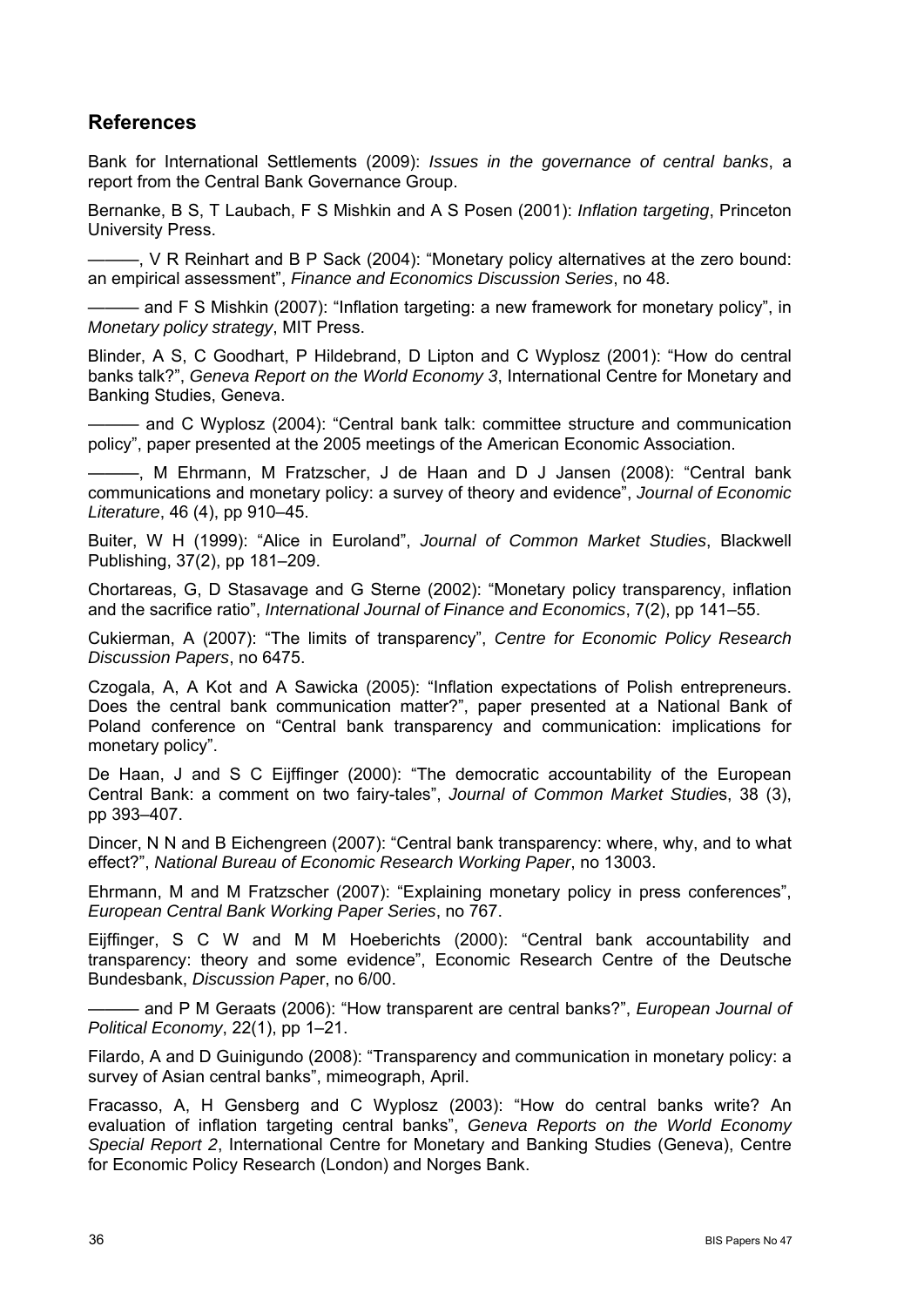García-Herrero, A and E M Remolona (2008): BSP–BIS High-Level Conference on "Transparency and communication in monetary policy", mimeograph, June.

Geraats, P M (2005): "Transparency and reputation: the publication of central bank forecasts", *Topics in Macroeconomics*, 5 (11), pp 1–26.

——— (2006): "Transparency of monetary policy: theory and practice", *CESifo Economic Studies*, 52(1), pp 111–52.

Gerlach-Kristen, P (2004): "Is the MPC's voting record informative about future UK monetary policy?", *Scandinavian Journal of Economics*, 106 (2), pp 299–313.

Goodhart, C A E (2001): "Monetary transmission lags and the formulation of the policy decision on interest rates", *Federal Reserve Bank of St. Louis Review*, pp 165–81, July/August.

International Monetary Fund (IMF) (2005): "Monetary policy implementation at different stages of economic development", *International Monetary Fund Occasional Paper*, no 244.

Kahn, G A (2007): "Communicating a policy path; the next frontier in central bank transparency?", Federal Reserve Bank of Kansas City, *Economic Review*, First Quarter 2007, pp 25–51.

Kahneman, D (2003): "Maps of bounded rationality; psychology for behavioural economics", *American Economic Review*, 93 (5), pp 1449–75.

Krause, S and F Rioja (2006): "Financial development and monetary policy efficiency", Emory Economics Working Paper, no 0613.

Mishkin, F S (2007): "Can central bank transparency go too far", in *Monetary policy strategy*, MIT Press.

Morgan, JP (2007): "Central bank communications hit diminishing marginal returns", *JP Morgan Research Note*, 11 May 2007.

Morris, S and H S Shin (2002): "Social value of public information", *American Economic Review*, 92 (5), pp 1521–34.

Nelson, W (2008): "Monetary policy decisions: preparing the inputs and communicating the outcomes", *BIS Paper*s, no 37.

Poole, W (2001): "Expectations", *Federal Reserve Bank of St. Louis Revie*w, 83 (2), pp 1–10.

Qvigstad, J F (2008): "Transparency and central bank communication", speech by Deputy Governor Qvigstad at a seminar at the Bank of Italy in Rome on 4 November 2008.

Romer, D (2001): *Advanced macroeconomic*s, McGraw-Hill.

Rosenberg, I (2008): "The monetary policy decision-making process", speech given by First Deputy Governor Rosenberg at the Riksbank in Stockholm on 13 June 2008.

Sahminan, S (2008): "Effectiveness of monetary policy communication in Indonesia and Thailand", *BIS Working Paper*, no 262.

Sellon, G H (2008): "Monetary policy transparency and private sector forecasts: evidence from survey data", *Federal Reserve Bank of Kansas City Economic Review*, Third Quarter 2008, pp 7–34.

Svensson, L (2002): "Monetary policy and real stabilization", in *Rethinking stabilization policy*, collection of papers presented at a symposium sponsored by the Federal Reserve Bank of Kansas City in Jackson Hole between 29 and 31 August, pp 261–312.

Svensson, L (2006): "Social value of public information: comment on Morris and Shin (2002), is actually pro transparency, not con", *American Economic Review*, 96 (1), pp 448–51.